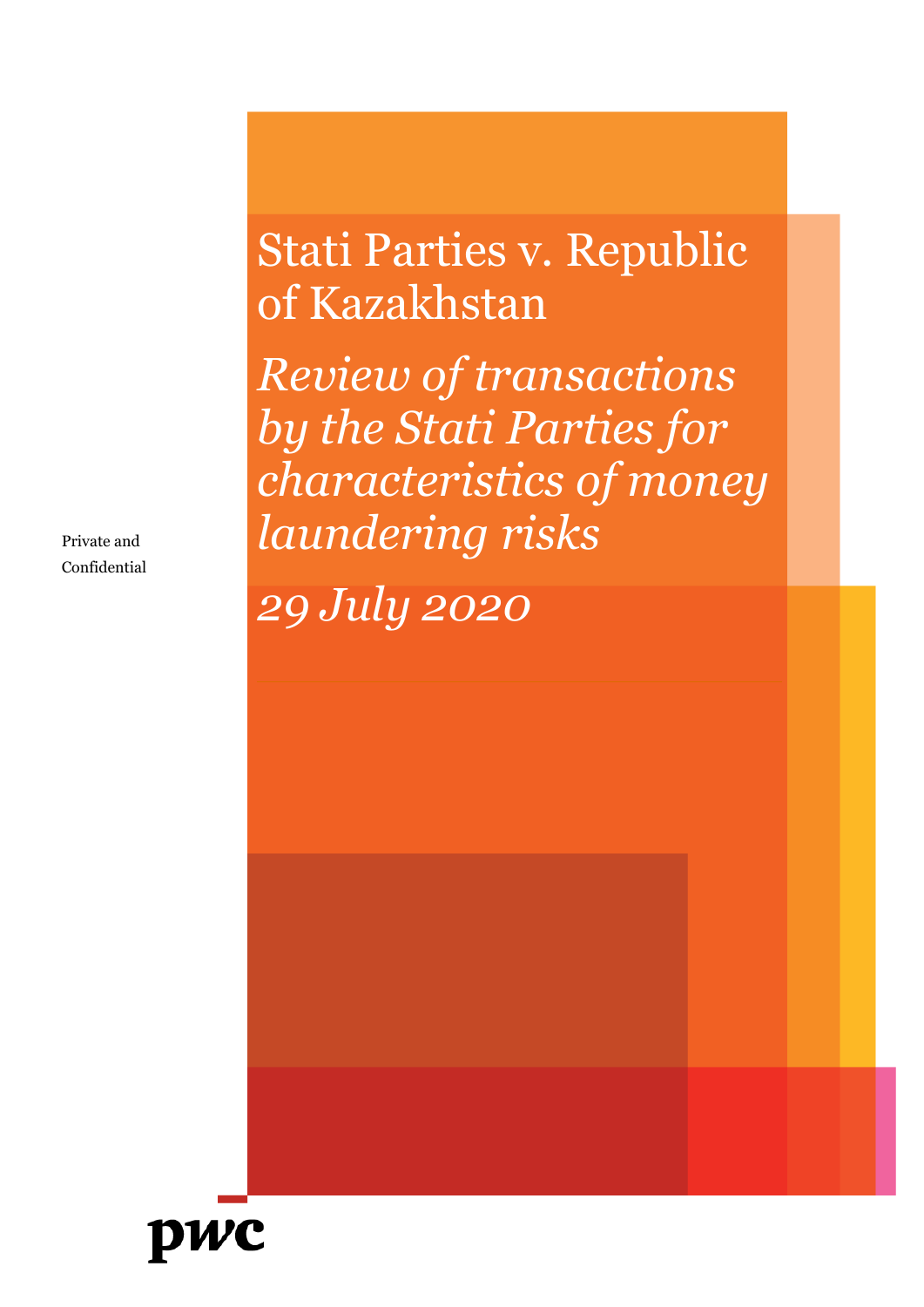# *Contents*

|    | <b>Section</b>                                                                                                                                                                                         | Page           |
|----|--------------------------------------------------------------------------------------------------------------------------------------------------------------------------------------------------------|----------------|
| 1. | Introduction                                                                                                                                                                                           | 6              |
|    | <b>Introduction</b>                                                                                                                                                                                    | 6              |
|    | <b>Background</b>                                                                                                                                                                                      | $\overline{7}$ |
|    | Information provided to me                                                                                                                                                                             | 8              |
|    | Scope of work                                                                                                                                                                                          | 9              |
|    | Structure of this report                                                                                                                                                                               | 9              |
| 2. | Overview of common frameworks used to consider the risk of money laundering                                                                                                                            | 11             |
|    | <b>Introduction</b>                                                                                                                                                                                    | 11             |
|    | Indicators of potential money laundering                                                                                                                                                               | 11             |
| 3. | Consideration of identified transactions and activities by the Stati Parties in the context of the<br>money laundering risk framework                                                                  | 14             |
|    | <b>Introduction</b>                                                                                                                                                                                    | 14             |
|    | Transactions: "Are transactions unusual because of their size, frequency or the manner of their<br>execution, in relation to the client's known business type?"                                        | 15             |
|    | Structures: "Do activities involve complex or illogical business structures that make it unclear<br>who is conducting a transaction or purchase?"                                                      | 19             |
|    | Identity: "Has a client taken steps to hide their identity, or is the beneficial owner difficult to<br>identify?"                                                                                      | 32             |
|    | Geographical Area: "Is the collateral provided, such as property, located in a high-risk<br>country, or are the client or parties to the transaction native to or resident in a high-risk<br>country?" | 34             |
|    | Political Status: "Is the client engaged in unusual private business given that they hold a<br>prominent public title or function? Or do they have ties to an individual of this nature?"              | 35             |
|    | Conclusion                                                                                                                                                                                             | 39             |

## *Use of this report*

This report has been prepared in accordance with the Letter of Engagement between PricewaterhouseCoopers LLP ("**PwC**") and Herbert Smith Freehills LLP ("**HSF**") dated 2 August 2019 and the Variation Letters dated 9 January 2020, 30 January 2020, 27 February 2020 and 25 June 2020. This report has been prepared only for HSF acting on behalf of the Ministry of Justice of the Republic of Kazakhstan and solely for the purpose and on the terms agreed in the Letter of Engagement. Neither Ian Clemmence nor PwC accepts any liability (including for negligence) to anyone else in connection with this report, and it may not be provided to anyone else except as stated in the engagement letter.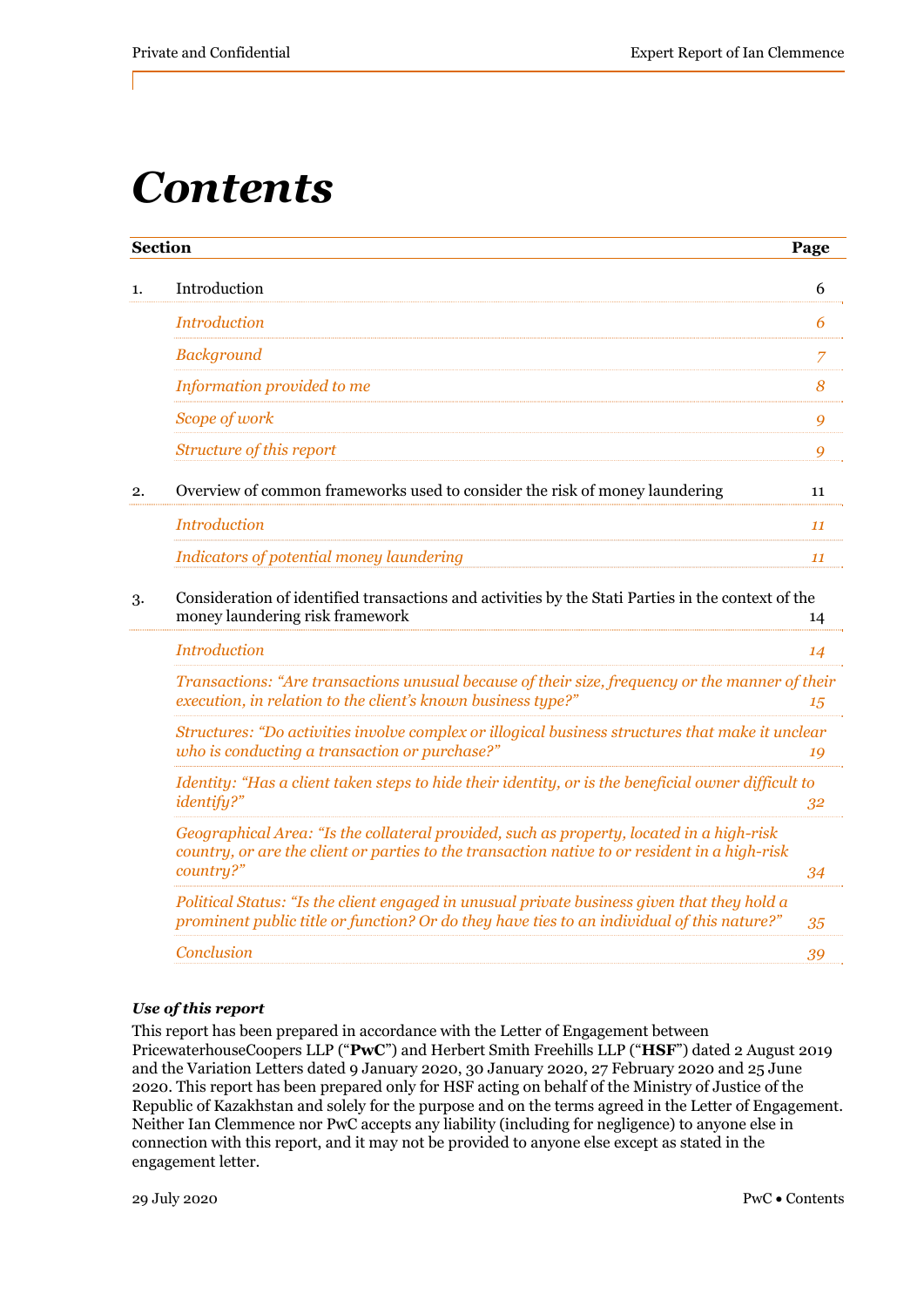4. Expert's Declaration 40

### *Use of this report*

This report has been prepared in accordance with the Letter of Engagement between PricewaterhouseCoopers LLP ("**PwC**") and Herbert Smith Freehills LLP ("**HSF**") dated 2 August 2019 and the Variation Letters dated 9 January 2020, 30 January 2020, 27 February 2020 and 25 June 2020. This report has been prepared only for HSF acting on behalf of the Ministry of Justice of the Republic of Kazakhstan and solely for the purpose and on the terms agreed in the Letter of Engagement. Neither Ian Clemmence nor PwC accepts any liability (including for negligence) to anyone else in connection with this report, and it may not be provided to anyone else except as stated in the engagement letter.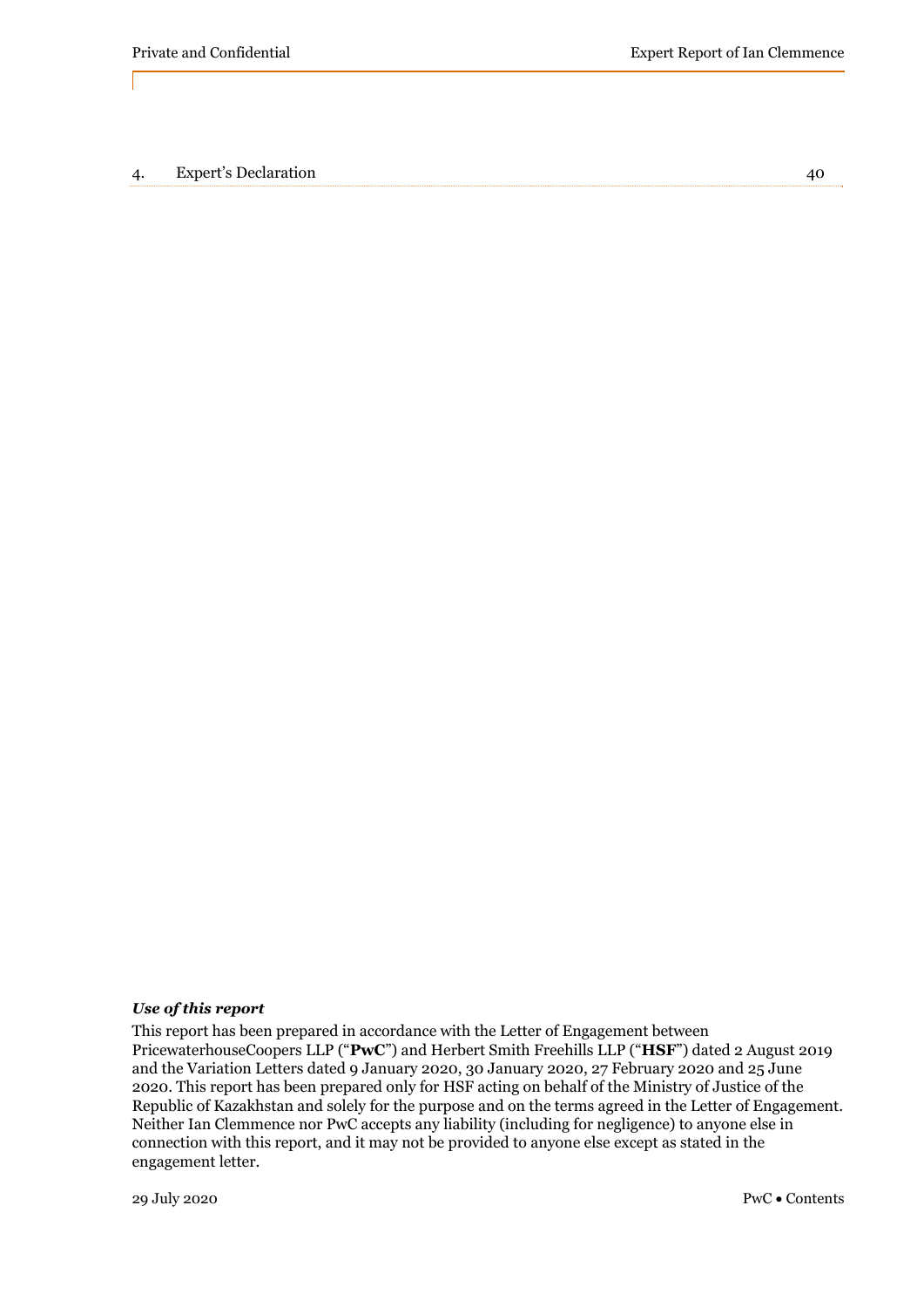# *Appendices*

|                                                                                                       | Appendix |
|-------------------------------------------------------------------------------------------------------|----------|
| Curriculum Vitae of Ian Clemmence                                                                     | 1.1      |
| List of documents relied upon                                                                         | 1.2      |
| Net Petty Cash transactions recorded in TNG's and KPM's 1C Ledgers                                    | 3.1      |
| Summary of payments to the Stati family by type of expense                                            | 3.2      |
| Quantification of interest charged onto TNG and KPM by Tristan                                        | 3.3      |
| Net cash proceeds from sales of TNG's and KPM's crude oil and gas<br>condensate to Vitol              | 3.4      |
| Related party transactions- cash flows for the purchase of TGE Equipment                              | 3.5      |
| Examples of circular transactions between related parties                                             | 3.6      |
| Breakdown of payments to entities in sanctioned territories and Politically<br><b>Exposed Persons</b> | 3.7      |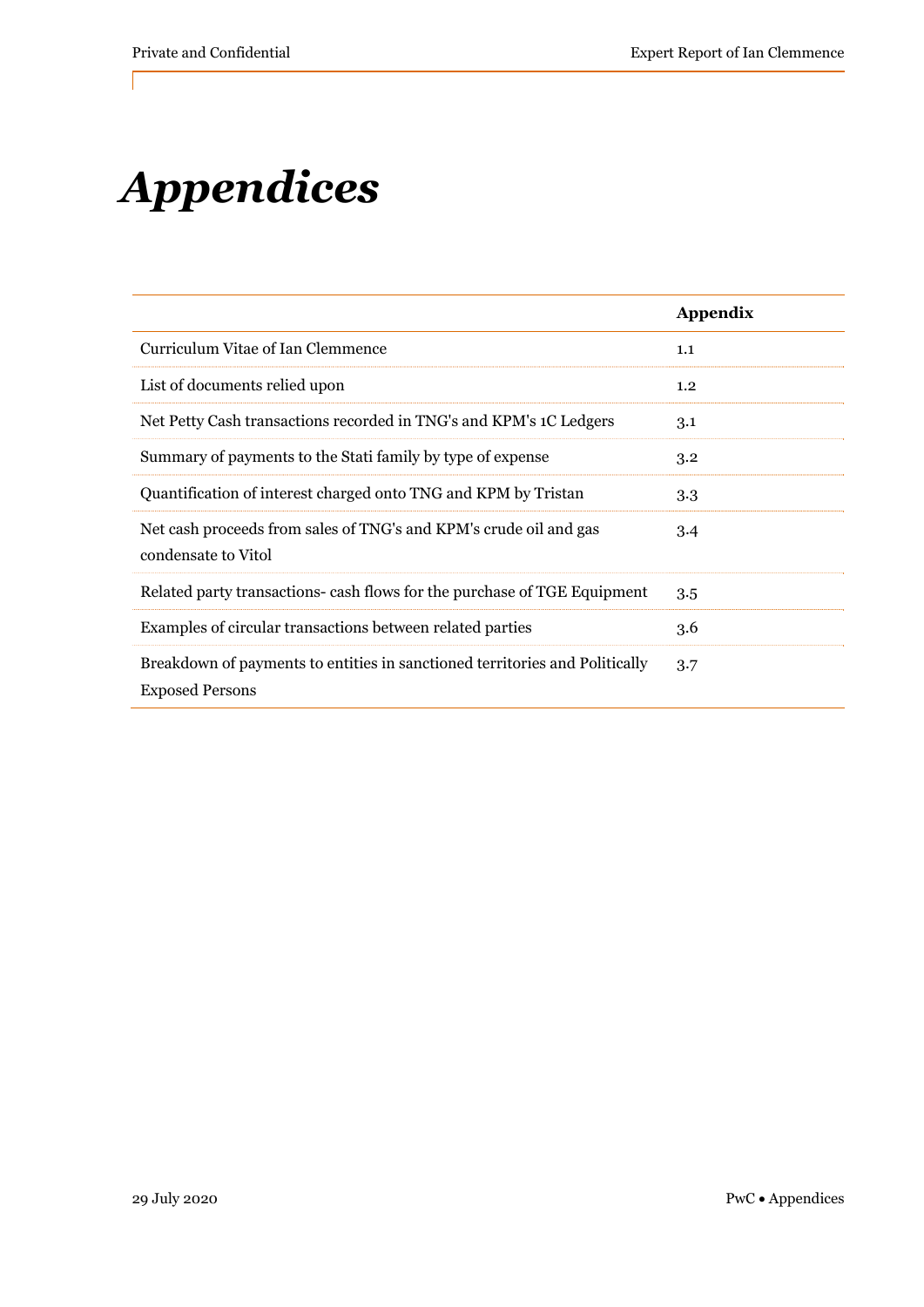# *Documents relied upon*

|                                                                                                                                                                           | <b>Exhibit Reference</b> |
|---------------------------------------------------------------------------------------------------------------------------------------------------------------------------|--------------------------|
| Award issued by the Tribunal in the ECT Arbitration dated 19 December<br>2013                                                                                             | PwC-001                  |
| First Amendment to Indenture among TO, KPM, TNG and Wells Fargo<br>Bank, N.A.                                                                                             | <b>PwC-002</b>           |
| Second Amendment to Indenture among TO, KPM, TNG and Wells Fargo<br>Bank, N.A.                                                                                            | $PwC-003$                |
| Combined and Standalone audited Financial Statements of Tristan, KPM<br>and TNG for the year ended 31 December 2006                                                       | $PwC-004$                |
| Tristan's Annual Report, Combined and Standalone audited Financial<br>Statements of Tristan, KPM and TNG for the year ended 31 December 2007                              | $PwC-005$                |
| Tristan's Annual Report, Combined and Standalone audited Financial<br>Statements of Tristan, KPM and TNG for the year ended 31 December 2008                              | <b>PwC-006</b>           |
| Tristan's Annual Report, Combined and Standalone audited Financial<br>Statements of Tristan, KPM and TNG for the year ended 31 December 2009                              | PwC-007                  |
| TNG's Bank statements for account # KZ719261401110550013                                                                                                                  | <b>PwC-008</b>           |
| Indenture entered into between Tristan, KPM and TNG with Wells Fargo<br>Bank, National Association as Trustee dated 20 December 2006 (referred to<br>as "2006 Indenture") | <b>PwC-009</b>           |
| KazMunaiGas Exploration Production JSC Indicative Bid, dated 25<br>September 2008                                                                                         | <b>PwC-010</b>           |
| The Information Memorandum on Project Zenith, issued by Renaissance<br>Capital, in August 2008                                                                            | $PwC-011$                |
| Judgement of Mr Justice Knowles CBE in the High Court of Justice dated 6<br>June 2017, Case No CL-2014-000070 between the Stati Parties and<br>Kazakhstan                 | <b>PwC-012</b>           |
| Tristan Prospectus for issue of Tristan Notes                                                                                                                             | $PwC-013$                |
| Nuran Bakhytovich Kairakbayev Witness Statement for the Republic of<br>Kazakhstan dated 2 April 2020                                                                      | $PwC-014$                |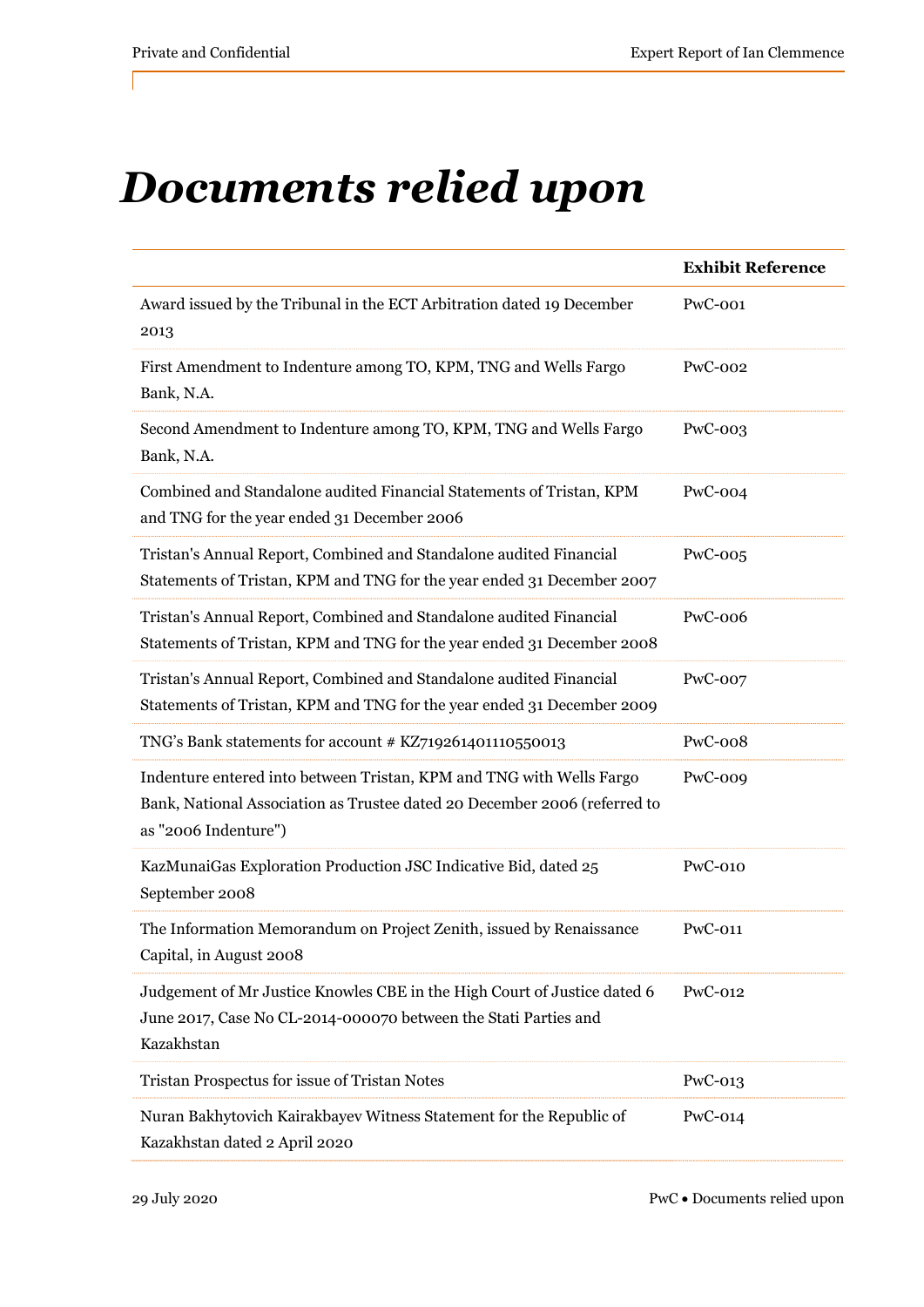| Transparency International website country data: Iraq                                          | $PwC-015$      |
|------------------------------------------------------------------------------------------------|----------------|
| KPM's cash voucher journals from 1C Ledger                                                     | <b>PwC-016</b> |
| TNG's cash voucher journals from 1C Ledger                                                     | $PwC-017$      |
| Average exchange rate published by the National Bank of the Republic of<br>Kazakhstan for 2007 | $PwC-018$      |
| Average exchange rate published by the National Bank of the Republic of<br>Kazakhstan for 2008 | $PwC-019$      |
| Average exchange rate published by the National Bank of the Republic of<br>Kazakhstan for 2009 | $PwC-020$      |
| Rietumu Bank statements of Gast Geophysical LTD                                                | $PwC-021$      |
| Rietumu Bank statements of Getter Investment Limited                                           | <b>PwC-022</b> |
| Rietumu Bank statements of Hayden Intervest Limited                                            | PwC-023        |
| Rietumu Bank statements of Jepson Corporation Limited                                          | <b>PwC-024</b> |
| Rietumu Bank statements of Melvin Production INC                                               | PwC-025        |
| Rietumu Bank statements of Terra Raf Trans Traiding Limited                                    | $PwC-026$      |
| Rietumu Bank statements of Tristan Oil Limited                                                 | <b>PwC-027</b> |
| Extract from KPM's 1C Ledgers with transactions between KPM and Tristan                        | PwC-028        |
| Extract from TNG's 1C Ledgers with transactions between TNG and Tristan                        | <b>PwC-029</b> |
| TNG's Bank statements for account #KZ289261401110550011                                        | <b>PwC-030</b> |
| Rietumu Bank statements of Montvale Invest LTD                                                 | $PwC-031$      |
| Rietumu Bank statements of General Affinity LTD                                                | PwC-032        |
| Rietumu Bank statements of Stadoil Limited                                                     | PwC-033        |
| Rietumu Bank statements of Perkwood Investment Limited                                         | $PwC-034$      |
| Rietumu Bank statements of Azalija OOO                                                         | $PwC-035$      |
| SWIFT details of the "Cash cover" paid by Azalia to TGE                                        | PwC-036        |
| Rietumu Bank statements of Ascom Group Limited                                                 | $PwC-037$      |
| Rietumu Bank statements of Ascom Sudd Operating Limited                                        | PwC-038        |
| Rietumu Bank statements of Casco Petroleum Overseas LTD                                        | PwC-039        |
| Rietumu Bank statements of Pulmer Management LTD                                               | $PwC-040$      |

29 July 2020 PwC Documents relied upon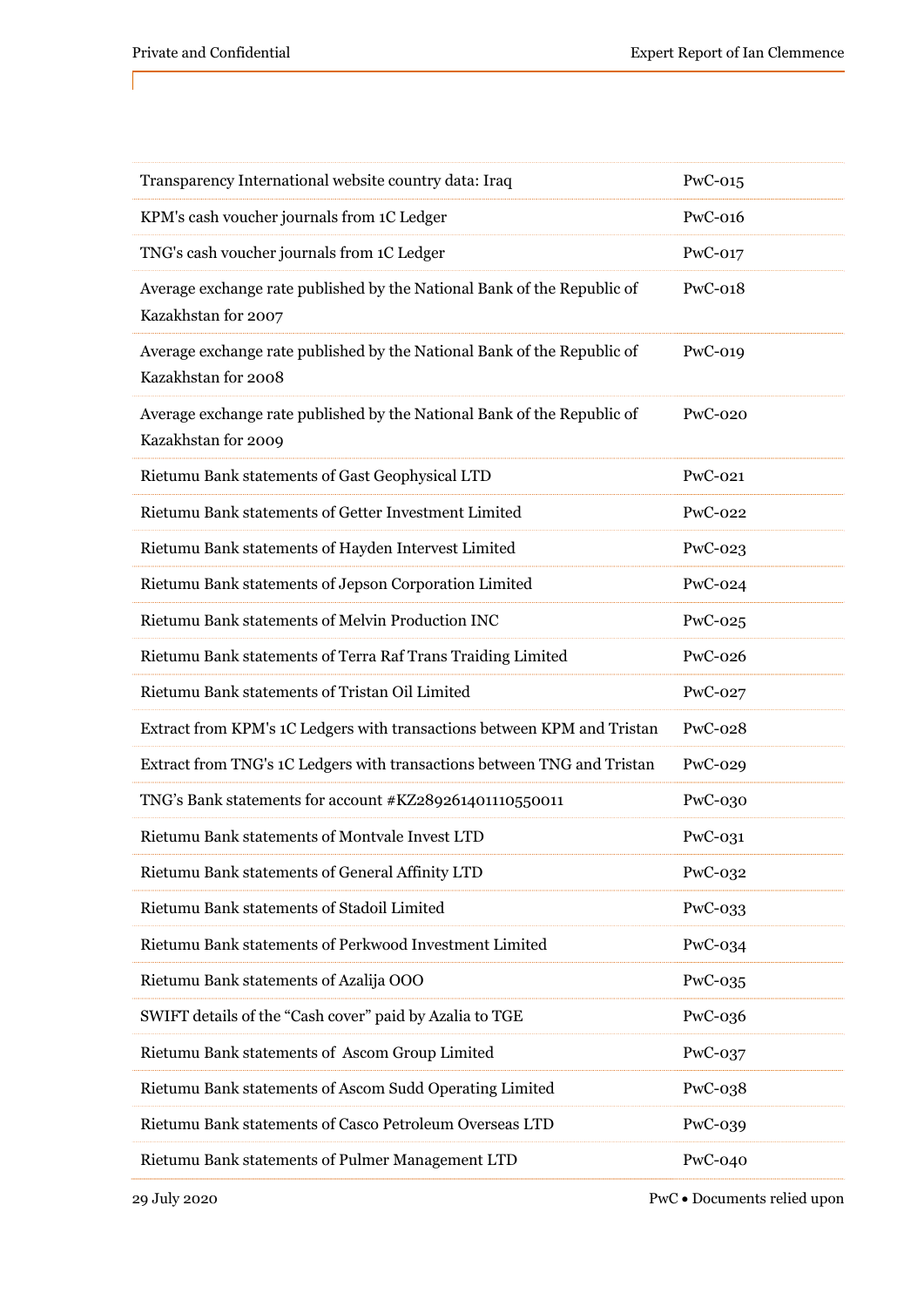| Publication from PeoplePill.com website with biographical information of<br>Iurie Leanca                                                                                                                                                                                        | $PwC-041$      |
|---------------------------------------------------------------------------------------------------------------------------------------------------------------------------------------------------------------------------------------------------------------------------------|----------------|
| Rietumu Bank statements of Bert Management Consulting Group                                                                                                                                                                                                                     | $PwC-042$      |
| Rietumu Bank statements of Lenwell Solutions INC                                                                                                                                                                                                                                | $PwC-043$      |
| Rietumu Bank statements of Pellat International LTD                                                                                                                                                                                                                             | $PwC-044$      |
| Rietumu Bank statements of Komet Group S.A                                                                                                                                                                                                                                      | $PwC-045$      |
| Publication from https://online.zakon.kz/ website with biographical<br>information about Lyazzat Kiinov                                                                                                                                                                         | $PwC-046$      |
| Website of The Bureau for Investigative Reporting and Data, Registry of<br>companies                                                                                                                                                                                            | $PwC-047$      |
| Stroyka.md website: Diagaras SRL contact details                                                                                                                                                                                                                                | $PwC-048$      |
| Sales and Purchase Agreement No. 01/01_TNG_PRK between TNG and<br>Perkwood dated 17 February 2006 with amendments and appendices                                                                                                                                                | <b>PwC-049</b> |
| Defendant's Points of Claim in the English High Court                                                                                                                                                                                                                           | $PwC-050$      |
| Claimants' Points of Defence in the English High Court                                                                                                                                                                                                                          | $PwC-051$      |
| KPMG / Stati Party correspondence                                                                                                                                                                                                                                               | $PwC-052$      |
| KPM's Bank statements for account # KZ559261401107068001                                                                                                                                                                                                                        | $PwC-053$      |
| Extract from KPM's 1C Ledgers with transactions between KPM and Ascom<br>S.A.                                                                                                                                                                                                   | PwC-054        |
| Extract from TNG's 1C Ledgers with transactions between TNG and Ascom<br>S.A.                                                                                                                                                                                                   | $PwC-055$      |
| Website of Zozik Company (http://www.zozik.com/about.html), "About us"<br>section                                                                                                                                                                                               | $PwC-056$      |
| Third Partial Final Award for the case "Pearl Petroleum Company Limited,<br>Dana Gas PJSC, Crescent Petroleum Company International Limited v. The<br>Kurdistan Regional Government of Iraq", dated 30 January 2017, LCIA Case<br>No.132527 (https://www.italaw.com/cases/5180) | $PwC-057$      |
| MSnews website, article "CONFLICT - Primarul din Ungheni, Victor<br>Prodan, acuzat de ANI de conflict de interese pentru că-i dădea contracte<br>firmei soției sale" dated 23 May 2018                                                                                          | $PwC-058$      |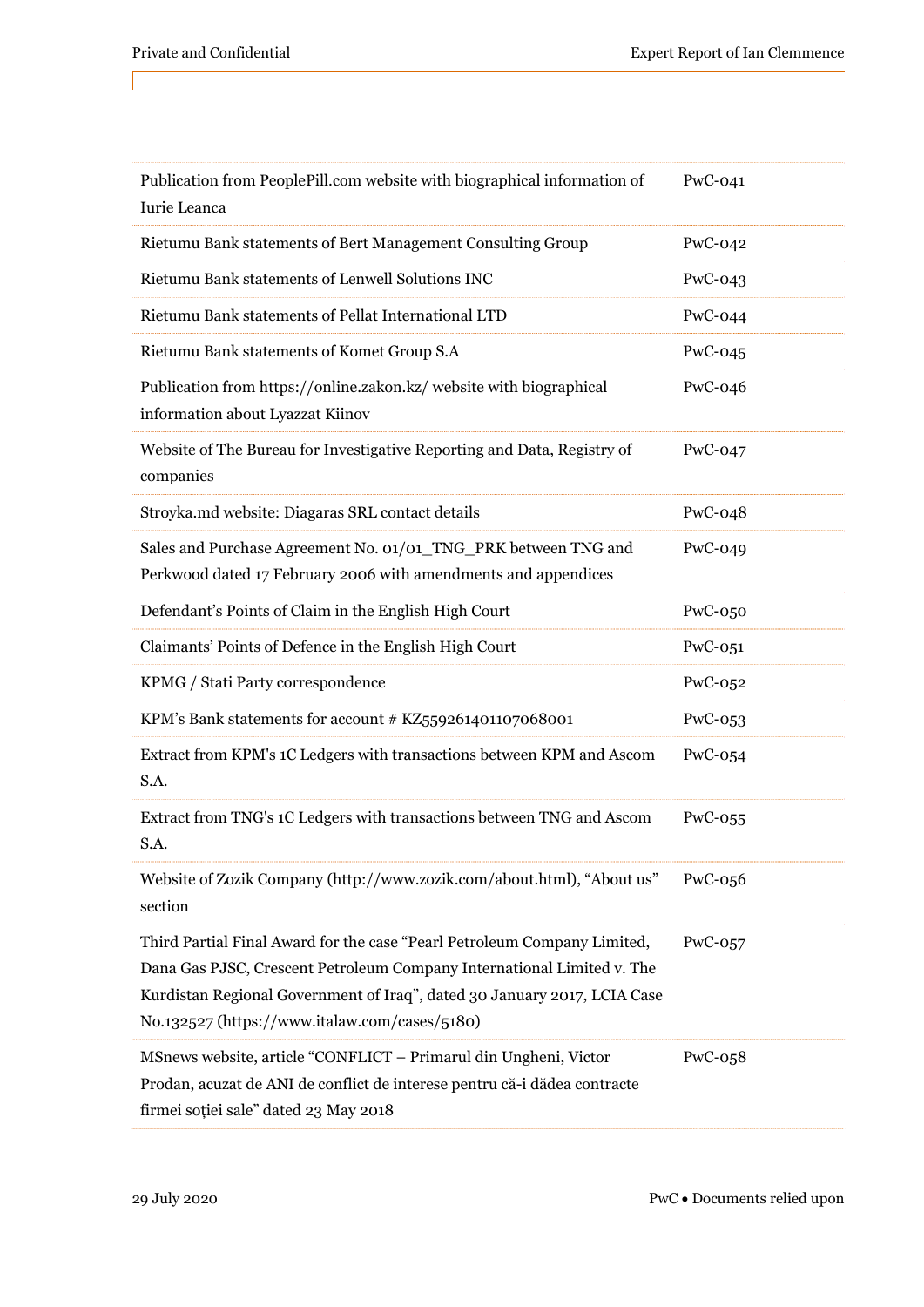| Partial Final Award for the case "Pearl Petroleum Company Limited, Dana<br>Gas PJSC, Crescent Petroleum Company International Limited v. The<br>Kurdistan Regional Government of Iraq" dated 30 June 2015, LCIA Case<br>No.132527 (https://www.italaw.com/cases/5180) | $PwC-059$ |
|-----------------------------------------------------------------------------------------------------------------------------------------------------------------------------------------------------------------------------------------------------------------------|-----------|
| Publication of Georgia State University, Andrew Young School of Policy<br>Studies, "Dean's E-News"- "International Studies Program Hosts French<br>Course in Fiscal Decentralization and Local Governance"                                                            | $PwC-060$ |
| "Le Journal Officiel de la République Démocratique du Congo" published by<br>the Office of the President of the Democratic Republic of the Congo, no. 24,<br>dated 15 December 2012                                                                                   | $PwC-061$ |
| List of Senators elected on 19 January 2007, published by the Independent<br>National Electoral Commission                                                                                                                                                            | $PwC-062$ |
| Publication on the news website of The Standard<br>(https://www.standardmedia.co.ke), "Uncertainty over Lamu port as S.<br>Sudan begins railway project", dated 12 October 2010                                                                                       | $PwC-063$ |
| Publication on the website of the New Sudan Foundation<br>(www.newsudanfoundation.com), "About us" section                                                                                                                                                            | $PwC-064$ |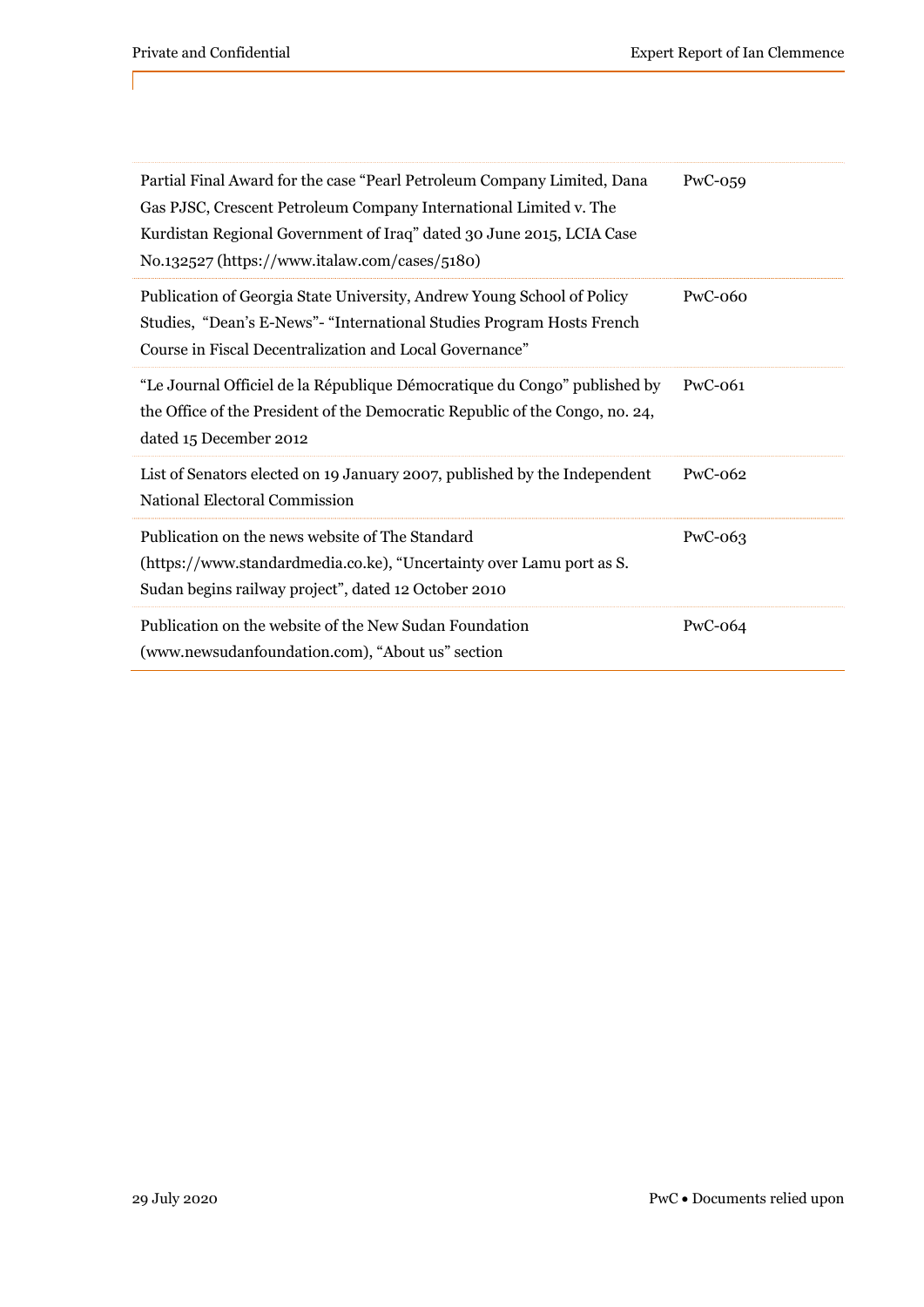# *Glossary of terms and abbreviations*

| Abbreviation                             | <b>Term</b>                                                                                                                                                                                                                                                                                                                                                                                                                                                                                                                                    |
|------------------------------------------|------------------------------------------------------------------------------------------------------------------------------------------------------------------------------------------------------------------------------------------------------------------------------------------------------------------------------------------------------------------------------------------------------------------------------------------------------------------------------------------------------------------------------------------------|
| 2006 Indenture                           | An Indenture that was entered into between Tristan, KPM and TNG<br>with Wells Fargo Bank, N.A. as Trustee, on 20 December 2006                                                                                                                                                                                                                                                                                                                                                                                                                 |
| <b>Arkham</b>                            | Arkham S.A., third party related to Vitol SA                                                                                                                                                                                                                                                                                                                                                                                                                                                                                                   |
| Ascom                                    | Ascom S.A., 100% owner of KPM and registered in the Republic of<br>Moldova, <sup>1</sup> is the claimant in the arbitration. This entity is also<br>referred to as Ascom Group S.A. I am instructed that that until<br>between 2004 and 2007, it was previously known as Industrial<br>Financial Group Ascom SA, JSC Industrial Financial Group Ascom or<br>IFG Ascom SA, and it was subsequently renamed to Ascom Group<br>SA.<br>This is not the same company as Ascom Group Limited, an entity<br>registered in the British Virgin Islands. |
| <b>Ascom Group Limited</b>               | According to Rietumu Bank statements the company is located in the<br>BVI, entity controlled by the Stati Parties                                                                                                                                                                                                                                                                                                                                                                                                                              |
| <b>Award or Awarded</b><br><b>Amount</b> | Award issued by the Tribunal of around USD 500 million against the<br>Republic of Kazakhstan                                                                                                                                                                                                                                                                                                                                                                                                                                                   |
| Azalia or Azalija                        | Azalia LLC (alternative spelling "Azalija OOO"), entity controlled by<br>the Stati Parties                                                                                                                                                                                                                                                                                                                                                                                                                                                     |
| <b>Bert Management</b>                   | Bert Management Consulting Group, related party, according to<br>Rietumu Bank statements the company is located in New Zealand,<br>entity controlled by the Stati Parties                                                                                                                                                                                                                                                                                                                                                                      |
| <b>ECT Arbitration</b>                   | Arbitral proceedings intitated by the Stati Parties against the<br>Republic of Kazakhstan under the Energy Charter Treaty                                                                                                                                                                                                                                                                                                                                                                                                                      |
| <b>FATF</b>                              | <b>Financial Action Task Force</b>                                                                                                                                                                                                                                                                                                                                                                                                                                                                                                             |

<sup>29</sup> July 2020 PwC Glossary of terms and abbreviations <sup>1</sup> Tristan's Annual Report, Combined and Standalone audited Financial Statements of Tristan, KPM and TNG for the year ended 31 December 2009, page F-90, Note 1. Exhibit PwC-007.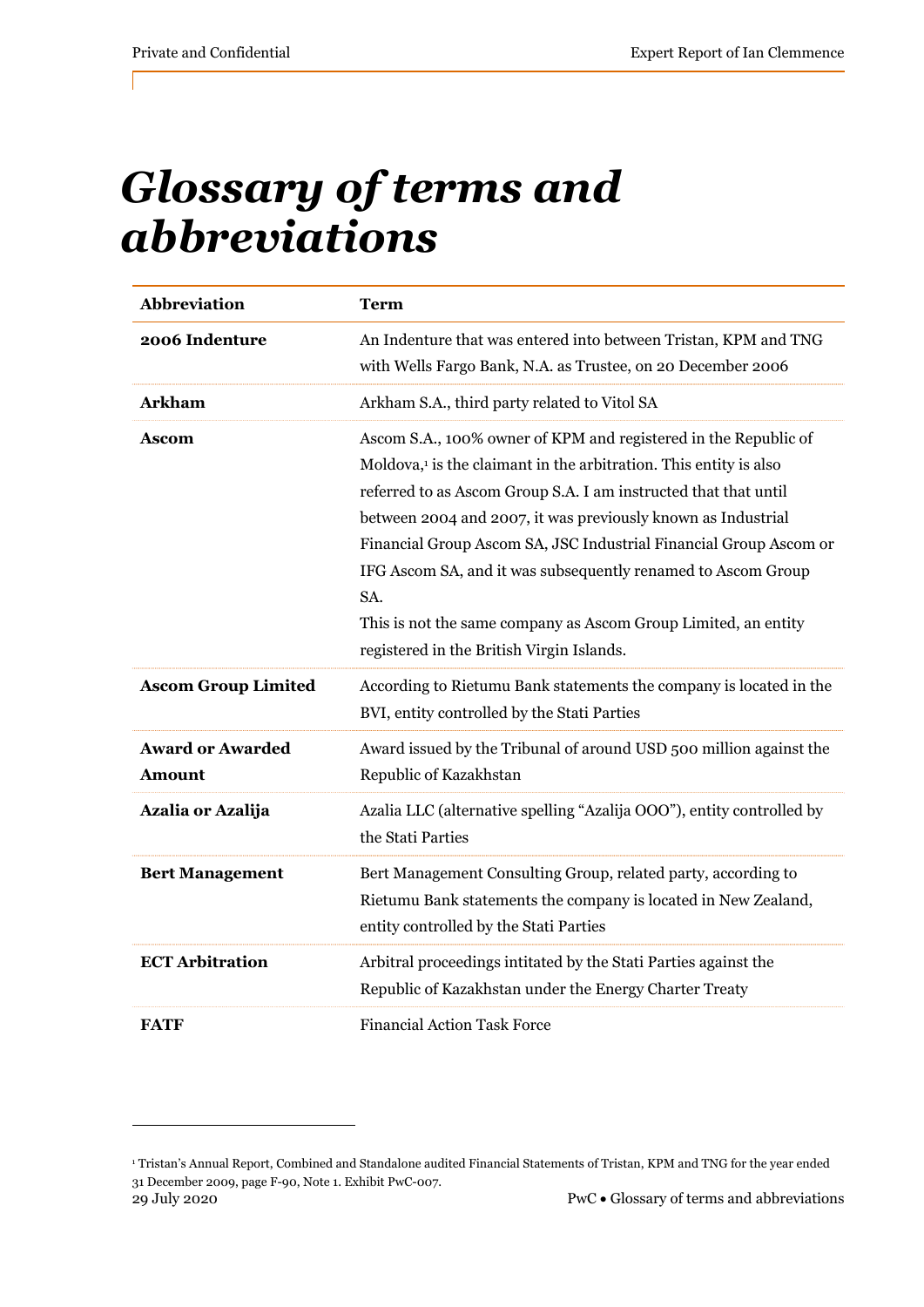| <b>Gast Geophysical Ltd</b> | Gast Geophysical Ltd, related party, according to Rietumu Bank<br>statements the company is located in British Virgin, entity controlled                                                                                             |
|-----------------------------|--------------------------------------------------------------------------------------------------------------------------------------------------------------------------------------------------------------------------------------|
|                             | by the Stati Parties                                                                                                                                                                                                                 |
| <b>General Affinity</b>     | General Affinity Ltd, related party vehicle used for sales of crude oil<br>and gas condensate                                                                                                                                        |
| <b>Getter</b>               | Getter Investment Limited, related party, according to Rietumu Bank<br>statements the company is located in British Virgin Islands at the<br>same address as Melvin Production Inc, entity controlled by the Stati<br>Parties        |
| Hayden                      | Hayden Intervest Ltd, related party, according to Rietumu Bank<br>statements the company is located in British Virgin Islands, entity<br>controlled by the Stati Parties                                                             |
| <b>HSF</b>                  | Herbert Smith Freehills LLP                                                                                                                                                                                                          |
| Komet                       | Komet Group SA, related party, according to Rietumu Bank<br>statements the company is located in British Virgin Islands at the<br>same address as Pellat International Ltd, entity controlled by the<br><b>Stati Parties</b>         |
| <b>KPM</b>                  | Kazpolmunay LLP                                                                                                                                                                                                                      |
| <b>KPMG</b>                 | <b>KPMG Audit LLC</b>                                                                                                                                                                                                                |
| Lenwell                     | Lenwell Solutions Inc, related party, according to Rietumu Bank<br>statements the company is located in British Virgin Islands at the<br>same address as Berdaron Estate Ltd, entity controlled by the Stati<br>Parties              |
| <b>LPG Plant</b>            | Liquefied petroleum gas plant                                                                                                                                                                                                        |
| <b>Montvale</b>             | Montvale Invest Ltd                                                                                                                                                                                                                  |
| <b>Melvin</b>               | Melvin Production Inc, related party, according to Rietumu Bank<br>statements the company is located in British Virgin Islands at the<br>same address as Getter Investment Limited, entity controlled by the<br><b>Stati Parties</b> |
| Mr A Stati                  | Anatolie Stati                                                                                                                                                                                                                       |
| Mr Adelard                  | Matombe Masanga Adelard                                                                                                                                                                                                              |
| <b>Mr Dimitrov</b>          | Dimitar Dimitrov                                                                                                                                                                                                                     |
| Mr G Stati                  | Gabriel Stati                                                                                                                                                                                                                        |
| 29 July 2020                | PwC • Glossary of terms and abbreviations                                                                                                                                                                                            |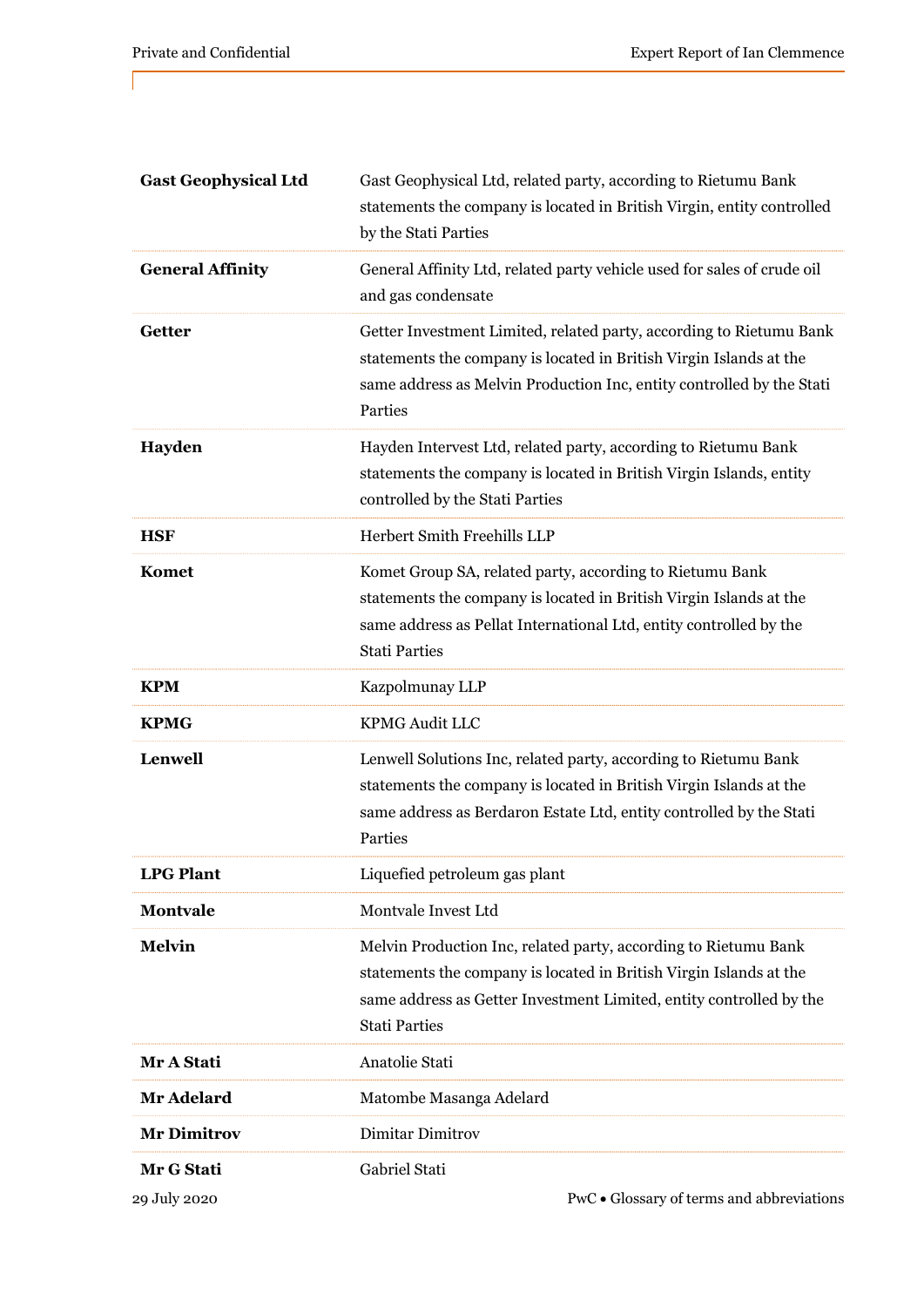| Mr Hawrami                            | Sarbaz H Hawrami                                                                                                                                                                                                      |
|---------------------------------------|-----------------------------------------------------------------------------------------------------------------------------------------------------------------------------------------------------------------------|
| Mr Leanca                             | Iurie Leanca                                                                                                                                                                                                          |
| Mr Lungudi                            | Olowa Lungudi                                                                                                                                                                                                         |
| <b>Noteholders</b>                    | Holders of Tristan Notes (financial institutions)                                                                                                                                                                     |
| <b>Pellat</b>                         | Pellat International Ltd, related party, according to Rietumu Bank<br>statements the company is located in British Virgin Islands at the<br>same address as Komet Group SA, entity controlled by the Stati<br>Parties |
| <b>PEP</b>                            | <b>Politically Exposed Persons</b>                                                                                                                                                                                    |
| Perkwood                              | Perkwood Investments Ltd, entity controlled by the Stati Parties                                                                                                                                                      |
| Prima Facie Fraud<br><b>Judgement</b> | The English High Court made a conclusion on 6 June 2017 that<br>"there is a sufficient prima facie case that the Award was obtained<br>by fraud" <sup>2</sup>                                                         |
| <b>PUK</b>                            | Patriotic Union of Kurdistan                                                                                                                                                                                          |
| PwC                                   | PricewaterhouseCoopers LLP                                                                                                                                                                                            |
| <b>Rietumu Bank</b>                   | AS Rietumu Bank, Riga, Latvia                                                                                                                                                                                         |
| Romneftegaz                           | Romneftegaz LLC                                                                                                                                                                                                       |
| <b>Stadoil</b>                        | Stadoil Ltd, related party vehicle used for sales of crude oil and gas<br>condensate                                                                                                                                  |
| <b>Stati Parties</b>                  | Anatolie Stati, Gabriel Stati, Ascom Group S.A. and Terra Raf Trans<br>Traiding Ltd., together with other companies known to be affiliated<br>to Anatolie and Gabriel Stati                                           |
| <b>Terra Raf</b>                      | Terra Raf Trans Traiding Ltd, 100% owner of TNG                                                                                                                                                                       |
| <b>TGE</b>                            | <b>Tractebel Gas Engineering GmbH</b>                                                                                                                                                                                 |
| <b>TGE Equipment</b>                  | LPG equipment acquired from a German third party manufacturer<br>and supplier, TGE                                                                                                                                    |
| <b>TNG</b>                            | Tolkynneftegaz LLP                                                                                                                                                                                                    |
| <b>Tribunal</b>                       | Arbitral tribunal in the ECT Arbitration                                                                                                                                                                              |

<sup>29</sup> July 2020 PwC  $\bullet$  Glossary of terms and abbreviations 2 Judgement of Mr Justice Knowles CBE in the High Court of Justice dated 6 June 2017, Case No CL-2014-000070 between the Stati Parties and Kazakhstan, paragraph 92. Exhibit PwC-012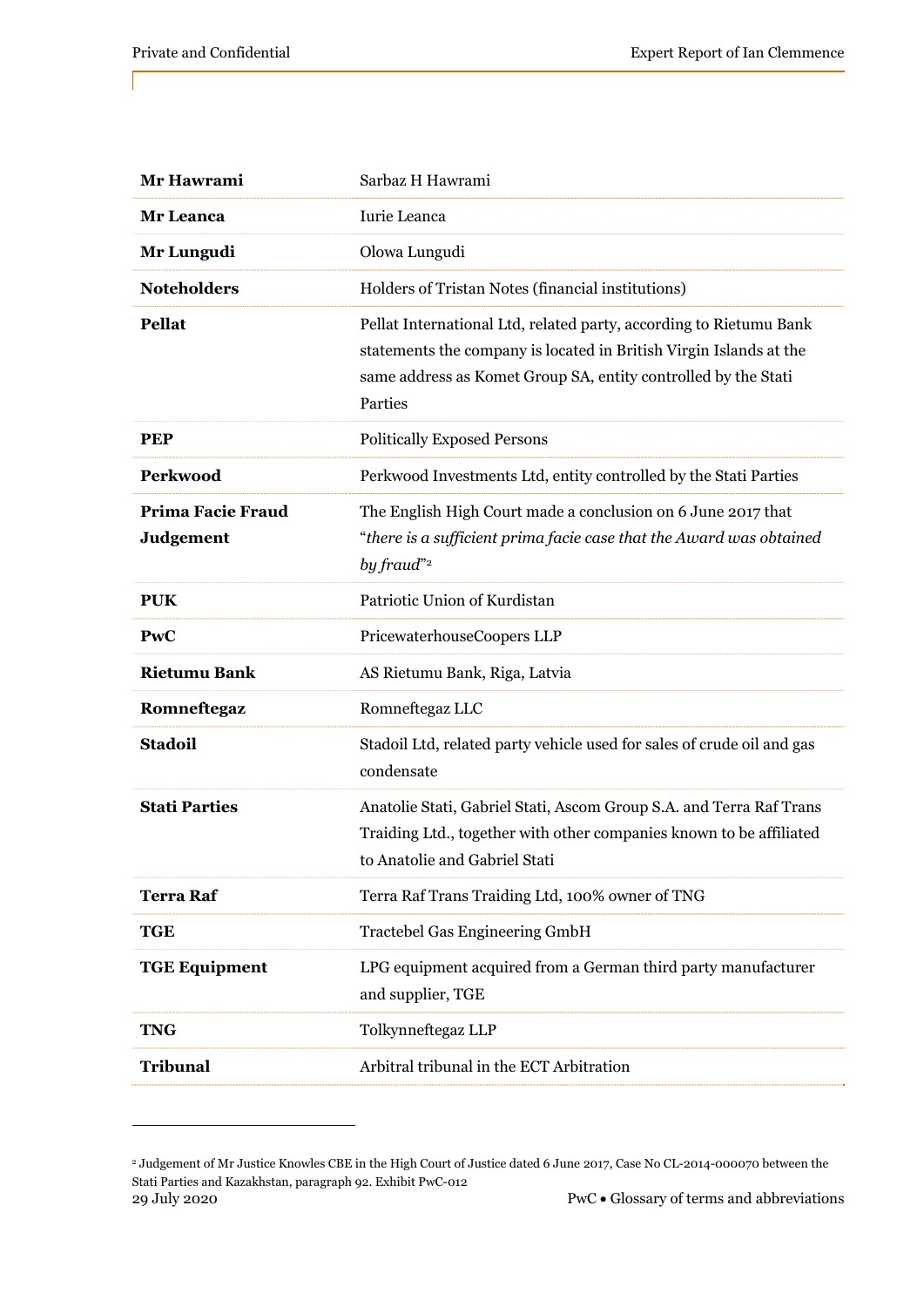| <b>Tristan Notes</b> | Under 2006 Indenture <sup>3</sup> and its amendments dated 21 May 2007 <sup>4</sup> and                                       |
|----------------------|-------------------------------------------------------------------------------------------------------------------------------|
|                      | 6 June 2007, <sup>5</sup> Tristan issued notes in the aggregate principal amount                                              |
|                      | of USD 300 million on or about 20 December 2006 <sup>6</sup> and notes in the                                                 |
|                      | aggregate principal amount of USD 120 million on 8 June 2007                                                                  |
| <b>Tristan</b>       | Tristan Oil Ltd (also referred to as Tristan Oil Limited), which is<br>wholly-owned by Mr A Stati                             |
| <b>UK</b>            | United Kingdom                                                                                                                |
| <b>Vitol</b>         | Vitol S.A., third party, purchased KPM's and TNG's crude oil and gas<br>condensate. Vitol nominees-Arkham S.A. and Vitol FSU. |
| <b>Wells Fargo</b>   | Wells Fargo Bank, N.A.                                                                                                        |

<sup>3</sup> Indenture entered between Tristan, KPM and TNG with Wells Fargo Bank, N.A. as Trustee dated 20 December 2006 (also referred to as "2006 Indenture"). Exhibit PwC-009.

<sup>4</sup> First Amendment to Indenture among Tristan, KPM, TNG and Wells Fargo Bank, N.A. Exhibit PwC-002.

<sup>5</sup> Second Amendment to Indenture among Tristan, KPM, TNG and Wells Fargo Bank, N.A. Exhibit PwC-003.

<sup>6</sup> Combined and Standalone audited Financial Statements of Tristan, KPM and TNG for the year ended 31 December 2006, page F-45, Note 8. Exhibit PwC-004.

<sup>7</sup> Tristan's Annual Report, Combined and Standalone audited Financial Statements of Tristan, KPM and TNG for the year ended 31 December 2007, page F-64, Note 15. Exhibit PwC-005.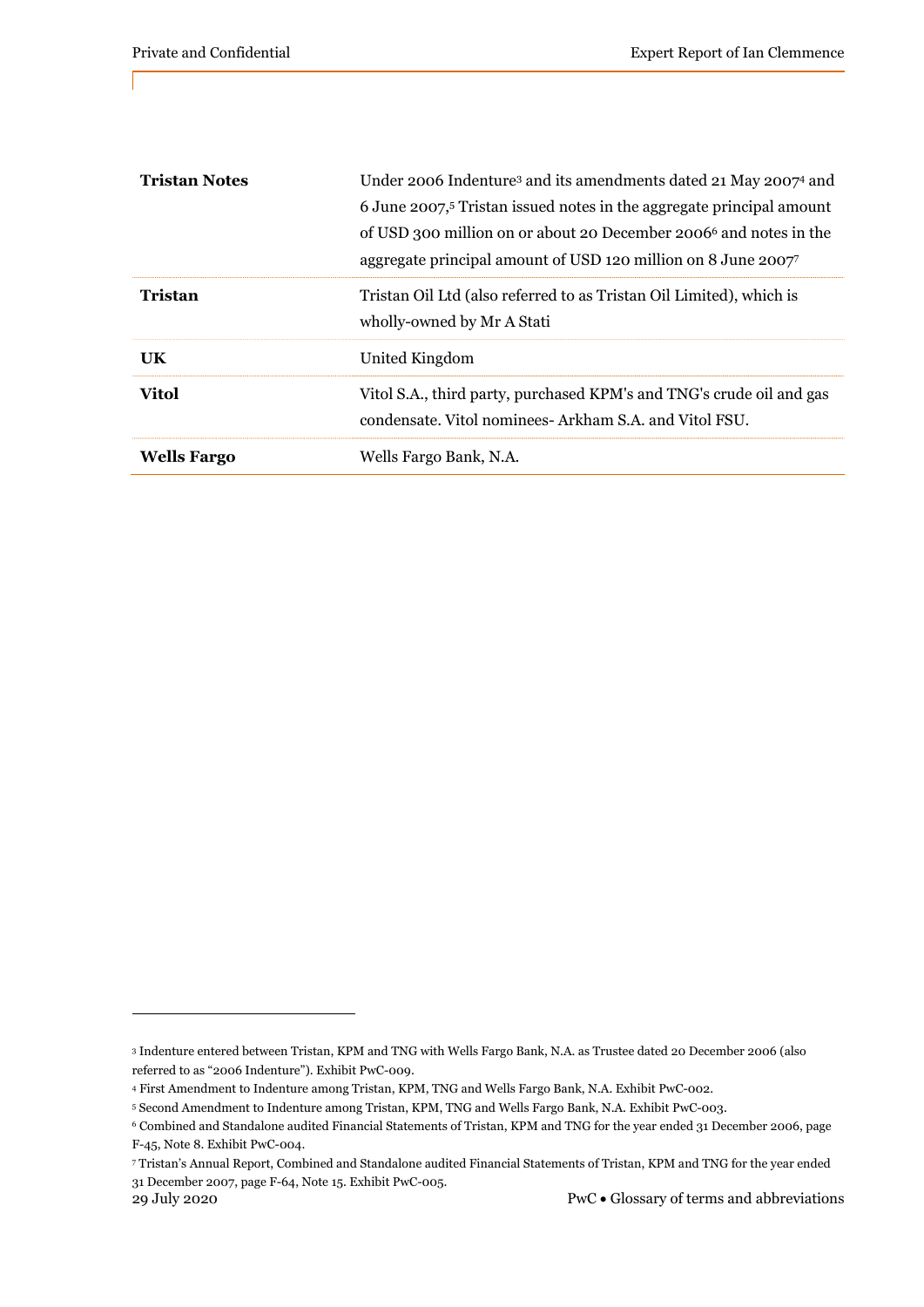# *1. Introduction*

# *Introduction*

- 1.1 My full name is Ian Clemmence. I am a Partner in the London office of the United Kingdom firm of PricewaterhouseCoopers LLP ("**PwC**"). My qualifications and experience are set out in Appendix 1.1.
- 1.2 This report has been prepared in accordance with the terms of engagement dated 2 August 2019 (and the related Variation Letters dated 9 January 2020, 30 January 2020, 27 February 2020 and 25 June 2020) between PwC and Herbert Smith Freehills LLP ("**HSF**"). As explained further below, HSF represents the Republic of Kazakhstan (represented by the Ministry of Justice of the Republic of Kazakhstan) in a series of legal proceedings related to a dispute between Anatolie8 Stati ("**Mr A Stati**"), Gabriel Stati ("**Mr G Stati**"), Ascom Group S.A. and Terra Raf Trans Traiding Ltd. (referred to as the "**Stati Parties**", together with other companies known to be affiliated to Anatolie and Gabriel Stati); and the Republic of Kazakhstan, under the Energy Charter Treaty (the "**ECT Arbitration**"). The dispute relates to the Stati Parties' alleged investment in Kazakhstan through Kazakhstan-based companies Tolkynneftegaz LLP ("**TNG**") and Kazpolmunay LLP ("**KPM**"). Amongst other things, TNG was involved in the construction of a liquefied petroleum gas plant ("**LPG Plant**") in Kazakhstan.
- 1.3 Under the terms of PwC's instructions from HSF, I have been instructed to review certain financial information related to the Stati Parties that has been provided to me by HSF and to conclude, based on my review, as to whether there are transactions and / or other details in the information provided that display characteristics which may be indicative of money laundering. Further details of the information provided to me, and my instructions, are set out below.
- 1.4 This report has been prepared only for HSF acting on behalf of the Ministry of Justice of the Republic of Kazakhstan and solely for the purpose and on the terms of our engagement. Neither I nor PwC accepts any liability (including for negligence) to anyone else in connection with this report, and it may not be provided to anyone else except as stated in the engagement letter. I understand that HSF will share this report with the parties to the current litigation in respect of this matter. I consent to this report being provided to those parties for the purpose of conducting the current litigation proceedings. However, save for HSF, I accept or assume no liability to the any other party as a consequence of them being provided with this report.

<sup>8</sup> Also spelled as "Anatol" and "Anatoli".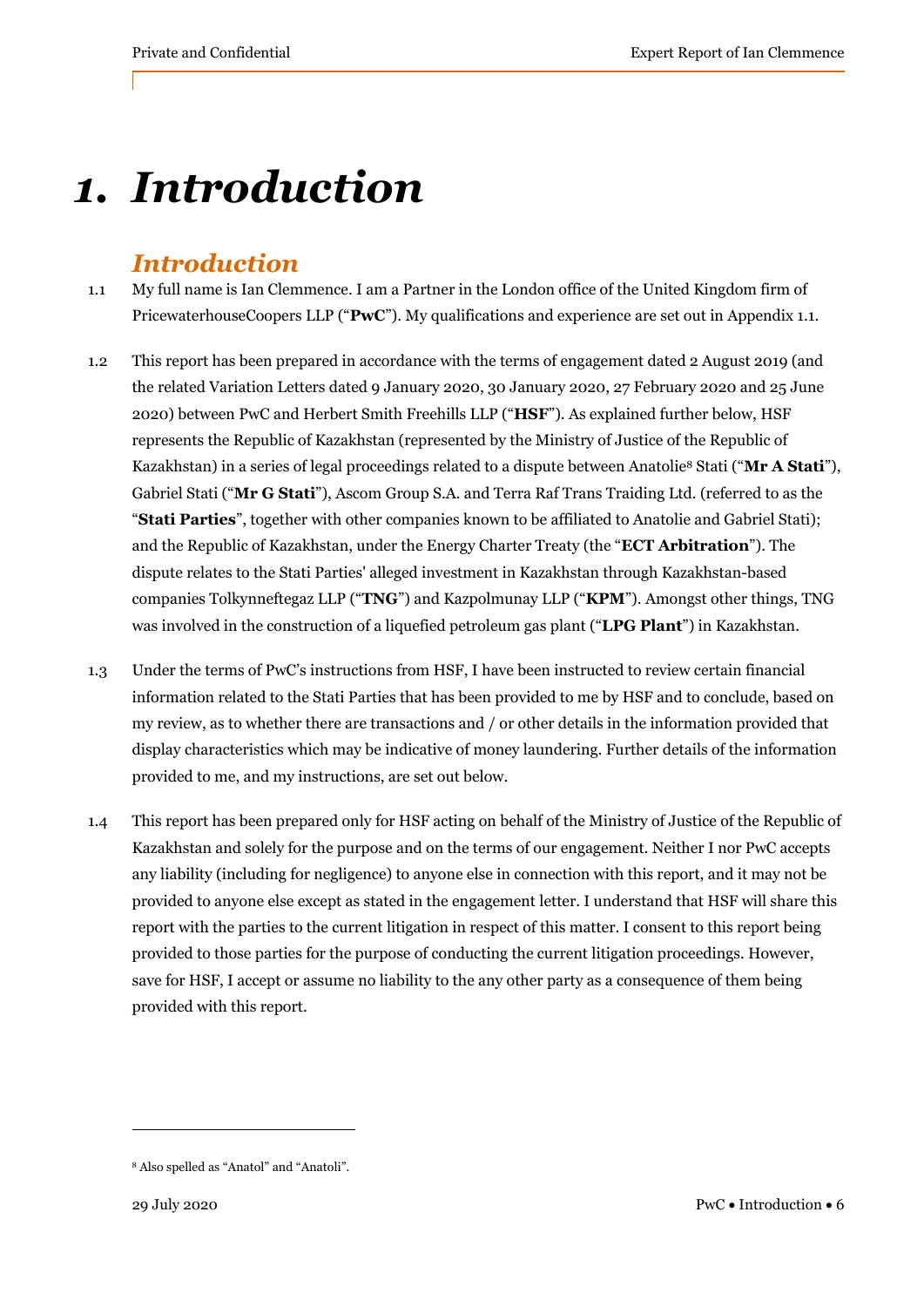- 1.5 I have been assisted in my work by members of my firm's staff and PwC Kazakhstan, whose work I have supervised personally. The opinions expressed in this report are my own.9
- 1.6 I am instructed to act as an accounting expert witness and not as a witness of fact.

## *Background*

- 1.7 I understand that the background to this matter is set out in a number of documents which have already been submitted in these proceedings. I have therefore not repeated that background in detail in this report. However, certain areas of background which are relevant to my report are set out below.
- 1.8 I am instructed that the Stati Parties raised finance for their alleged investment in Kazakhstan, from investors, through a company called Tristan Oil Limited ("**Tristan**"), which is wholly-owned by Mr A Stati. Included in the finances raised by the Stati Parties was an Indenture that was entered into between Tristan, KPM and TNG with Wells Fargo Bank, N.A. ("**Wells Fargo**") as Trustee, on 20 December 2006 (the "**2006 Indenture**")10. I understand that the purpose of the 2006 Indenture was to finance the operations of KPM and TNG in Kazakhstan, including the LPG Plant.<sup>11</sup>
- 1.9 I understand that pursuant to the 2006 Indenture and its amendments dated 21 May 200712 and 6 June 200713, Tristan issued notes in the aggregate principal amount of USD 300 million on or about 20 December 2006<sup>14</sup> and notes in the aggregate principal amount of USD 120 million on 8 June 2007<sup>15</sup> (together, the "**Tristan Notes**"). I understand that these notes were purchased by a range of financial institutions (the "**Noteholders**"). I set out further details on the Tristan Notes in Section 3 of this report.
- 1.10 As set out above, the current legal proceedings between the Stati Parties and the Republic of Kazakhstan relate to the Stati Parties alleged investments, including the funds raised from the Tristan Notes, through KPM and TNG in Kazakhstan.

<sup>9</sup> A number of the documents provided to me are in Russian. Where this is the case, I have relied on translations of those documents provided to me by members of my team who are able to speak and read Russian.

<sup>10 2006</sup> Indenture, Exhibit PwC-009.

<sup>&</sup>lt;sup>11</sup> See Section 3 for further details.

<sup>12</sup> First Amendment to Indenture among TO, KPM, TNG and Wells Fargo Bank, N.A. Exhibit PwC-002.

<sup>13</sup> Second Amendment to Indenture among TO, KPM, TNG and Wells Fargo Bank, N.A. Exhibit PwC-003.

<sup>14</sup> Combined and Standalone audited Financial Statements of Tristan, KPM and TNG for the year ended 31 December 2006, page F-45, Note 8. Exhibit PwC-004.

<sup>15</sup> Tristan's Annual Report, Combined and Standalone audited Financial Statements of Tristan, KPM and TNG for the year ended 31 December 2007, page F-64, Note 15. Exhibit PwC-005.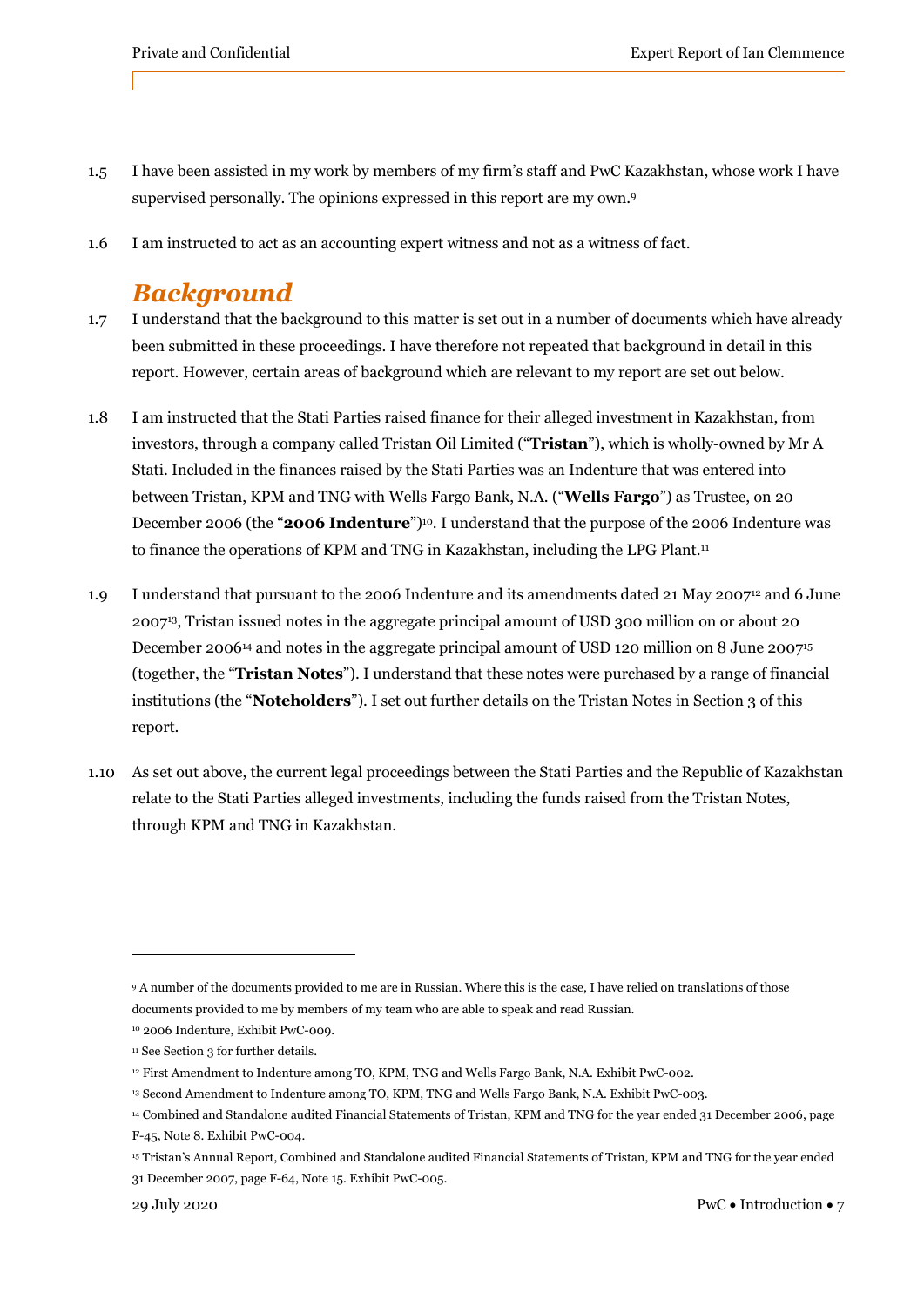- 1.11 I understand that on 19 December 2013, the Stati Parties obtained an arbitral award of around USD 500 million against the Republic of Kazakhstan (the "**Award**" and the "**Awarded Amount**")16 issued by an arbitral tribunal (the "**Tribunal**") in an arbitration under the Energy Charter Treaty (the "**ECT Arbitration**"). I understand that the Awarded Amount was based, in respect of the value of the LPG Plant, on an indicative bid which had been submitted for that plant.<sup>17</sup> This indicative bid was based on a combination of TNG's historical costs allegedly spent on the LPG Plant<sup>18</sup> and the available financial statements of TNG and KPM,19 as shown by the TNG interim financial statements for the six months to 30 June 2008. After the date of the Award, I understand that the Republic of Kazakhstan initiated annulment proceedings in the Svea Court of Appeals in Stockholm, at the seat of the ECT Arbitration. During the course of the annulment proceedings, the Republic of Kazakhstan alleges that a new set of facts was discovered that showed that the Award and the Awarded Amount had been fraudulently obtained.
- 1.12 In parallel to the annulment proceedings in Sweden, I understand that the Stati Parties commenced proceedings for enforcement of the Award in the United Kingdom, where following an exchange of written and oral submissions in a two day hearing, on 6 June 2017 the English High Court decided that "*there is a sufficient prima facie case that the Award was obtained by fraud*" (the "**Prima Facie Fraud Judgement**").20 The Prima Facie Fraud Judgement is attached as PwC-012.

## *Information provided to me*

1.13 For the purpose of preparing this report, my instructing solicitors HSF have provided me with the following information:

<sup>16</sup> Award issued by the Tribunal in the ECT Arbitration dated 19 December 2013. Exhibit PwC-001.

<sup>17</sup> Award issued by the Tribunal in the ECT Arbitration dated 19 December 2013, Paragraph 1747, page 382. Exhibit PwC-001.

<sup>18</sup> KazMunaiGas Exploration Production JSC Indicative Bid, dated 25 September 2008, points d and f. Exhibit PwC-010. 19 The Information Memorandum on Project Zenith, issued by Renaissance Capital, in August 2008. The following financial information is referred to on page 4, Exhibit PwC-011: "*The financial information presented in this Information Memorandum is derived from the unaudited interim combined balance sheets and statements of income, cash flows and changes in shareholders' equity of KPM, TNG and Tristan Oil, as of and for the six months ended 30 June 2007 and 2008, and the audited combined balance sheets and statements of income, cash flows and changes in shareholders' equity of KPM, TNG and, with effect from its incorporation on 24 October 2006 and Tristan Oil, as of 31 December 2005, 2006 and 2007. In addition, financial information presented in this Information Memorandum is derived from the individual interim unaudited balance sheets and statements of income, cash flows and changes in shareholders' equity of KPM, TNG and, Tristan Oil, as of and for the six months ended 30 June 2007 and 2008, and the audited individual balance sheets and statements of income, cash flows and changes in shareholders' equity of KPM, TNG and, with effect from its incorporation on 24 October 2006, Tristan Oil for the years ended 31 December 2005, 2006 and 2007 KPM and TNG are in the process of restating their financials for the years ended 31 December 2005 and 2006 and Tristan Oil, with effect from its incorporation on 24 October 2006, for the year ended 31 December 2006."*  The source of the information relied upon in the indicative bid is confirmed in the Witness Statement of Nuran Bakhytovich Kairakbayev, a copy of which is included in Exhibit PwC-014.

<sup>20</sup> Judgement of Mr Justice Knowles CBE in the High Court of Justice dated 6 June 2017, Case No CL-2014-000070 between the Stati Parties and Kazakhstan. Exhibit PwC-012.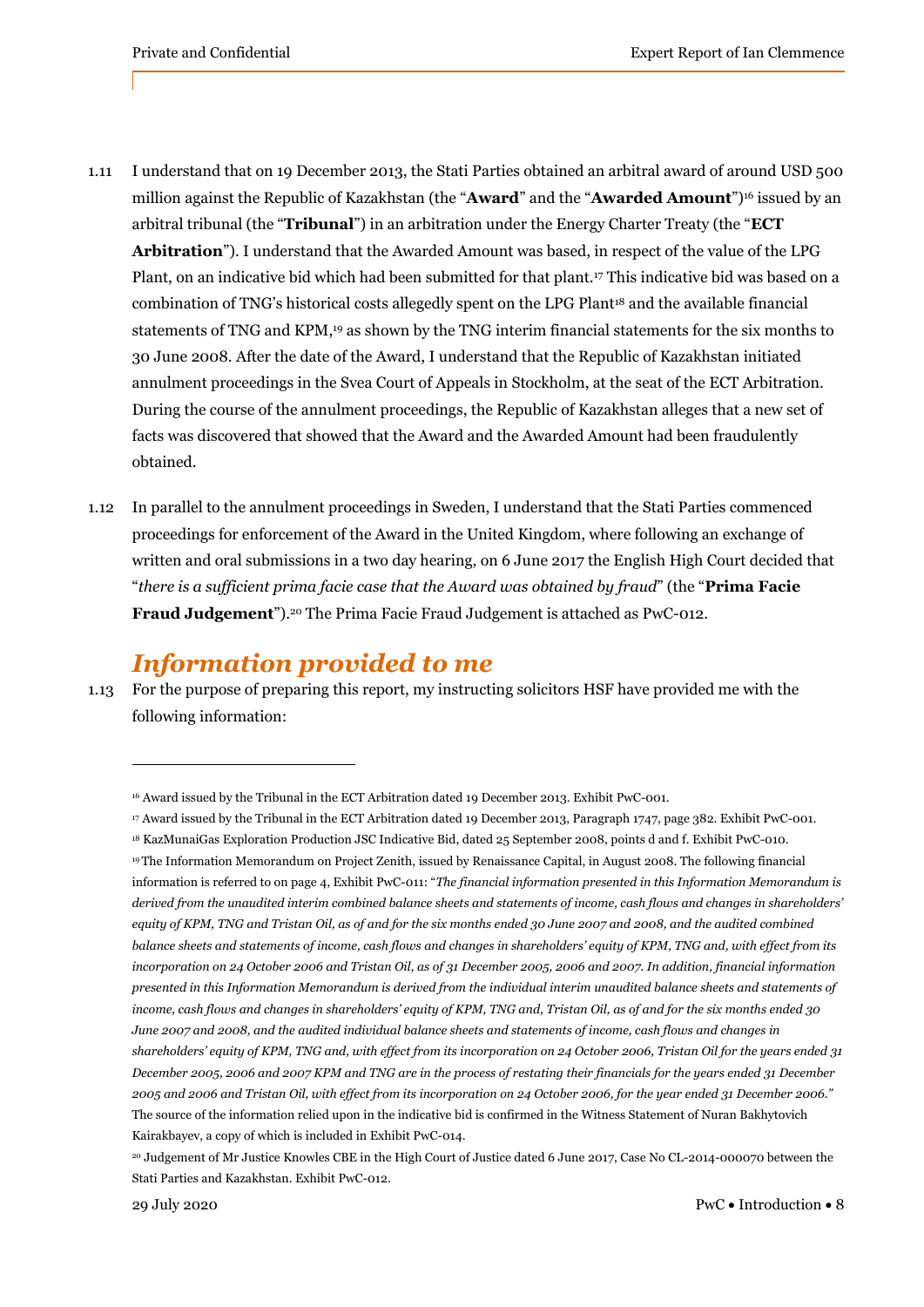- a. Financial Statements for the years ended 31 December 2006, 2007, 2008 and 2009 (and various other interim financial statements over this period) for TNG, KPM and certain other relevant entities.
- b. The underlying accounting records of KPM and TNG for the period from 1 January 2007 to 31 December 2009.
- c. Various bank statements provided to us in relation to accounts held with AS Rietumu Bank, Riga, Latvia ("**Rietumu Bank**") for a number of entities relevant to the scope of my work. I understand that Mr A Stati is either named as the ultimate beneficial owner of each of these bank accounts and / or there is a general Power of Attorney in his name.
- d. Copies of certain correspondence between the Stati Parties and KPMG Audit LLC ("**KPMG**"), who were the auditors of KPM, TNG and Tristan during the time periods relevant to this report.
- 1.14 I attach at Appendix 1.2 a full list of the documents that I have relied upon in forming my expert opinion. Where I have relied upon specific documents in my work, I have also included references to those documents in this report and the corresponding documents are included as exhibits to this report.
- 1.15 I note that where analysis in this report is rounded, minor casting errors may be apparent in tables.
- 1.16 This report is based upon the documentation and information that has been made available to me up to the date of this report. Any documentation or information brought to my attention subsequent to the date of this report may require me to adjust and/or qualify this report accordingly.

# *Scope of work*

- 1.17 As set out above, I have been instructed to review the information provided to me by HSF and to consider whether there are transactions by the Stati Parties and / or other details within that information which display characteristics which may indicate that money laundering has occurred. Specifically, I have been instructed to:
	- a. Set out details of the typical framework used to assess whether there is a risk that money laundering may have occurred. I do this in Section 2 of this report.
	- b. To provide, where relevant, examples that I have identified from the information provided to me which are relevant to the framework referenced above. I do this in Section 3 of this report.

# *Structure of this report*

1.18 The remainder of my report is set out under the following headings:

|                                                                         | <b>Section</b> |
|-------------------------------------------------------------------------|----------------|
| Overview of the framework used to consider the risk of money laundering |                |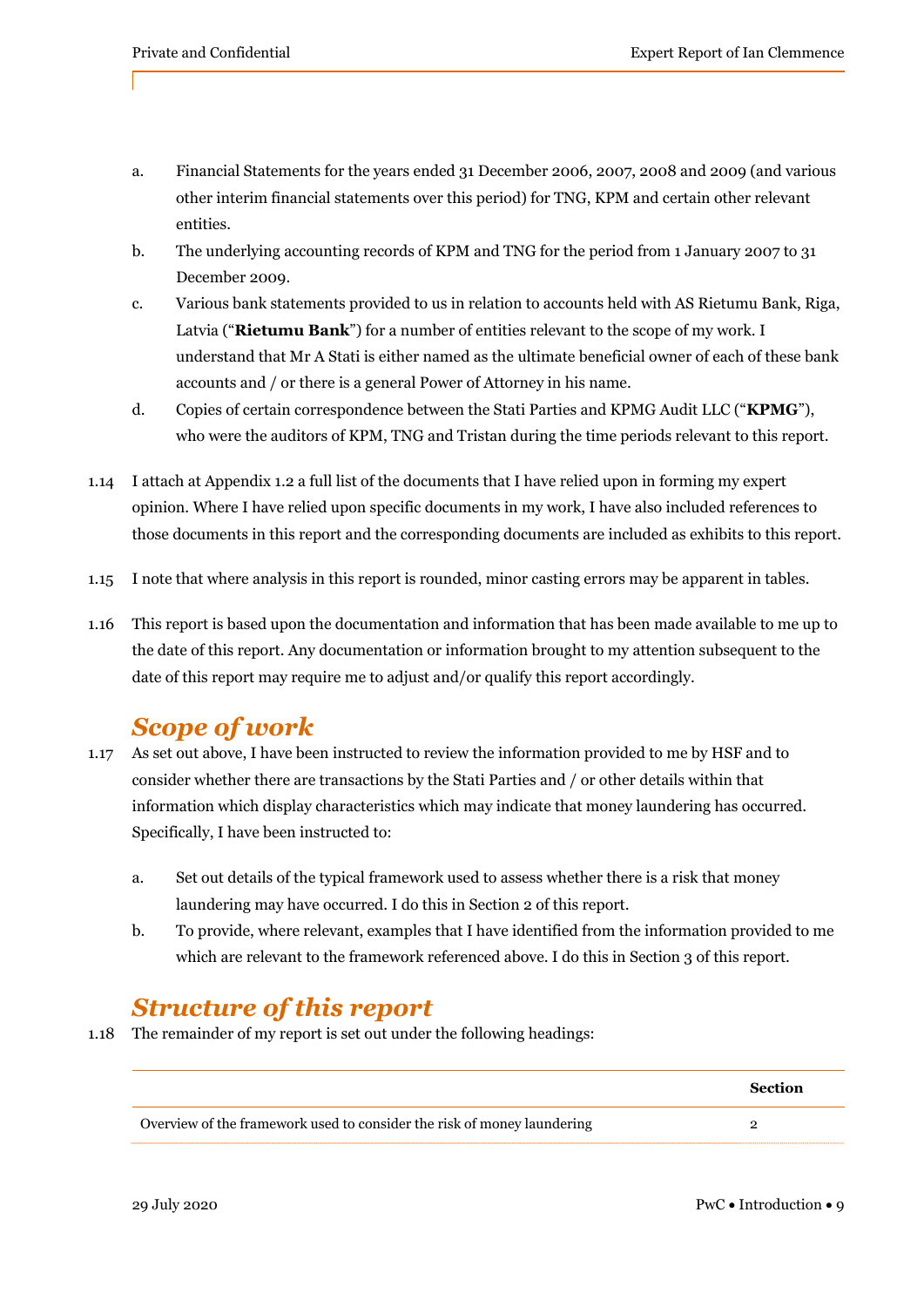| Consideration of identified example transactions and activities in the context of the money<br>laundering risk framework |  |
|--------------------------------------------------------------------------------------------------------------------------|--|
| Expert's Declaration                                                                                                     |  |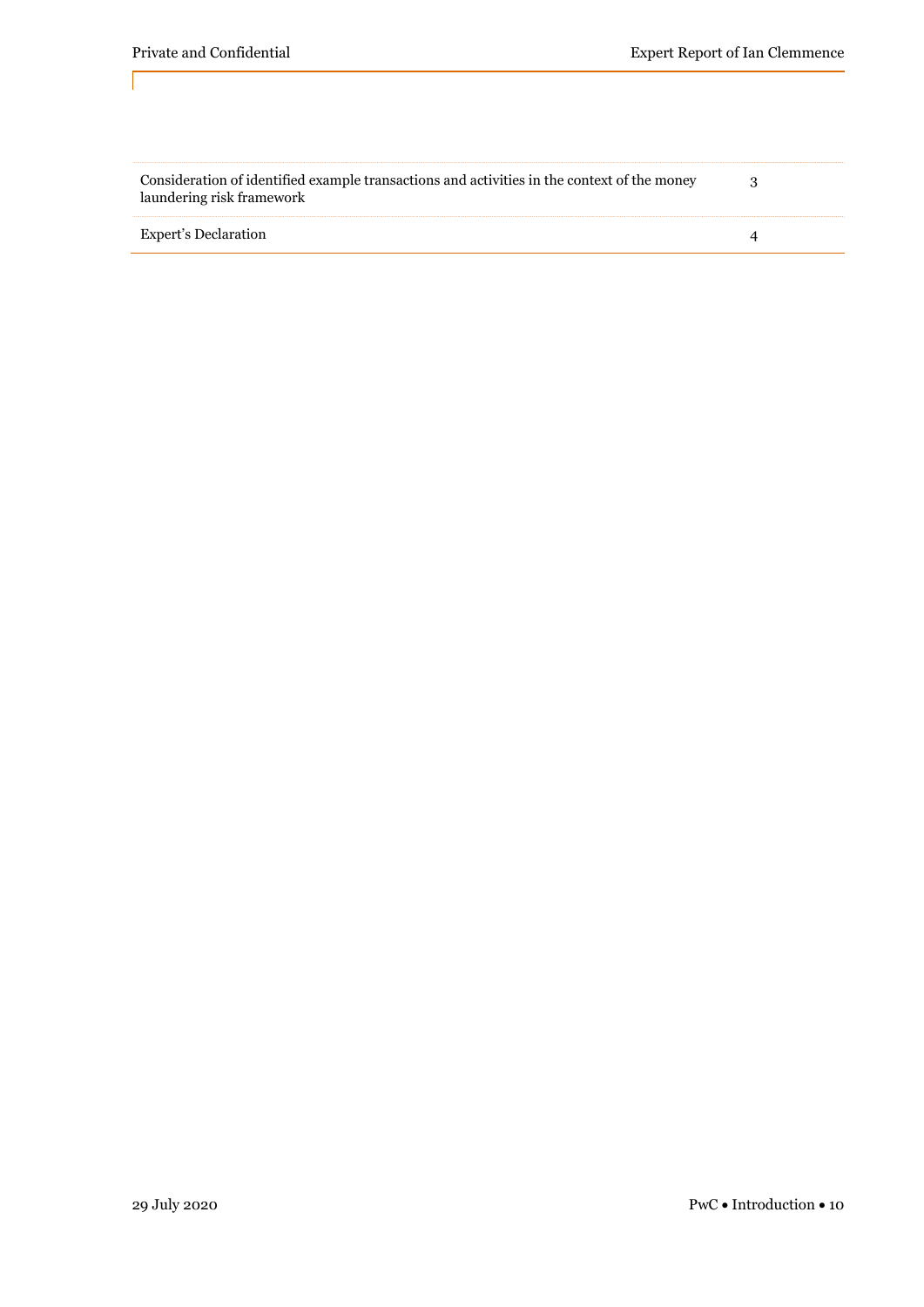# *2. Overview of common frameworks used to consider the risk of money laundering*

## *Introduction*

- 2.1 In this section, I set out an overview of some of the common frameworks that are used to consider whether there is a risk that money laundering may have occurred. There are numerous different frameworks used to assess money laundering risks, many of which focus on setting out a series of 'red flags' which, if identified in financial information / transactions may indicate an increased risk that money laundering has occurred.
- 2.2 I set out below details of the 'red flags' that I have considered in preparing this report. The underlying interpretation of specific money laundering legislation is a legal matter outside of my expertise. However, as detailed further below, the 'red flags' that I discuss in this report are general indicators of money laundering risks which, whilst prepared by the United Kingdom ("**UK**") Government, are applicable to the consideration of money laundering risks more generally (i.e. not just specific to the UK).

# *Indicators of potential money laundering*

2.3 Money laundering can be defined as "…*the process by which profits of illegal activities are disguised and made to appear legitimate*".21 There are numerous different approaches used to assess money laundering risks, many of which focus on setting out a series of 'red flags' which, if identified in financial information / transactions, may indicate an increased risk that money laundering has occurred.

<sup>21</sup> UK Government, 'Flag It Up', https://flagitup.campaign.gov.uk/

<sup>29</sup> July 2020 PwC  $\bullet$  Overview of common frameworks used to consider the risk of money laundering  $\bullet$  11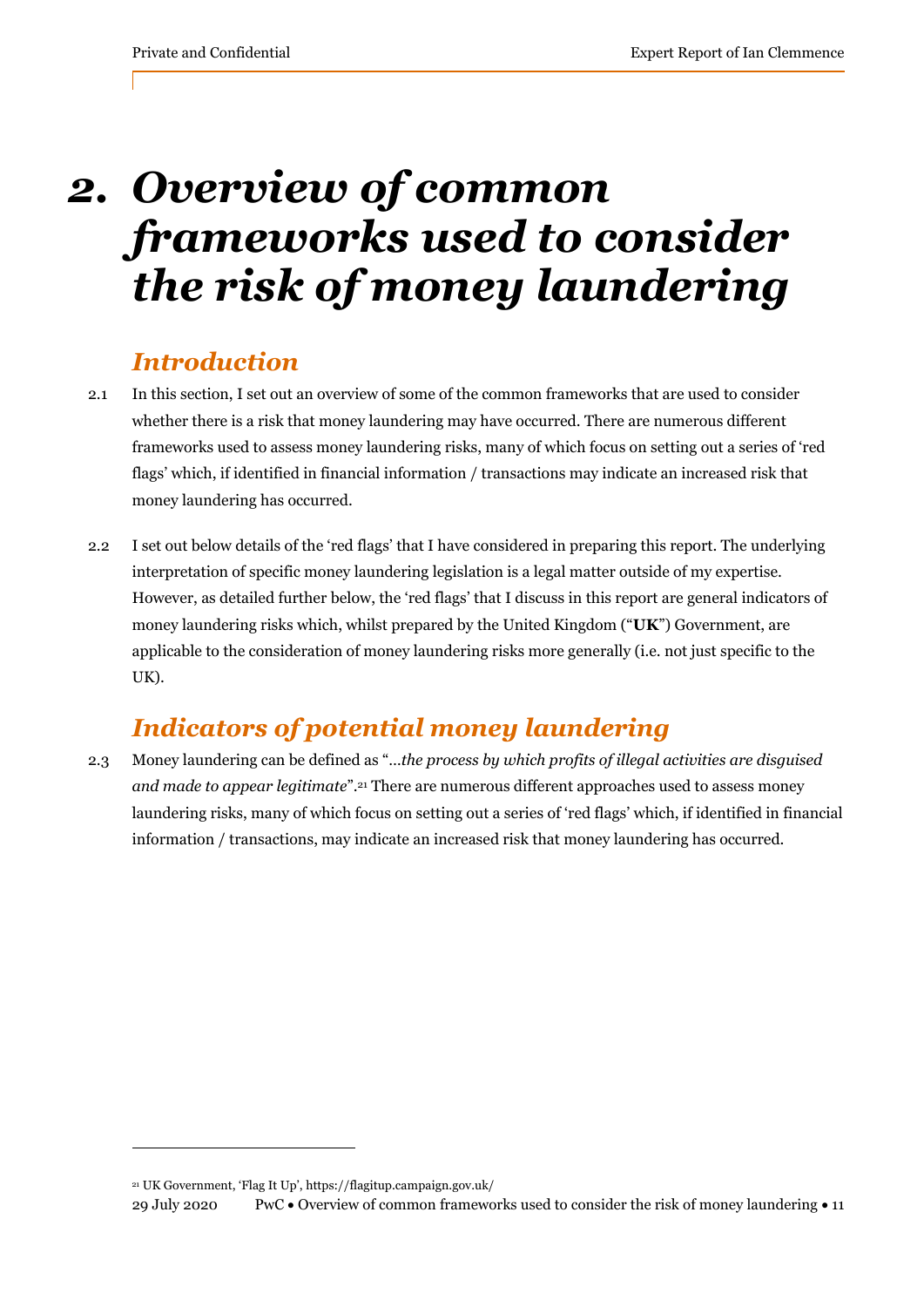- 2.4 The UK Government has provided a range of guidance on such potential 'red flags' through an initiative that it has run in recent years alongside accounting, legal and property sectors to "*promote best practice in anti-money laundering compliance and reporting suspicious activity*".22 The underlying interpretation of specific money laundering legislation, which can vary from jurisdiction to jurisdiction, is a legal matter outside of the scope of this report. However, the 'red flags' that I discuss in this report are general indicators of money laundering risks which, whilst prepared by the UK Government, are applicable to the consideration of money laundering risks more generally (i.e. not just specific to the UK23).
- 2.5 The guidance provided by the UK Government lists the following potential money laundering 'red flags':24
	- a. **Transactions**: "*Are transactions unusual because of their size, frequency or the manner of their execution, in relation to the client's known business type?*"
	- b. **Structures**: "*Do activities involve complex or illogical business structures that make it unclear who is conducting a transaction or purchase?*"
	- c. **Assets**: "*Does it appear that a client's assets are inconsistent with their known legitimate income?*"
	- d. **Resources**: "*Are a client's funds made up of a disproportionate amount of private funding, bearer's cheques or cash, in relation to their socio economic profile?*"
	- e. **Identity**: "*Has a client taken steps to hide their identity, or is the beneficial owner difficult to identify?*"
	- f. **Behaviour**: "*Is the client unusually anxious to complete a transaction or are they unable to justify why they need completion to be undertaken quickly?*"
	- g. **Political Status**: "*Is the client engaged in unusual private business given that they hold a prominent public title or function? Or do they have ties to an individual of this nature?*"
	- h. **Documents**: "*Are information or documents being withheld by the client or their representative, or do they appear to be falsified?*"
	- i. **Geographical Area**: "*Is the collateral provided, such as property, located in a high-risk country, or are the client or parties to the transaction native to or resident in a high-risk country?*"
	- j. **Choice of Professional**: "*Have you, or other professionals involved been instructed at a distance, asked to act outside of your usual speciality, or offered an unusually high fee?*"

<sup>22</sup> UK Government, 'Flag It Up', https://flagitup.campaign.gov.uk/.

<sup>23</sup> I note that the UK Government also is a member of the Financial Action Task Force ("**FATF**"), http://www.fatfgafi.org/countries/#United%20Kingdom.

<sup>24</sup> UK Government, 'Flag It Up', https://flagitup.campaign.gov.uk/.

<sup>29</sup> July 2020 PwC • Overview of common frameworks used to consider the risk of money laundering • 12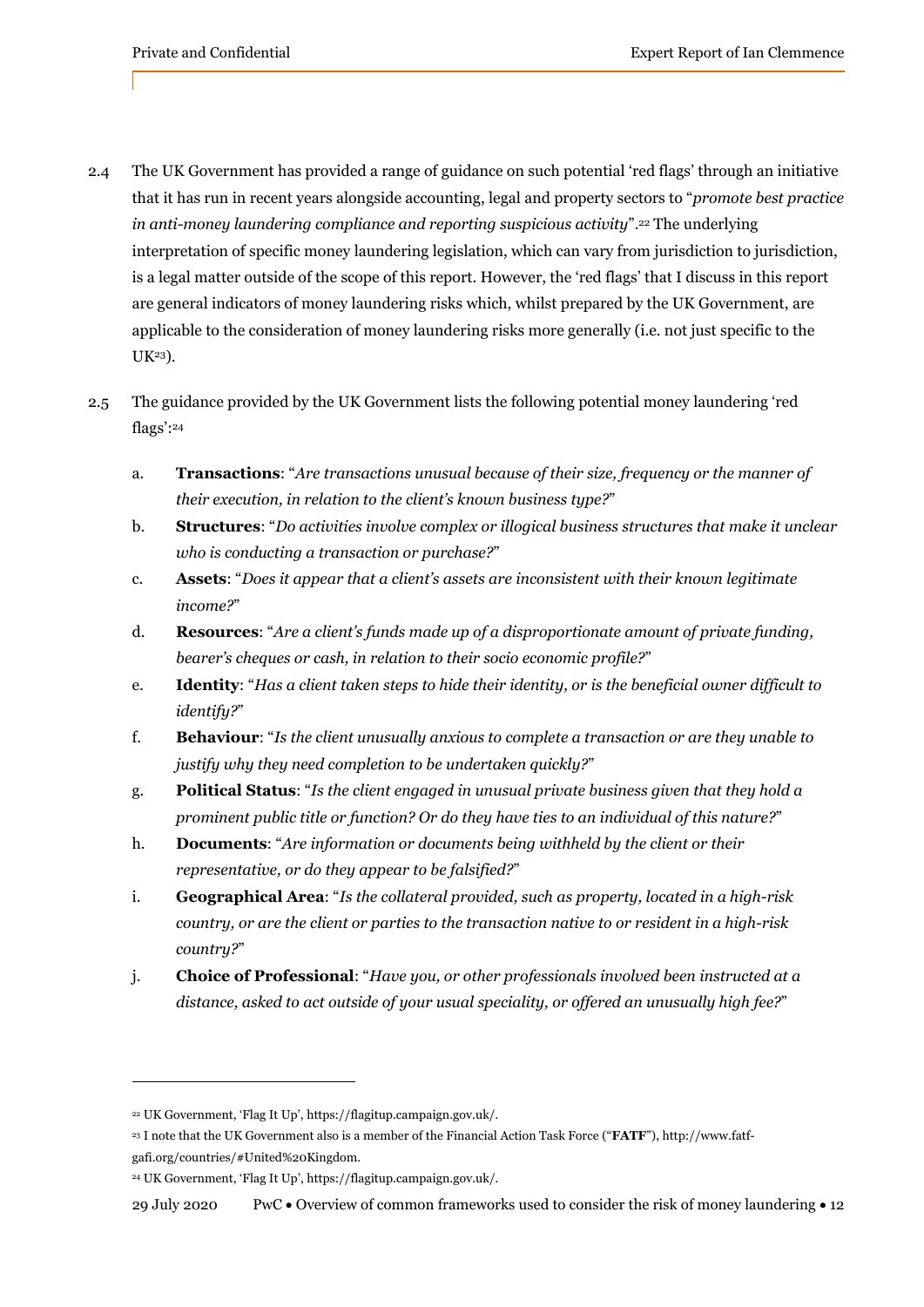2.6 For consistency, I have used the descriptions of the 'red flags' above as sub-headings for the remaining sections of this report, providing under each sub-heading, where relevant, examples of transactions and / or activities that I have identified during my work which may raise concerns, since they would appear to fall into these typical 'red flag' categories.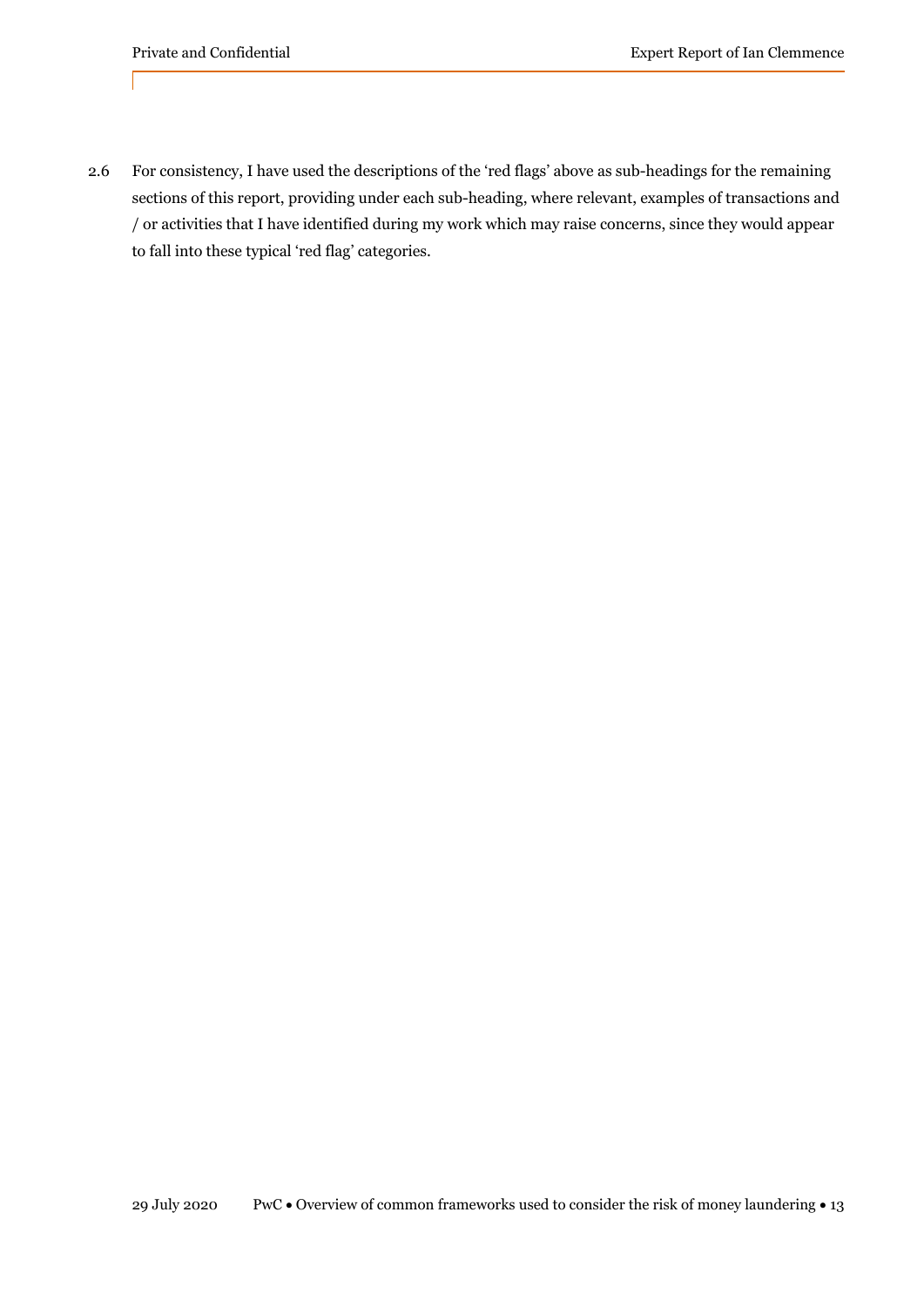# *3. Consideration of identified transactions and activities by the Stati Parties in the context of the money laundering risk framework*

## *Introduction*

- 3.1 In this section, I set out examples of transactions and activities of the Stati Parties that I have identified during the course of my review of the financial information provided to me which fulfil some of the 'red flag' characteristics of money laundering that I discussed in the previous section of this report. For consistency, I have structured my examples under each relevant 'red flag' using the following subsections:
	- a. **Transactions**: "*Are transactions unusual because of their size, frequency or the manner of their execution, in relation to the client's known business type?*"
	- b. **Structures**: "*Do activities involve complex or illogical business structures that make it unclear who is conducting a transaction or purchase?*"
	- c. **Identity**: "*Has a client taken steps to hide their identity, or is the beneficial owner difficult to identify?*"
	- d. **Behaviour**: "*Is the client unusually anxious to complete a transaction or are they unable to justify why they need completion to be undertaken quickly?*"
	- e. **Geographical Area**: "*Is the collateral provided, such as property, located in a high-risk country, or are the client or parties to the transaction native to or resident in a high-risk country?*"
	- f. **Political Status**: "*Is the client engaged in unusual private business given that they hold a prominent public title or function? Or do they have ties to an individual of this nature?*"
	- g. **Documents**: "*Are information or documents being withheld by the client or their representative, or do they appear to be falsified?*"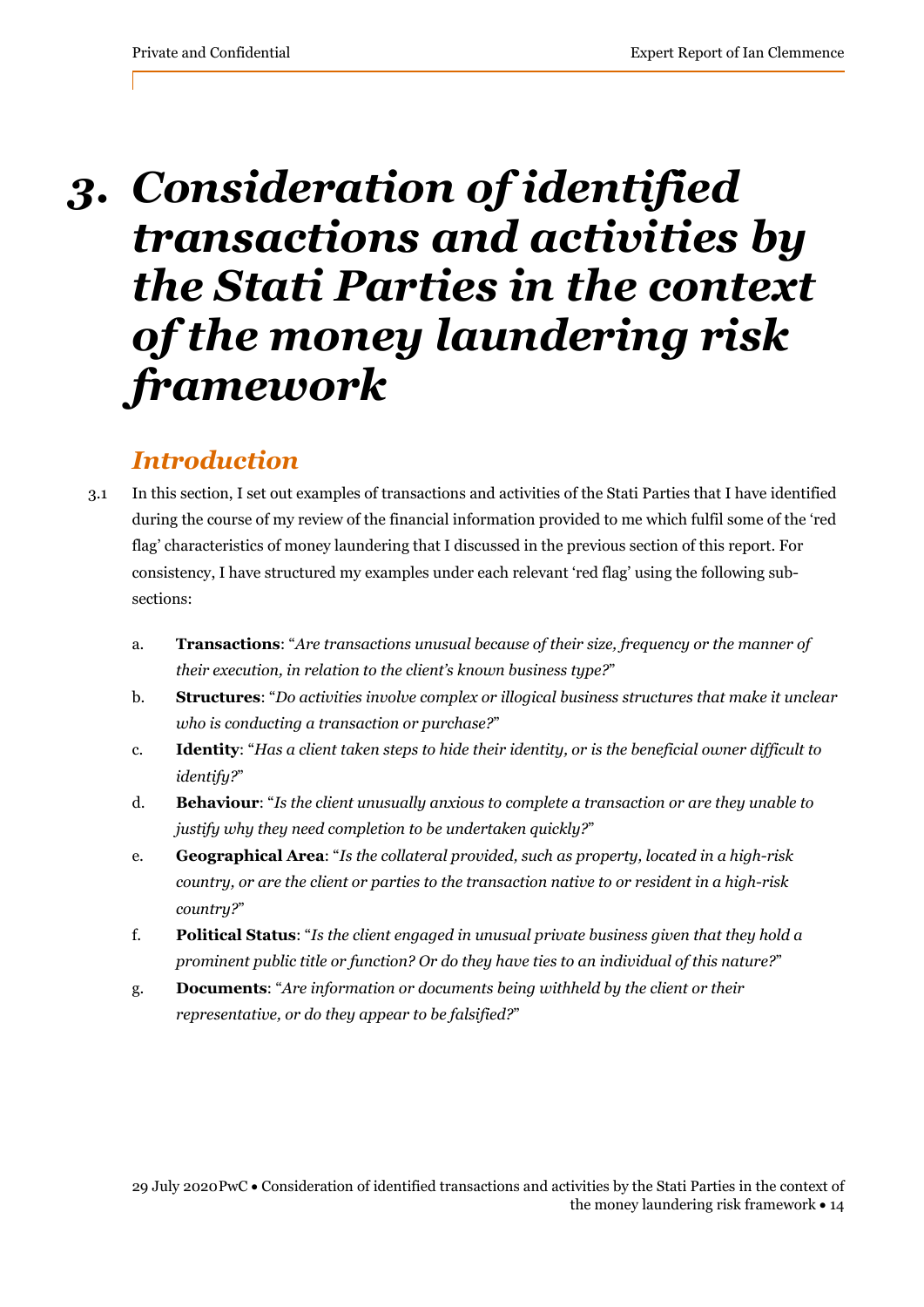# *Transactions: "Are transactions unusual because of their size, frequency or the manner of their execution, in relation to the client's known business type?"*

- 3.2 This 'red flag' refers to the need to consider whether transactions undertaken by a business seem unusual relative to the type of business in question. During the course of my review I have identified a significant number of both petty cash payments and payments which appear to have been made directly to members of the Stati family.25 Whilst neither petty cash payments nor payments to family members who are directly involved with a business are, in themselves, necessarily unusual, as I explain further below, the scale and frequency of the petty cash payments and payments to family members that I have identified raise concerns of money laundering by the Stati Parties under this 'red flag'.
- 3.3 I set out below further details of the payroll petty cash payments and the payments to Stati family members that I have identified during the course of my work.

## *Payroll Petty Cash Payments*

- 3.4 The KPM and TNG accounting records provided to me show that the majority of the petty cash payments that I was able to identify for both KPM and TNG relate to payroll payments.26 In summary, the financial information provided to me shows that:
	- a. KPM recorded net petty cash payroll expenses of USD 3.34 million, USD 3.39 million and USD 2.11 million during 2007, 2008 and 2009 respectively.27
	- b. TNG recorded net petty cash payroll expenses of USD 3.16 million, USD 4.74 million and USD 3.38 million respectively.28
- 3.5 I understand that in Kazakhstan wages can be paid by cash, but that this practice is less common than it used to be. Cash based payments are often considered to be higher risk payments and both the nature (i.e. payroll payments being made from petty cash) and the scale of the total payments by KPM and TNG over the three-year period of 2007 to 2009 of USD 20.1 million raise concerns under this 'red flag'.

<sup>25</sup> These payments include payments made on behalf of/to various members of Stati family (i.e. those sharing the Stati surname).

<sup>26</sup> I identified these petty cash payroll payments by first extracting all cash voucher journals from the petty cash ledgers within the KPM and TNG accounting records provided to us (which cover the period 1 January 2007 to 31 December 2009). I then ran search terms across these journals for terms such as "salary" and "payroll" (these searches were performed in Russian, since the accounting records provided to us are also in Russian and accordingly were performed by Russian members of the team that have supported me on this work). I note that the amounts shown are net of any repayments by individuals of petty cash payroll payments that I also identified during the course of my work.

<sup>27</sup> See Appendix 3.1 for details and source information.

<sup>28</sup> See Appendix 3.1 for details and source information.

<sup>29</sup> July 2020 PwC Consideration of identified transactions and activities by the Stati Parties in the context of the money laundering risk framework  $\cdot$  15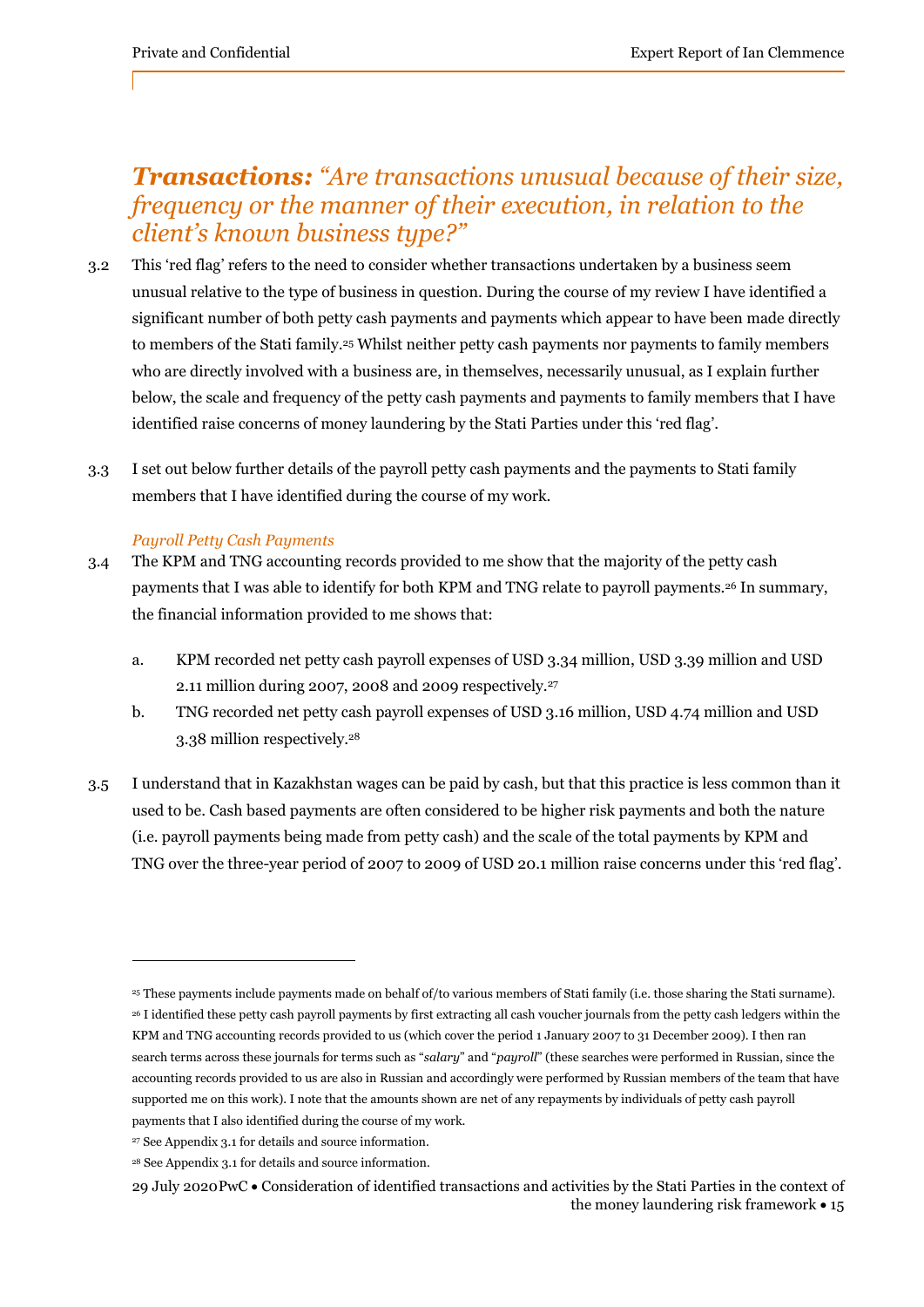3.6 As part of my review of petty cash payroll payments, I also searched the KPM and TNG accounting records to assess whether these petty cash payment narratives included references to the term "Stati". No such petty cash payments were identified.

### *Payments to Stati family members (and potentially relevant others)*

- 3.7 My review of the bank statements provided to me identified a wide range of payments made which included references to Stati family members. I undertook searches of transaction narratives and counterparty descriptions contained in the bank statements provided to me for the word "*Stati*" and was able to identify a number of individuals with the family name "*Stati*". A detailed breakdown of these payments is set out in Appendix 3.2. As shown in Appendix 3.2, these payments were made by the following seven companies:
	- a. Gast Geophysical Ltd ("**Gast Geophysical**");
	- b. Getter Investment Limited ("**Getter**");
	- c. Hayden Intervest Limited ("**Hayden**");
	- d. Jepson Corporation Limited;
	- e. Melvin Production Inc ("**Melvin**");
	- f. Terra Raf Trans Traiding Limited ("**Terra Raf**"); and
	- g. Tristan.
- 3.8 Table 3.1 below summarises, by referenced payment type, the payments to Stati family members that I have identified.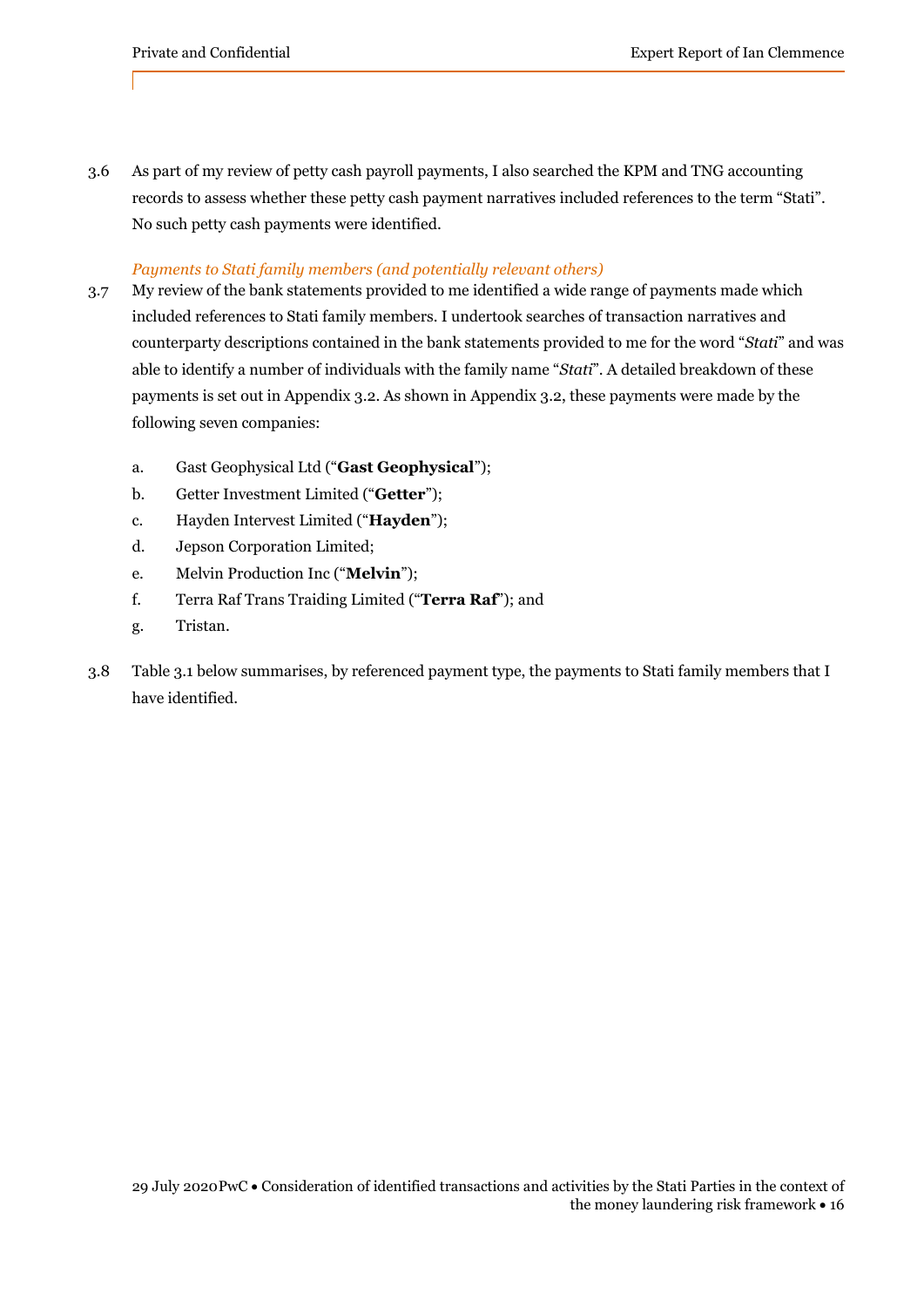| <b>Payment type</b>                 | 2005                     | 2006                     | 2007                     | 2008                     | 2009                     | 2010                     | <b>Total</b> |
|-------------------------------------|--------------------------|--------------------------|--------------------------|--------------------------|--------------------------|--------------------------|--------------|
| Credit card<br>payments             | 178,463                  | 489,930                  | 520,288                  | 983,500                  | 754,200                  | 577,702                  | 3,504,083    |
| Financing                           | 4,267,600                | 2,289,484                | 16,575                   | 27,500                   | 36,000                   | 6,000                    | 6,643,159    |
| Motor vehicles                      | 422,730                  | 50,908                   | 278,831                  | $\overline{\phantom{a}}$ |                          | $\overline{\phantom{a}}$ | 752,469      |
| Other                               | (5,020)                  |                          | 48,470                   | -                        | 2,000                    | $\overline{\phantom{a}}$ | 45,450       |
| Payment of debt                     | 166,252                  | 129,610                  | 229,012                  | 430,494                  | 123,893                  | 12,820                   | 1,092,081    |
| Property                            | $\overline{\phantom{a}}$ | $\overline{\phantom{a}}$ | 4,031,626                | 15,595                   | $\overline{\phantom{a}}$ | $\overline{\phantom{a}}$ | 4,047,221    |
| Representatives                     | $\overline{\phantom{0}}$ | 25,000                   | 60,000                   | $\overline{\phantom{a}}$ |                          | $\overline{\phantom{a}}$ | 85,000       |
| Salary                              | $\overline{\phantom{a}}$ | $\overline{\phantom{a}}$ | $\overline{\phantom{a}}$ | $\overline{\phantom{a}}$ | 50,000                   | $\overline{\phantom{a}}$ | 50,000       |
| Sponsorship                         | $\overline{\phantom{a}}$ |                          | $\overline{\phantom{a}}$ | 63,160                   |                          | $\overline{\phantom{a}}$ | 63,160       |
| Travel /<br>accommodation           | $\overline{\phantom{a}}$ | 11,610                   | $\overline{\phantom{a}}$ | 24,584                   | 14,971                   | 48,458                   | 99,623       |
| <b>Total</b><br>Course Annondir a a | 5,030,025                | 2,996,542                | 5,184,802                | 1,544,833                | 981,064                  | 644,980                  | 16,382,246   |

### **Table 3.1: Sundry Stati related expenses, all amounts in USD**

*Source: Appendix 3.2.* 

- 3.9 As shown in the table above, over the six years covered by my review, over USD 16.38 million of personal expenses appear to have been paid out by the above mentioned entities to Stati family members. The level, nature and value of these payments being made raise further concerns under this 'red flag'.
- 3.10 Of the USD 4.05 million shown as "*property*" payments in the table above, I note that USD 3.78 million relates to three payments made to "*Shopping City Sofia AD*" in May/June 2007 with the description for each payment containing "f*or acquisition 100 shares in Samotino Rezidens EOOD by Mr.STATI ANATOL*". I have undertaken independent research of "*Samotino Rezidens EOOD*", which appears to be a Bulgaria-incorporated company of which Mr A Stati is listed as the "*sole capital owner*" and Dimitar Dimitrov ("**Mr Dimitrov**") is listed as the "*manager*".29 However, based on my research, it would appear that this entity was incorporated in 2011 (i.e. four years after the above payments were made). I do not know the reasons for this discrepancy between the timing of the payment to this company and the apparent date of incorporation of this company. Similarly, I do not know the commercial rationale for the payments made to this company. Given these factors and given the fact that entity is also controlled by Mr A Stati and the scale of the three payments made to this entity, these transactions also raise additional concerns under this 'red flag'.

<sup>29</sup> Website of The Bureau for Investigative Reporting and Data, Registry of companies, https://bird.bg/tr?v=view&eik=175270110, Exhibit PwC-047.

<sup>29</sup> July 2020 PwC Consideration of identified transactions and activities by the Stati Parties in the context of the money laundering risk framework  $\bullet$  17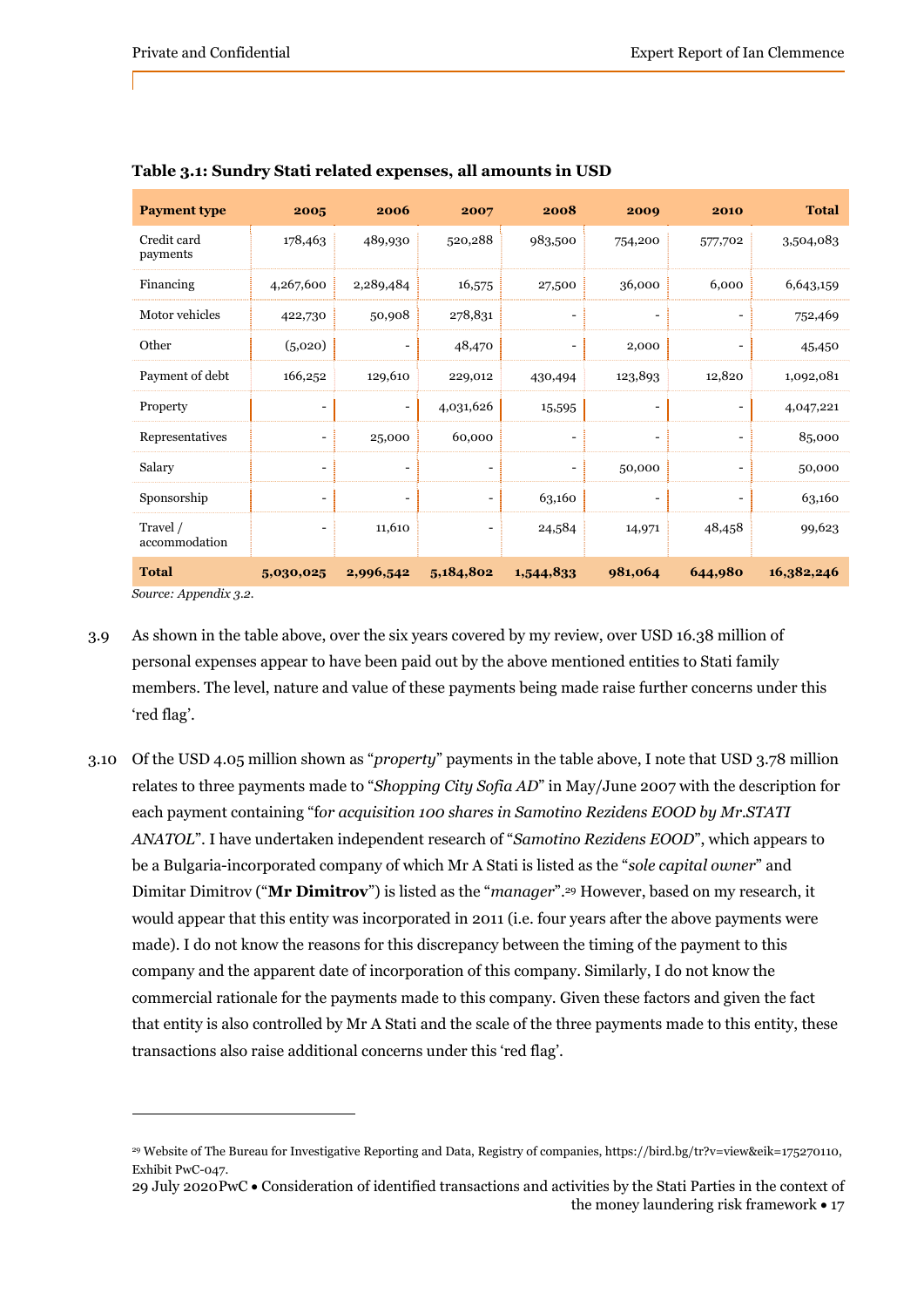3.11 I have also identified further payments made by Getter and Hayden to Aiglon College Services SA30 with respect to school fees which reference Stati family members (albeit subsequent to 2010). The amounts paid are set out in the table below.

**Table 3.2: Payments made to Aiglon College on behalf of the Stati family, all amounts in USD** 

| <b>Entity</b> | 2013                     | 2014    | 2015    | 2016                     | <b>Total</b> |
|---------------|--------------------------|---------|---------|--------------------------|--------------|
| Getter        | $\overline{\phantom{0}}$ | 33,715  | 89,392  | $\overline{\phantom{0}}$ | 123,107      |
| Hayden        | 33,924                   | 87,937  | 239,609 | 99,301-                  | 460,771      |
| <b>Total</b>  | 33,924                   | 121,652 | 329,001 | 99,301                   | 583,878      |

*Source: Appendix 3.2.* 

- 3.12 In addition to above mentioned payments made to and on behalf to the Stati family members, I also note that my review of Hayden's bank statements indicated further USD 1.59 million of what appear to be other (i.e. not related to the Stati family) travel and accommodation expenses covering the period 16 October 2007 to 29 July 2010. This amount includes airfares totalling USD 1.42 million made to AS Travel S.R.L. during this period. I have only been provided with bank statements for Hayden and not any additional accounting records and so have been unable to establish the basis for these payments. However, I note that these payments include a payment of USD 5,000 made to Mr Dimitrov on 19 April 2010 for "*travel expenses*". I have identified further payments totalling USD 765,831 paid by Hayden to Mr Dimitrov between November 2008 and April 2010.31 The descriptions for these payments include phrases such as "*marketing research*", "*sponsorship*", "*loan agreement*" and "*representatives*". As noted above, Mr Dimitrov appears to be / have been the manager of Samotino Rezidens EOOD, a company formerly controlled by Mr Stati, but not incorporated until 2011. Since I do not have access to the accounting records for Hayden, I have been unable to establish the basis for these payments to Mr Dimitrov. In the absence of this information and given the scale of these payments and the related party nature of Samotino Rezidens EOOD, these transactions also raise further concerns under this 'red flag'.
- 3.13 I also note on 29 April 2008, Hayden made a payment of GBP 325,457 (translated to USD 642,680) to Harrods Limited for various items, apparently including diamonds and watches.32 I have been unable to establish the reason(s) for these purchases, but flag this transaction here given the unusual nature of the purchases.

<sup>30</sup> I note that Aiglon College is an international boarding school in Switzerland (https://www.aiglon.ch/).

<sup>31</sup> Rietumu Bank statements of Hayden, Exhibit PwC-023.

<sup>32</sup> The description noted "*shopping Diamonds decoration; wrist-watch; Diamonds H. Stern; Extension*". Rietumu Bank statements of Hayden, Exhibit PwC-023.

<sup>29</sup> July 2020 PwC Consideration of identified transactions and activities by the Stati Parties in the context of the money laundering risk framework  $\cdot$  18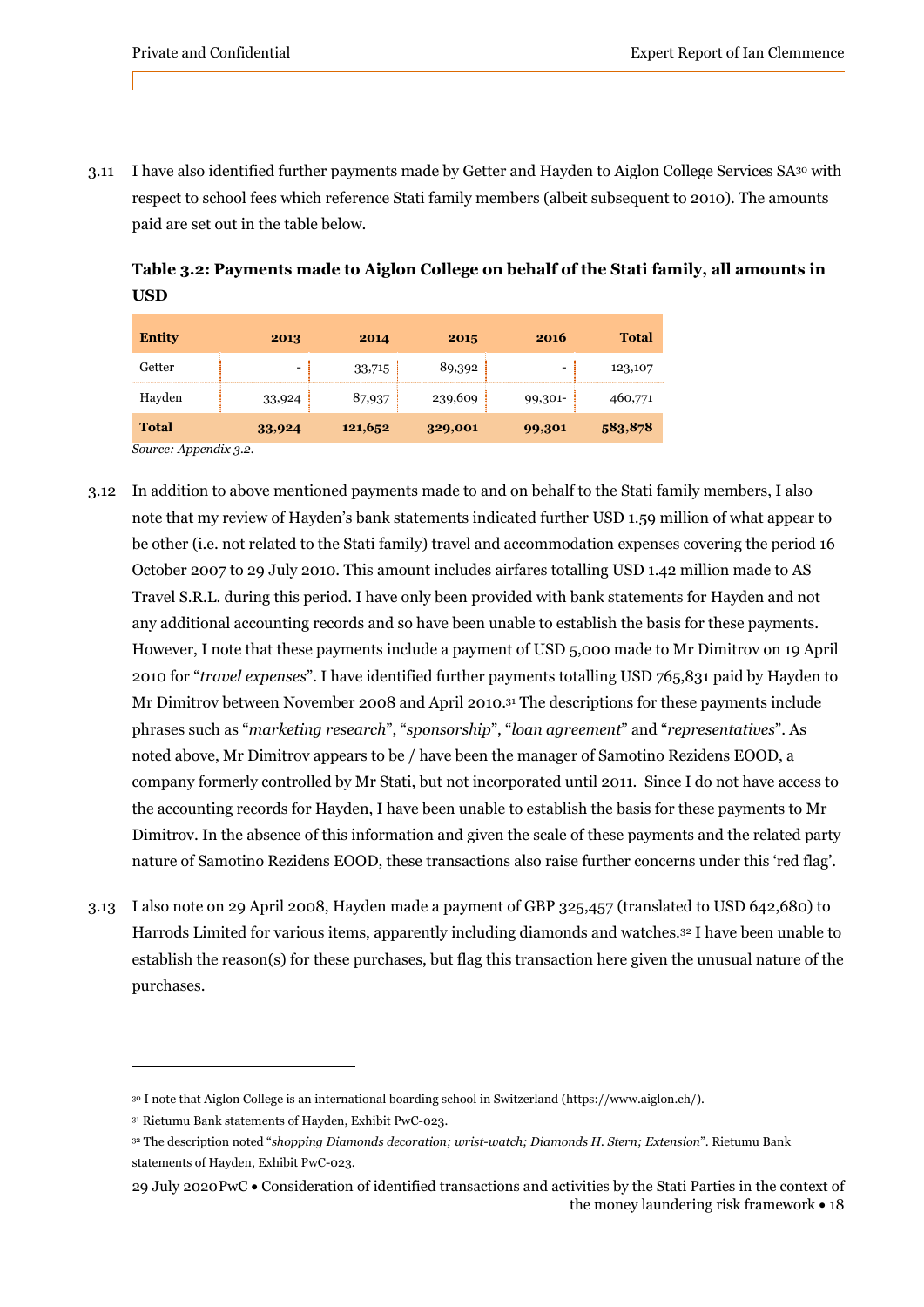# *Structures: "Do activities involve complex or illogical business structures that make it unclear who is conducting a transaction or purchase?"*

- 3.14 As explained at the start of this report, I understand that TNG's and KPM's roles were to undertake investments in Kazakhstan on behalf of the Stati Parties, including the construction of the LPG Plant. As I explain further below, as part of my review of the cash flows of TNG and KPM, it has become apparent that in many cases, TNG and KPM were not directly interacting with third parties in performing their activities, but were first interacting with a series of related parties who, in turn, would then interact with the relevant third parties. In the sub-sections below, I provide examples of this related party structure that was placed around TNG and KPM in relation to:
	- a. Funds raised and transferred;
	- b. Sales; and
	- c. Purchases.

## *Funds raised and transferred*

- 3.15 As explained in Section 1, the Stati Parties raised funds to finance TNG and KPM *inter alia* via loans note which were issued to third party noteholders. I understand that Tristan's "*purpose*" was to issue these "*Senior Secured Notes*" 33, which were intended "*to repay \$160.3 million outstanding under TNG's existing bank credit facility, including prepayment premium, and to fund the working capital and general corporate purposes of KPM and TNG*"34.
- 3.16 Tristan issued USD 300 million of 10.5% "*Senior Secured Notes*" on 20 December 2006 with a further USD 120 million issued on 8 June 2007.35 The Senior Secured Notes were secured on inter alia (1) 100% of the capital stock of Tristan and of KPM and TNG, as guarantors, and (2) all notes payable to Tristan by KPM, TNG and Terra Raf.36 The notes were also secured "*jointly and severally*" by guarantees from TNG and KPM.37

<sup>33</sup> Combined and Standalone audited Financial Statements of Tristan, KPM and TNG for the year ended 31 December 2006, page F-41, Note 1, Exhibit PwC-004.

<sup>34</sup> Tristan Prospectus for issue of Tristan Notes, page 25. Exhibit PwC-013.

<sup>35</sup> Tristan's Annual Report, Combined and Standalone audited Financial Statements of Tristan, KPM and TNG for the year ended 31 December 2007, page F-64, Note 15, Exhibit PwC-005.

<sup>36</sup> Tristan's Annual Report, Combined and Standalone audited Financial Statements of Tristan, KPM and TNG for the year ended

<sup>31</sup> December 2007, page F-64, Note 15, Exhibit PwC-005.

<sup>37</sup> Tristan Prospectus for issue of Tristan Notes, Exhibit PwC-013.

<sup>29</sup> July 2020 PwC Consideration of identified transactions and activities by the Stati Parties in the context of the money laundering risk framework • 19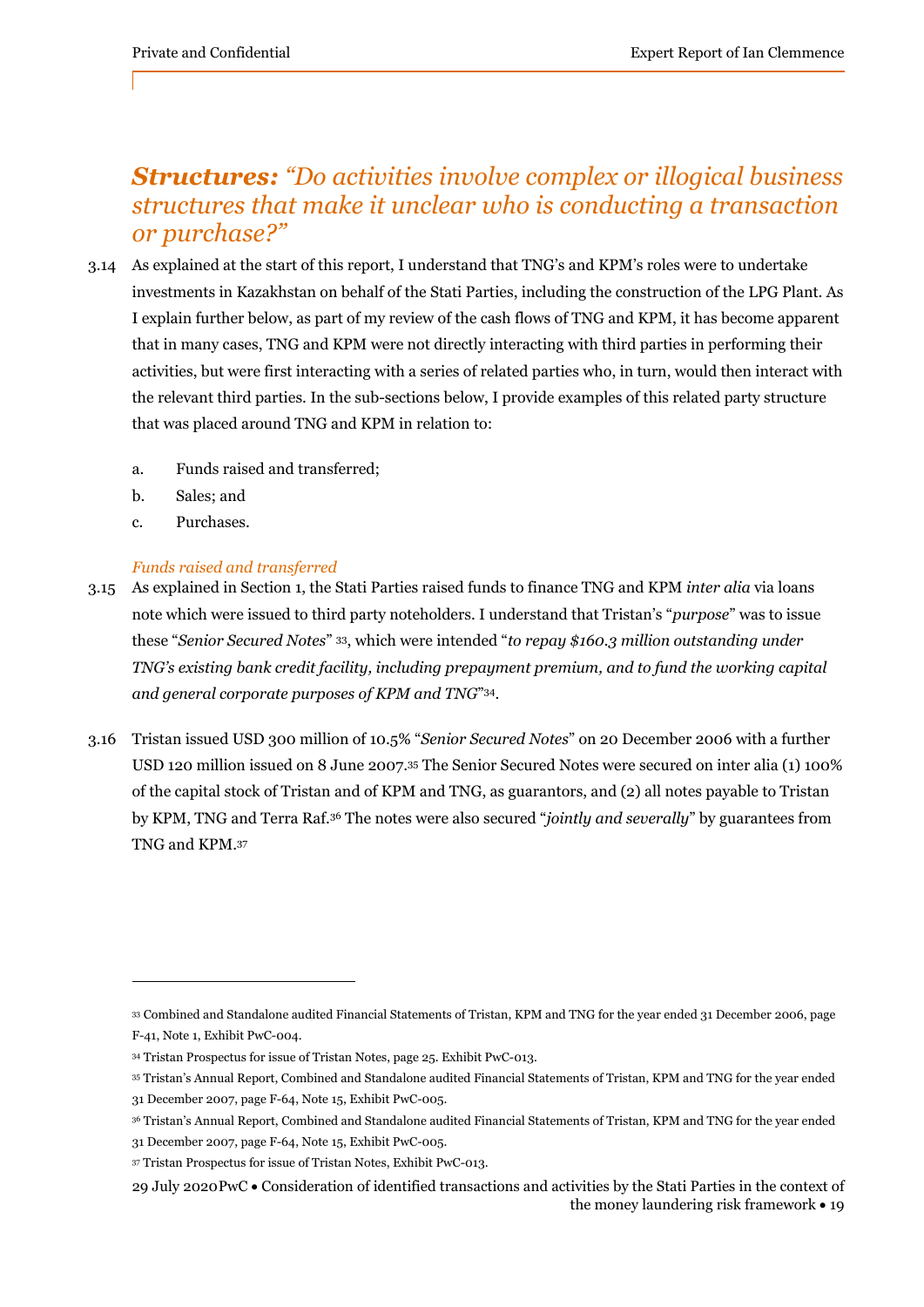- 3.17 On 22 December 2006, Tristan then lent USD 181 million and USD 30 million to TNG and KPM respectively38 at an interest rate of 17.65% per annum and to be repaid by 22 December 2011. 39 On 18 and 19 June 2007, Tristan lent a further USD 94 million and USD 20 million to TNG and KPM respectively40 at an interest rate of 16% per annum. 41 The total amount lent by Tristan to KPM and TNG under these transactions was therefore USD 325 million.
- 3.18 In addition to lending funds to KPM and TNG, the bank statements provided to me show that Tristan also lent USD 76 million of the funds from the Tristan Notes to Terra Raf in 2006 and 2007.42 I note that the Tristan Prospectus explained the following in respect of funds to be transferred to Terra Raf: "*Tristan Oil used USD 76.0 million from the net proceeds of the Note Offering to make a loan to Terra Raf, at an interest rate of 0%. Terra Raf used USD 70.0 million of the proceeds from this loan to repay USD 15.9 million and USD 54.1 million of accounts payable to each of TNG and KPM with respect to sales of oil and condensate".*<sup>43</sup>
- 3.19 Table 3.3 below shows the value of the interest expenses recorded in TNG's and KPM's financial statements and compares these amounts with my calculation of the interest expense that would have been paid by TNG and KPM had their loans from Tristan been granted at a rate of 10.5% (i.e. the rate at which Tristan paid interest to the third parties from whom it raised the monies).

## **Table 3.3: Analysis of interest charged on to TNG and KPM by Tristan (all amounts in USD)**

|                                  |                                                              | <b>KPM</b>                                      |                                               | <b>TNG</b>                                            |                                                 |                                               |  |
|----------------------------------|--------------------------------------------------------------|-------------------------------------------------|-----------------------------------------------|-------------------------------------------------------|-------------------------------------------------|-----------------------------------------------|--|
| <b>Year ended</b><br>31 December | <b>Interest per</b><br><b>Financial</b><br><b>Statements</b> | <b>Notional</b><br>interest at<br>$10.5\%$ p.a. | Difference in<br>value of interest<br>charged | <b>Interest per</b><br>Financial<br><b>Statements</b> | <b>Notional</b><br>interest at<br>$10.5\%$ p.a. | Difference in<br>value of interest<br>charged |  |
| 2006                             | 88,250                                                       | 86,301                                          | 1,949                                         | 532,442                                               | 520,685                                         | 11,757                                        |  |
| 2007                             | 7,092,986                                                    | 4,277,671                                       | 2,815,315                                     | 40,536,868                                            | 24,332,096                                      | 16,204,772                                    |  |
| 2008                             | 8,636,583                                                    | 5,250,000                                       | 3,386,583                                     | 47,769,608                                            | 28,875,000                                      | 18,894,608                                    |  |
| 2009                             | 7,228,386                                                    | 4,372,984                                       | 2,855,402                                     | 44,630,941                                            | 26,927,945                                      | 17,702,996                                    |  |
| <b>TOTAL</b>                     | 23,046,205                                                   | 13,986,957                                      | 9,059,248                                     | 133,469,859                                           | 80,655,725                                      | 52,814,134                                    |  |

*Source: Appendix 3.3* 

- 39 Tristan's Annual Report, Combined and Standalone audited Financial Statements of Tristan, KPM and TNG for the year ended
- 31 December 2007, pages F-62, F-97 and F-139. Exhibit PwC-005.
- 40 Rietumu Bank statements of Tristan, Exhibit PwC-027.
- 41 Tristan's Annual Report, Combined and Standalone audited Financial Statements of Tristan, KPM and TNG for the year ended

<sup>38</sup> Rietumu Bank statements of Tristan, Exhibit PwC-027.

<sup>31</sup> December 2007, page F-62. Exhibit PwC-005.

<sup>42</sup> Rietumu Bank statements of Tristan, Exhibit PwC-027.

<sup>43</sup> Tristan Prospectus for issue of Tristan Notes, page 60. Exhibit PwC-013.

<sup>29</sup> July 2020 PwC Consideration of identified transactions and activities by the Stati Parties in the context of the money laundering risk framework  $\bullet$  20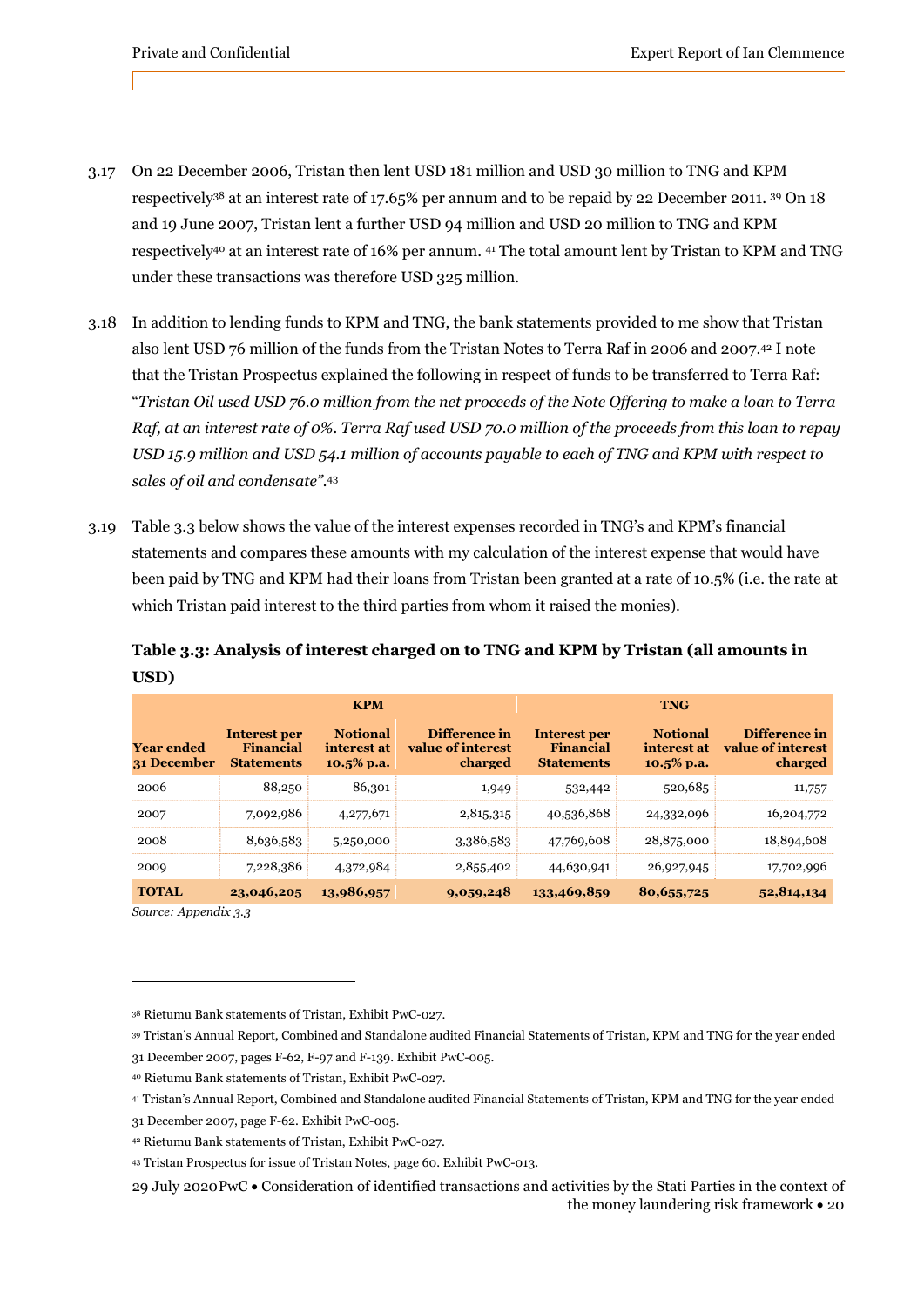- 3.20 As shown in the table above, had KPM and TNG been charged 10.5% interest on their loans from Tristan (i.e. the underlying rate of interest that Tristan paid to third party lenders), they would have accrued a combined total of interest of USD 94.6 million during the period 22 December 2006 to 31 December 2009. This amount is USD 61.9 million less than the actual combined interest of USD 156.5 million accrued by KPM and TNG on these loans during this period.
- 3.21 I acknowledge that the above calculations do not take into account tax that would have been withheld by KPM and TNG on interest payments to Tristan, nor do they incorporate a margin to allow for the role Tristan may have played in securing the debt from external investors. In addition, I note that the first tranche of the Tristan Notes of USD 300 million was subject to a minimum of USD 12 million in arrangement fees (including consulting, legal fees, etc.), with Tristan receiving a net balance of USD 288 million from the notes issued.44 It therefore may have been appropriate for Tristan to add a margin on top of the 10.5% when lending these funds onward to related parties to cover those additional costs. However, I do not have sufficient detail of the role that Tristan played in raising these funds to be able to form a view on those additional costs relative to the additional interest amount charged by Tristan to TNG and KPM. Notwithstanding this point, the level of additional charges on the debt of TNG and KPM (i.e. an additional USD 61.9 million as compared to a peak underlying loan principal of USD 325 million) appears disproportionate given that the loan arrangements fees were only USD 12 million and in the absence of sufficient evidence to support a role or function being carried out by Tristan that would justify such a mark-up.
- 3.22 As set out above, I also note that some of the funds raised by Tristan were transferred to Terra Raf, as envisaged under the Tristan Prospectus, in order to allow Terra Raf to repay intercompany loans balances owed to TNG and KPM. Table 3.4 below illustrates how the net proceeds from the initial tranche of the loan notes in December 2006 was applied to the loans to TNG, KPM and Terra Raf.

| <b>Entity</b> | <b>Comment</b>                                                      | <b>USD</b> cash | <b>Date</b> |
|---------------|---------------------------------------------------------------------|-----------------|-------------|
| Tristan       | Net cash receipt from December 2006 loan note funding               | 288,020,521     | 22 Dec 2006 |
| <b>KPM</b>    | Payment to KPM "as per loan agreement"                              | (30,000,000)    | 22 Dec 2006 |
| <b>TNG</b>    | Payment to TNG "as per loan agreement"                              | (181,000,000)   | 22 Dec 2006 |
| Terra Raf     | Payment as "as per Promissory Note dd 20.12.2006; For<br>financing" | (3,000,000)     | 27 Dec 2006 |
| Terra Raf     | Payment as "as per Promissory Note dd 20.12.2006; For<br>financing" | (3,000,000)     | 28 Dec 2006 |

**Table 3.4: Illustration of the application of initial tranche of USD 300 million loan note funds** 

<sup>44</sup> Rietumu Bank statements of Tristan: USD 288,020,521.02 receipt recorded on 22 December 2006. Exhibit PwC-027.

<sup>29</sup> July 2020 PwC Consideration of identified transactions and activities by the Stati Parties in the context of the money laundering risk framework  $\bullet$  21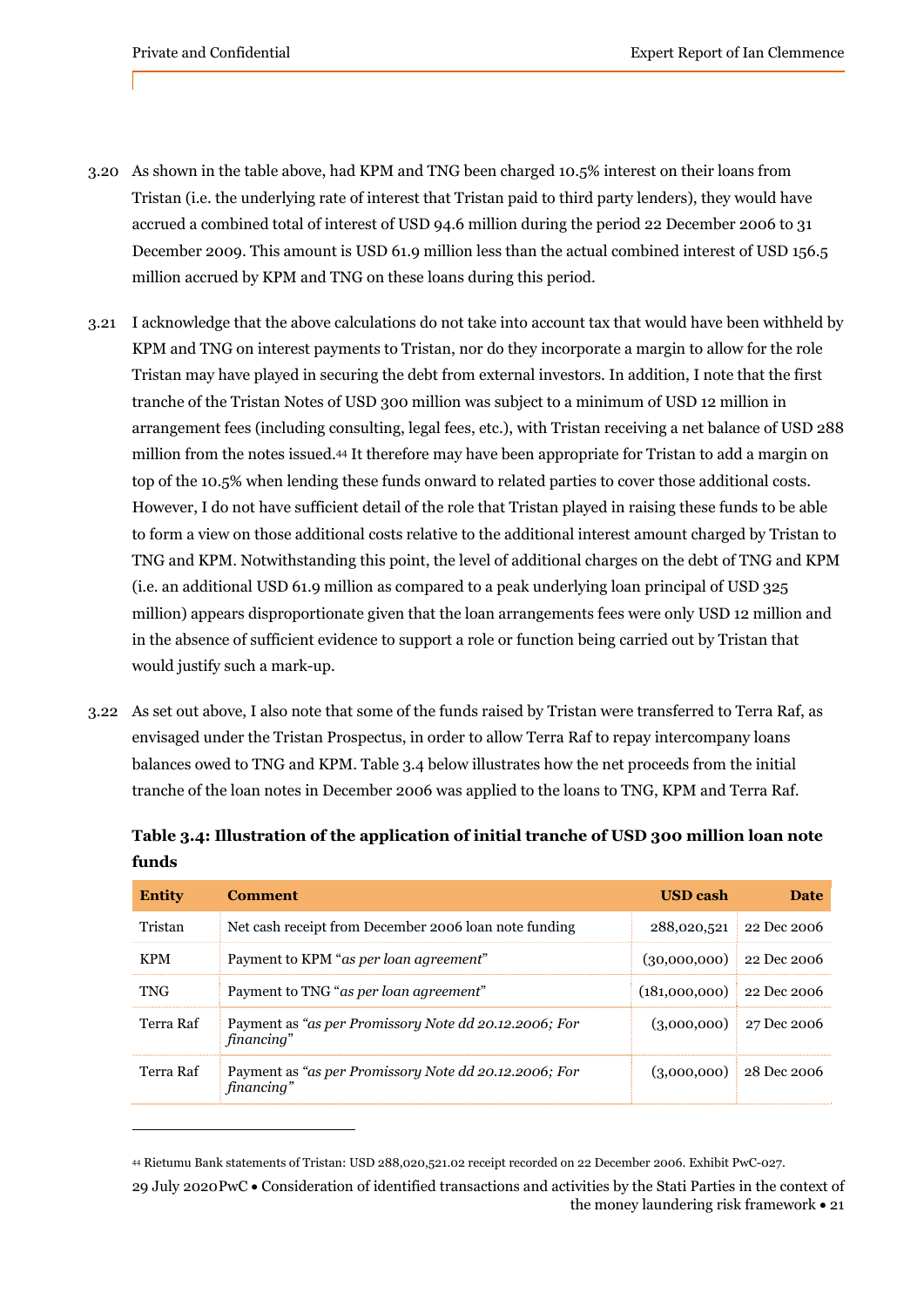| Terra Raf                | Payment as "per Promissory Note dd 20.12.2006; For<br>financing" | $(70,000,000)$ 08 Dec 2007 |  |
|--------------------------|------------------------------------------------------------------|----------------------------|--|
| <b>Remaining balance</b> |                                                                  | 1,020,521                  |  |

*Source: Rietumu bank statements of Tristan, Exhibit PwC-027.*

- 3.23 I note that, in contrast to the onerous interest rates applied to Tristan's loans to KPM and TNG, Terra Raf's loan was interest free.45 I have seen no rationale as to why this loan was granted on such favourable terms.
- 3.24 I have analysed the bank statements of Tristan and Terra Raf and set out in the table below the total payments and receipts between these two bank accounts by year from 2006 to 2010, which shows that Tristan made net payments of USD 118.4 million to Terra Raf over this period.

**Table 3.5: Tristan: payments to and receipts from Terra Raf (all amounts in USD)** 

| <b>Year Ended</b> | (Payments) to Terra Raf Receipts from Terra Raf Net Movement |           |                 |
|-------------------|--------------------------------------------------------------|-----------|-----------------|
| 31 Dec 2006       | (6,000,000)                                                  |           | (6,000,000)     |
| 31 Dec 2007       | (70,000,000)                                                 | 659,600   | (69, 340, 400)  |
| 31 Dec 2008       | -                                                            | 23,000    | 23,000          |
| 31 Dec 2009       | (46, 459, 500)                                               | 2,635,100 | (43,824,400)    |
| 31 Dec 2010       | (1,155,500)                                                  | 1,927,151 | 771,651         |
| Total             | (123, 615, 000)                                              | 5,244,851 | (118, 370, 149) |

*Source: Rietumu Bank statements of Terra Raf and Tristan. Exhibits PwC-026 and PwC-027 respectively.* 

3.25 I have undertaken a separate exercise to seek to establish how the monies loaned by Tristan to Terra Raf were then subsequently utilised by Terra Raf. The volume of transactions entering in to and out of Terra Raf's bank statements means that it is not always possible to directly match cash inflows from Tristan to subsequent cash outflows.46 However, as detailed below, I have been able to identify a number of instances where payments from Tristan to Terra Raf then appear to have been directly paid straight out by Terra Raf to other entities.

<sup>45</sup> Tristan's Annual Report, Combined and Standalone audited Financial Statements of Tristan, KPM and TNG for the year ended 31 December 2007, page F-62, Note 10. Exhibit PwC-005.

<sup>46</sup> For example, I note that the USD 70 million loan from Tristan to Terra Raf in 2007 was not immediately followed by a direct payment onwards to KPM or TNG. Instead, the next payment made by Terra Raf after receiving the USD 70 million loan from Tristan was a USD 4.0 million payment, two days later, which Terra Raf made to Romneftegaz. Terra Raf's bank statements then show a mix of other incoming and outcoming cash flows, including monies paid to Terra Raf by Vitol and also monies paid by Terra Raf to a range of related companies, including Stadoil and General Affinity. Source: Rietumu Bank statements of Terra Raf and Tristan. Exhibits PwC-026 and PwC-027 respectively.

<sup>29</sup> July 2020 PwC Consideration of identified transactions and activities by the Stati Parties in the context of the money laundering risk framework  $\bullet$  22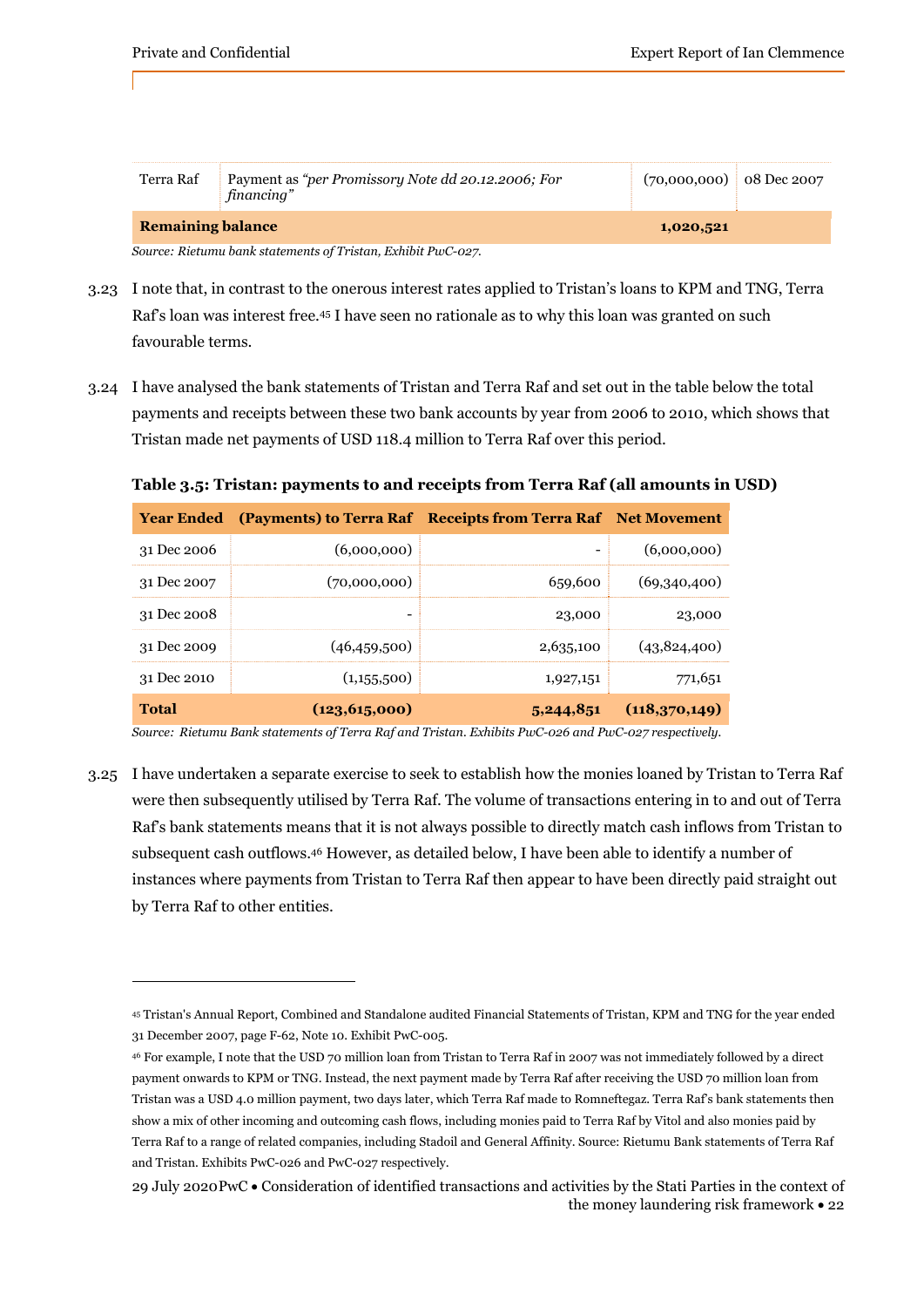3.26 The initial USD 6 million transferred from Tristan to Terra Raf shown in Table 3.5 above was paid in two tranches on 27 and 28 December 2006. Of this total USD 6 million, I have been able to establish that USD 3 million was transferred to Getter on 27 December 200647 and that USD 3 million was transferred to Melvin on 28 December 200648 (both of which I am instructed are parties under common control of the Stati Parties). These fund flows are illustrated in the figure below.

## **Figure 3.1: Illustration of the transfer to Getter and Melvin of Tristan's loan to Terra Raf**



*Source: Rietumu Bank statements of Getter and Melvin, Exhibit PwC-022 and Exhibit PwC-025.* 

<sup>47</sup> Rietumu Bank Statements of Terra Raf, transaction II0612271764970, 27 December 2006, Exhibits PwC-026.

<sup>48</sup> Rietumu Bank Statements of Terra Raf, transaction II0612281761671, 28 December 2006, Exhibits PwC-026.

<sup>29</sup> July 2020 PwC Consideration of identified transactions and activities by the Stati Parties in the context of the money laundering risk framework  $\cdot$  23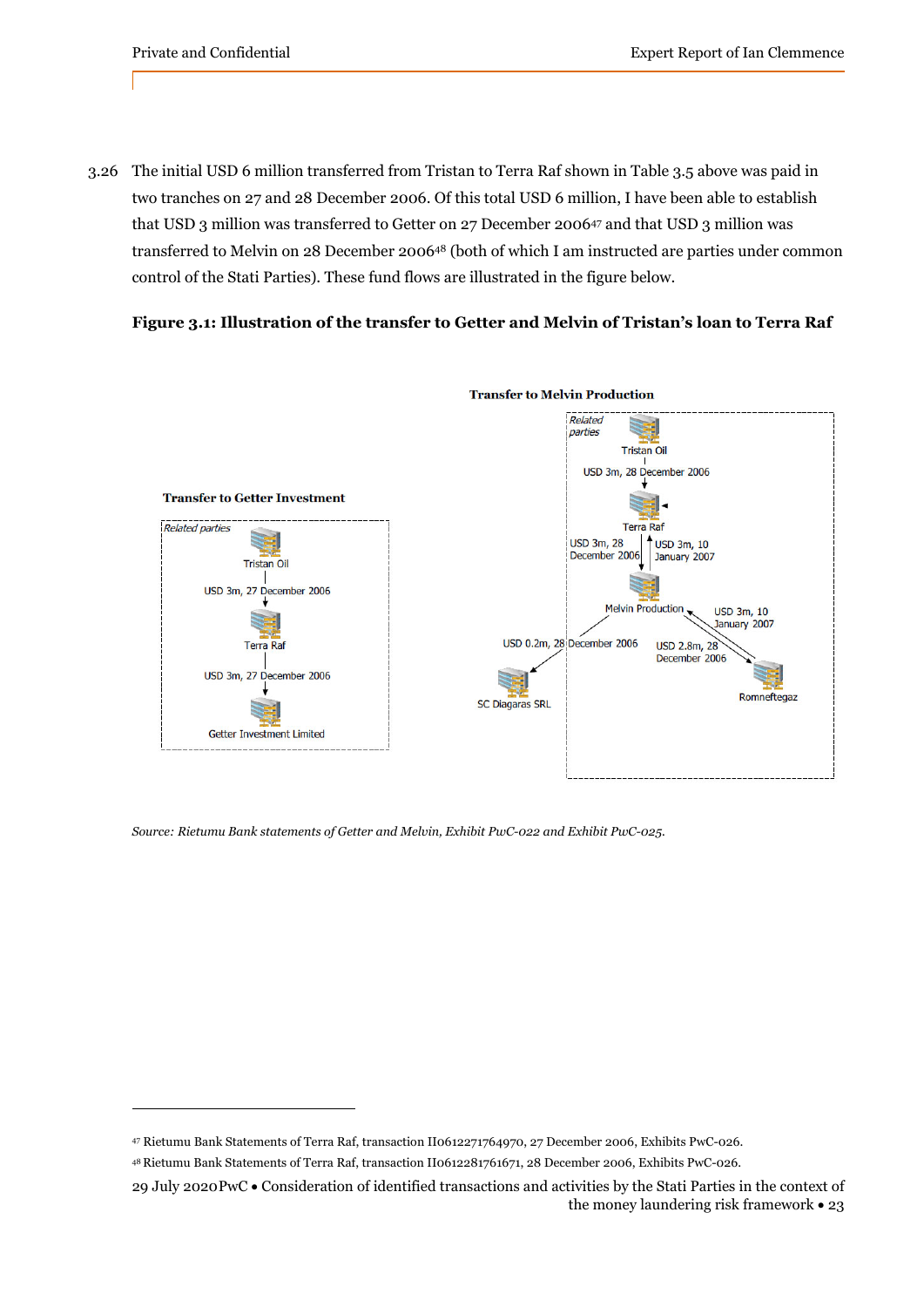- 3.27 The USD 3 million shown in the above figure as paid to Getter brought Getter's bank account out of overdraft, an overdraft that arose principally from a USD 2.9 million transfer to Terra Raf two weeks prior.49 Following this, Getter made three transfers to Romneftegaz LLC ("**Romneftegaz**") between 3 and 8 January 2007 totalling USD 1.2 million<sup>50</sup> before receiving USD 1.03 million back from Romneftegaz on 10 January 2007.51
- 3.28 The USD 3 million that was transferred from Terra Raf to Melvin on 28 December 2006 can be seen to be immediately transferred to Romneftegaz, who I understand is also a related party to Melvin, and to SC Diagaras SRL. USD 2.8 million<sup>52</sup> and USD 0.2 million<sup>53</sup> were transferred to the two parties respectively. SC Diagaras SRL is, I understand, not a known related party although certain indicators, such as an email address<sup>54</sup>, could infer that it is.
- 3.29 Romneftegaz transferred USD 3 million back to Melvin on 10 January 2007.55 Melvin then immediately transferred this balance back to Terra Raf on the same date.56 This results in a web of related party transactions that effectively end up with the money being transferred back to Terra Raf over a period of time. I do not know the role(s), if any, that these related parties played in supporting the operations of TNG and KPM in Kazakhstan and therefore have been unable to establish the rationale for this intercompany structure that was put in place by the Stati Parties. In the absence of further details on why this structure was put in place, the structure of these transactions raises concerns of money laundering by the Stati Parties under this 'red flag'.
- 3.30 Further examples of similar structures can also be seen when the other payments from Tristan to Terra Raf are analysed. By way of example, I illustrate below the fund flows related to a USD 24 million promissory note which was issued by Tristan to Terra Raf in June 2009.57

<sup>49</sup> Rietumu Bank Statements of Getter, transactions from 14.12.2006- 27 December 2006, Exhibit PwC-022.

<sup>50</sup> Rietumu Bank Statements of Getter, transactions II0701031761134, II0701051761252 and II0701081762871, 3, 5 and 8 January 2007. The transaction narratives referenced "*pmt as per contract*" and "*for consulting services*". In addition to these payments, on 27 December 2006, Getter transferred USD 270,000 to an entity called Investrpivatbank S.A., referencing "*pmt as per contract*" (IV0612271765178), Exhibit PwC-022.

<sup>51</sup> Rietumu Bank Statements of Getter, transaction II0701101761979, 10 January 2007, Exhibit PwC-022.

<sup>52</sup> Rietumu Bank Statements of Melvin, transaction II0612281761993, 28.12.2006, Exhibit PwC-025.

<sup>53</sup> Rietumu Bank Statements of Melvin, transaction IV0612281761993, 28.12.2006, PwC-025.

<sup>54</sup> Email address identified as "info@stati-co.md" (https://www.stroyka.md/en/companies/diagaras-srl), Exhibit PwC-048.

<sup>55</sup> Rietumu Bank Statements of Melvin, transaction II0701101761936, 10.01.2007, Exhibit PwC-025.

<sup>56</sup> Rietumu Bank Statements of Melvin, transaction II0701101762009, 10.01.2007, Exhibit PwC-025.

<sup>57</sup> Tristan's Annual Report, Combined and Standalone Financial Statements of Tristan, KPM and TNG for the year ended 31 December 2009, page F-69, Note 10. Exhibit PwC-007.

<sup>29</sup> July 2020 PwC Consideration of identified transactions and activities by the Stati Parties in the context of the money laundering risk framework  $\cdot$  24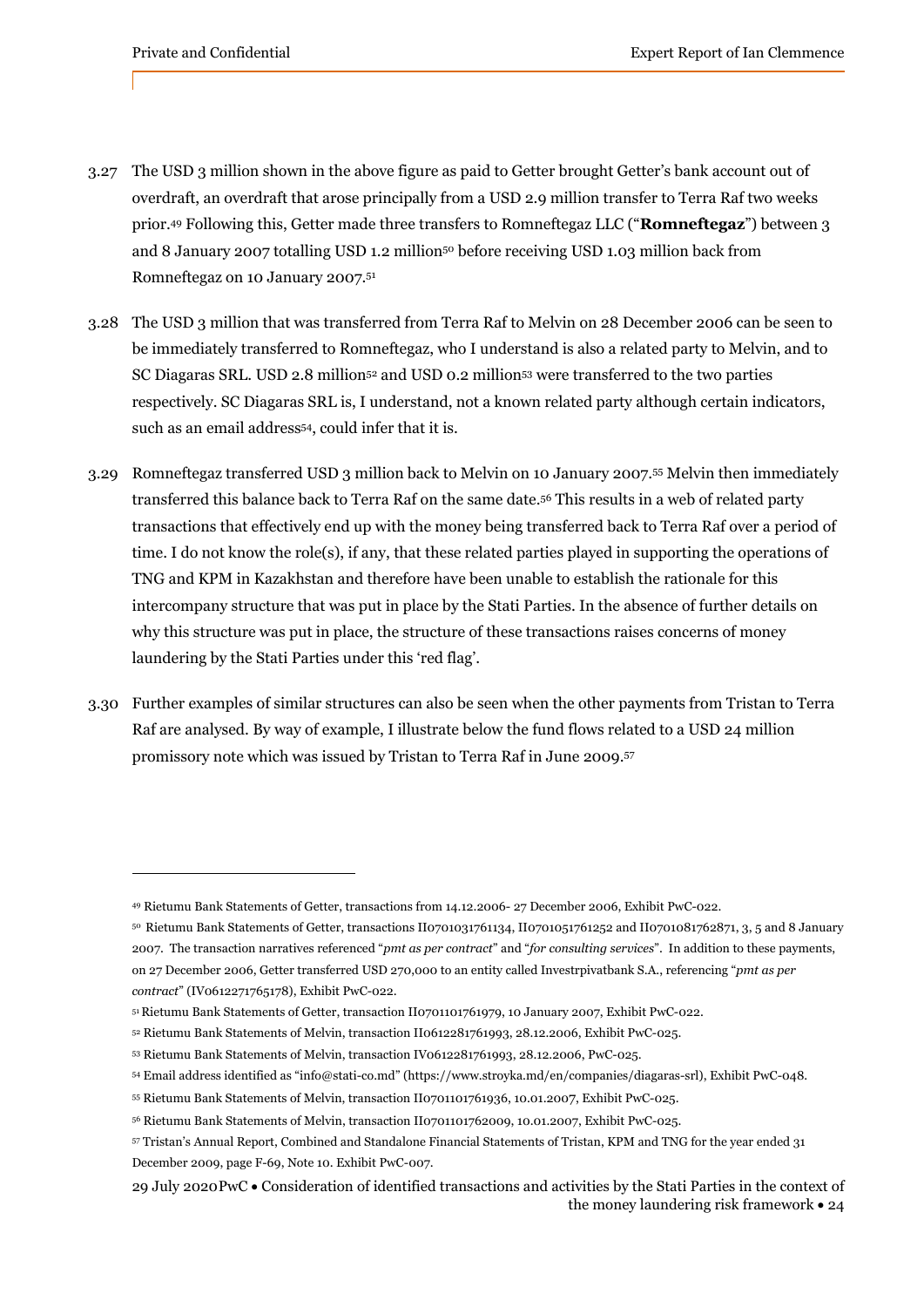

## **Figure 3.2: Illustration of transfer of USD 24 million loan from Tristan to Terra Raf**

*Source: Rietumu Bank statements of General Affinity, Stadoil, Montvale, Hayden, Terra Raf and Tristan. Exhibits PwC-032, PwC-033, PwC-031, PwC-023, PwC-026, PwC-027.*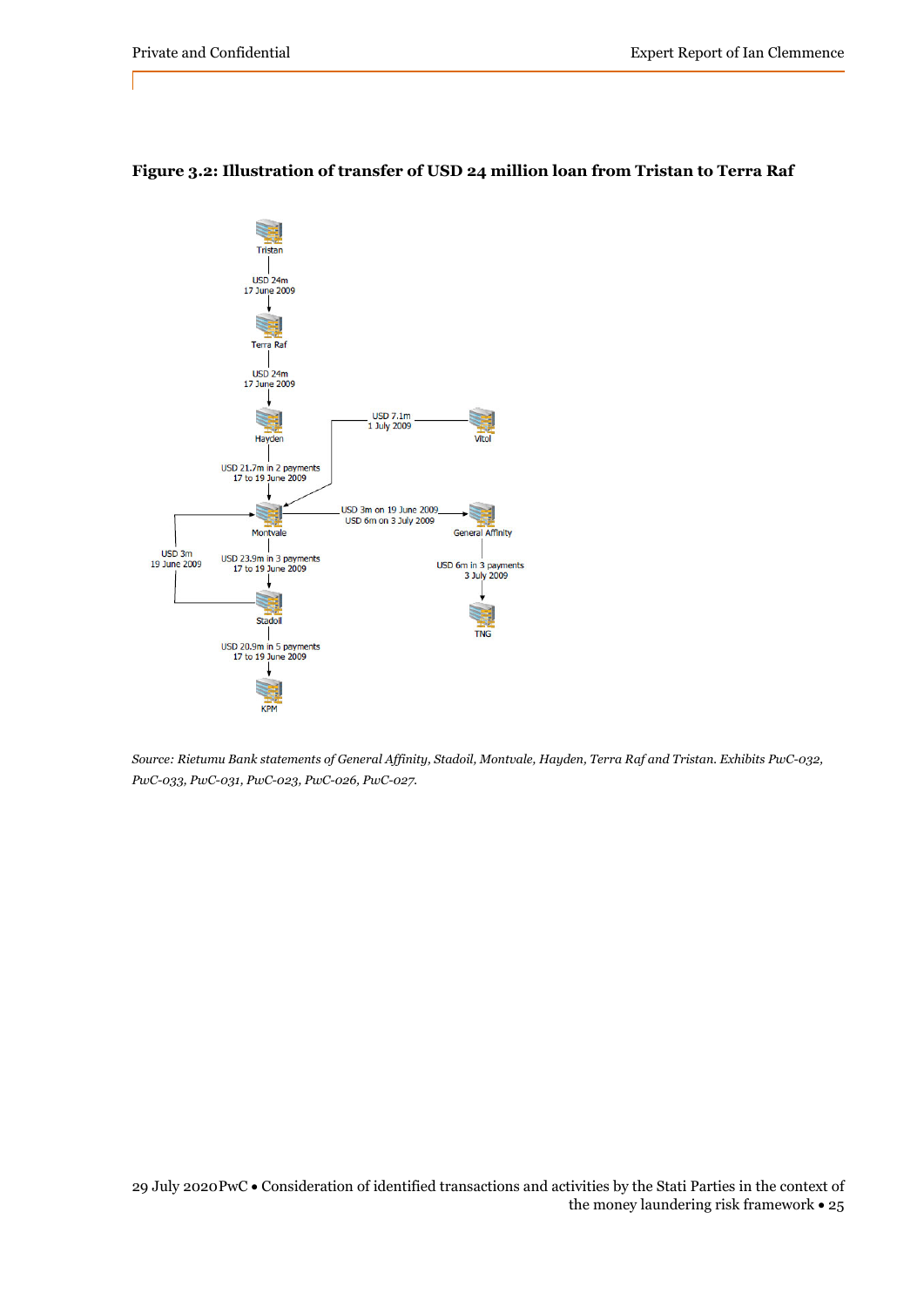- 3.31 As illustrated in the figure above, the USD 24 million lent by Tristan on 17 June 2009 to Terra Raf58 was passed to Hayden on the same date59. Hayden then transferred USD 14.3 million to Montvale Invest LTD ("**Montvale**")<sup>60</sup>, also on the same date as the original transfer from Tristan. A further USD 7.4 million was transferred to Montvale on 19 June 200961 taking the total transferred to Montvale to USD 21.7 million. Montvale then transferred USD 23.9 million<sup>62</sup> to Stadoil Limited ("**Stadoil**") in three payments. Finally, Stadoil transferred USD 20.9 million to KPM in five payments between 17 and 19 June 2009.<sup>63</sup> A further USD 3 million was also transferred back to Montvale on 19 June 2009.<sup>64</sup> Montvale then paid USD 3 million to General Affinity LTD ("**General Affinity**") on 19 June 2009.65
- 3.32 I understand that generally, funds that were transferred from Terra Raf (until end June 2007) and Montvale (from July 2007) through Stadoil (for KPM) or General Affinity (for TNG) were in respect of payments for oil sold by Terra Raf/Montvale (both of which are related parties to the Stati Parties) to Vitol. For example, on 1 July 2009, Montvale received USD 7.1 million from Vitol.66 Subsequent to receiving this, Montvale transferred a USD 6 million to General Affinity on 3 July 2009.67 General Affinity then paid USD 6 million to TNG in three payments on 3 July 2009.68
- 3.33 Again, although I have been able to trace a number of funds discussed above flowing back to KPM and TNG, I have been unable to establish the rationale for the structure of the transactions discussed above and the role that each related party played in the transaction structures established. In the absence of a commercial rationale for these structures, they raise concern under this 'red flag'.

<sup>58</sup> Rietumu Bank Statements of Tristan, transaction II0906171760387, 17 June 2009, Exhibit PwC-027.

<sup>59</sup> Rietumu Bank Statements of Terra Raf, transaction II09061717604986, 17 June 2009. Exhibit PwC-026.

<sup>60</sup> Rietumu Bank Statements of Hayden, transaction II0906171760690, 17 June 2009. Exhibit PwC-023.

<sup>61</sup> Rietumu Bank Statements of Hayden, transaction II0906191761799, 17 June 2009. Exhibit PwC-023.

<sup>62</sup> Rietumu Bank Statements of Montvale, three transfers: USD 10.0 million on 17 June 2009; USD 6.6 million on 17 June 2009; and USD 7.4 million on 19 June 2009. Transactions II0906171760677, II0906171760680 and II0906191761787. Exhibit PwC-031.

<sup>63</sup> Rietumu Bank Statements of Stadoil, five transfers: USD 6.3 million and USD 10.3 million on 17 June 2009; USD 3.0 million, USD 1.0 million and USD 0.4 million on 19 June 2009. Transactions IV0906161761370, IV0906161761374,

IV0906191761763, IV0906191761766, and IV0906191762199. Exhibit PwC-033.

<sup>64</sup> Rietumu Bank Statements of Stadoil, transaction II0906191762208, 19 June 2009. Exhibit PwC-033.

<sup>65</sup> Rietumu Bank Statements of Montvale, transaction II0906191762215, 19 June 2009. Exhibit PwC-031.

<sup>66</sup> Rietumu Bank Statements of Montvale, transaction SAP907010001084 (1 July 2009). Exhibit PwC-031.

<sup>67</sup> Rietumu Bank Statements of Montvale, transaction II0907021761983 (3 July 2009). Whilst not shown in the diagram above,

Montvale transferred USD 1.1 million of the USD 7.1 million to Hayden. Rietumu Bank Statements of Montvale, transaction II0907021761983 (3 July 2009). Exhibit PwC-031.

<sup>68</sup> Rietumu Bank Statements of General Affinity, transactions IV0907021761926 (3 July 2009), IV0907021761934 (3 July 2009) and IV0907021761944 (3 July 2009). Exhibit PwC-032

<sup>29</sup> July 2020 PwC Consideration of identified transactions and activities by the Stati Parties in the context of the money laundering risk framework  $\cdot$  26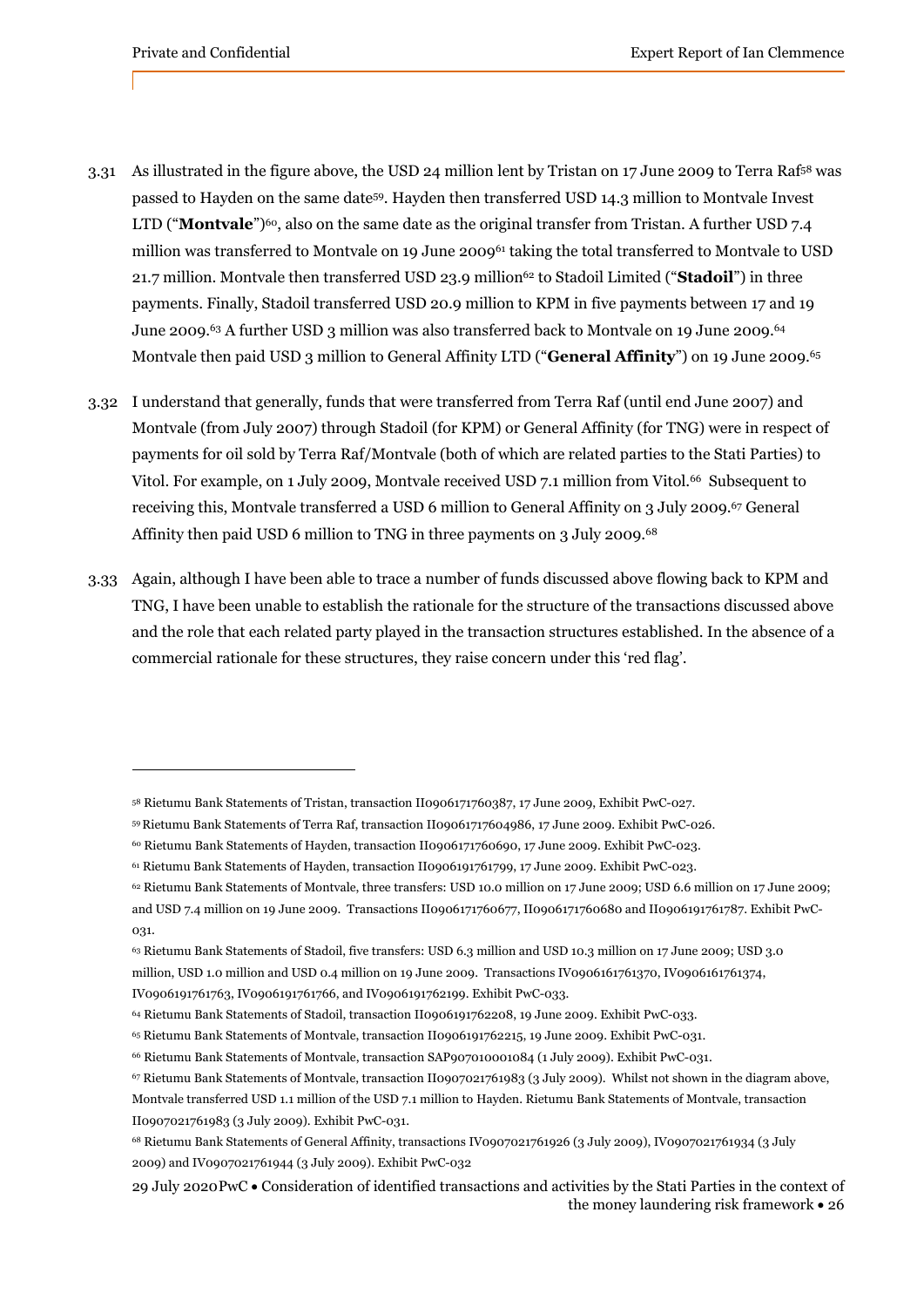### *Sales*

3.34 As noted above, sales made by TNG and KPM flowed through related parties prior to reaching the corresponding third party. Figure 3.3 below illustrates the flow of funds that I have identified in relation to the export sales of crude oil and gas condensate by KPM and TNG.

**Figure 3.3: Illustration of the export sales process for crude oil and gas condensate** 



*Source: Rietumu Bank statements for Stadoil, General Affinity, Terra Raf and Montvale. Exhibits PwC-033, PwC-032, PwC-026, PwC-031.*

- 3.35 As can be seen from the illustration above, my analysis of the bank statements provided to me has identified that KPM's and TNG's crude oil and gas condensate sales passed through Stadoil, General Affinity, Terra Raf / Montvale (all of which are related parties) before reaching the ultimate third party, Vitol SA ("**Vitol**").
- 3.36 For the purpose of my analysis of Vitol's payments to these parties, I have been instructed that Arkham S.A. ("**Arkham**") and Vitol FSU were related parties to Vitol. In my analysis presented below, I have therefore aggregated cash receipts from Vitol, Arkham and Vitol FSU in respect of crude oil and gas condensate sales.
- 3.37 I have seen no evidence that the sales made ultimately to Vitol were not legitimate sales. However, as I explain further below, it is the structure of this sales process, as well as the subsequent related party cash flows as part of that process that I have been unable to establish a commercial rationale for.
- 3.38 I set out below my analysis of the cash payments received and effectives retained by KPM's and TNG's related parties from export sales of crude oil and gas condensate. I have calculated this by analysing the total payments made by Vitol to Terra Raf (and then to Montvale from July 2007), and comparing this amount to the total cash payments made to KPM and TNG by Stadoil and General Affinity respectively. The difference between these amounts, as set out in the table below, represents the cash retained by the Stati Parties on the basis of product sales, and not passed on to KPM and TNG as the ultimate suppliers of the product.

29 July 2020 PwC Consideration of identified transactions and activities by the Stati Parties in the context of the money laundering risk framework  $\cdot$  27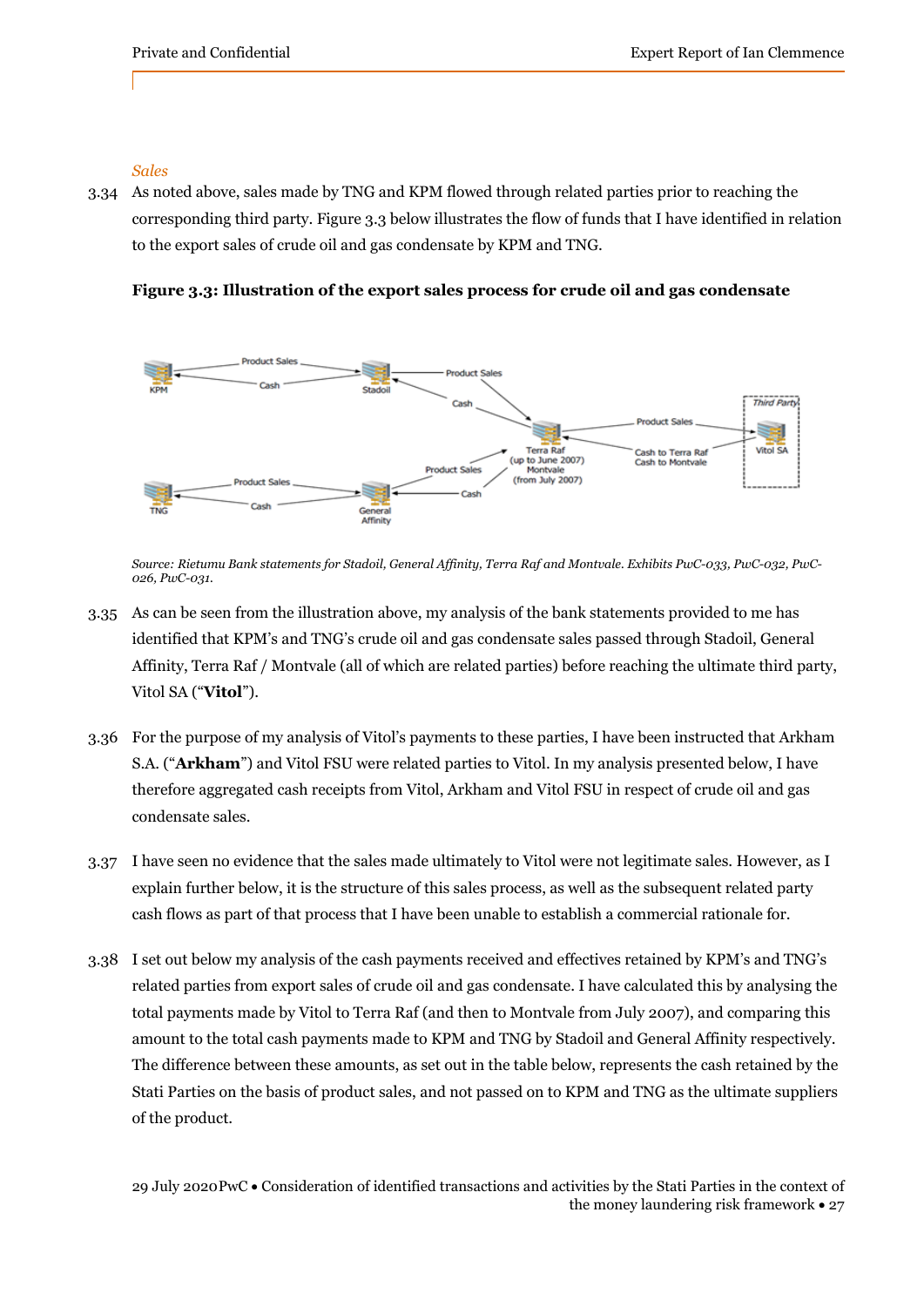- 3.39 The analysis that I have performed is based on the bank statements that have been provided to me. I note that not all descriptions for the cash receipts and payments from/to Vitol (and Arkam S.A. and Vitol FSU) contained references to the particular agreement they were made under. It has therefore not been possible to match and allocate transactions without references to particular agreements to the sales transactions between General Affinity and TNG and Stadoil and KPM. I note that the bank statement narratives for these transactions include, *inter alia,* references to loans, interest, demurrage costs etc. Without further references on the bank statements, or without further information in respect of these payments (and access to the agreements which underlie these payments) I have been unable to establish that they directly relate to sales / transactions in respect of TNG and KPM. However, given that many of the payments in the relevant bank statements do contain references to KPM and TNG (and in the absence of any evidence to the contrary), for the purposes of my analysis presented below, I have been assumed that was the case.
- 3.40 As shown in the table below, the total value of cash receipts received from Vitol and retained by related parties (Terra Raf, Montvale, Stadoil and General Affinity) amounted to USD 262.9 million over the period of my review.69

| <b>USD</b>                                                                                                        | 5M 2005               | 2006                               | 2007      | 2008        | 2009                                | $7M$ 2010  | <b>Total</b>             |
|-------------------------------------------------------------------------------------------------------------------|-----------------------|------------------------------------|-----------|-------------|-------------------------------------|------------|--------------------------|
| <b>Total value of sales</b><br>from Terra Raf and<br><b>Montvale to Vitol</b>                                     |                       | 51,277,955 245,941,013 194,626,160 |           | 532,508,870 | 56,238,443                          |            | 15,293,527 1,095,885,968 |
| Sales proceeds<br>retained by Terra Raf<br>and Montvale                                                           | 43,067,955            | 79,699,663                         | 8,219,610 | 138,174,499 | (30,936,957)                        | 12,515,527 | 250,740,298              |
| Sales proceeds<br>retained by Stadoil                                                                             | 500                   | 1,662                              | 800       | 12,764      | 11,438                              |            | 27,164                   |
| Sales proceeds<br>retained by General<br>Affinity                                                                 |                       | 1,410                              | 1,145     | (2,878,452) | 14,985,573                          | 3,000      | 12,112,676               |
| <b>Total sales</b><br>proceeds retained<br>by related parties<br>and not received by<br><b>KPM</b> and <b>TNG</b> | 43,068,455 79,702,736 |                                    | 8,221,555 |             | 135,308,811 (15,939,946) 12,518,527 |            | 262,880,138              |

## Table 3.6: Summary net cash receipts from Vitol<sup>70</sup> that appear to have been diverted to **the related parties and not paid to KPM / TNG**

*Source: Appendix 3.4.*

<sup>69</sup> Detailed breakdown is included in Appendix 3.4, Tables 3.4a- 3.4e.

<sup>70</sup> Net cash receipts from Vitol, and/or its nominees Arkham and/or Vitol FSU.

<sup>29</sup> July 2020 PwC Consideration of identified transactions and activities by the Stati Parties in the context of the money laundering risk framework  $\cdot$  28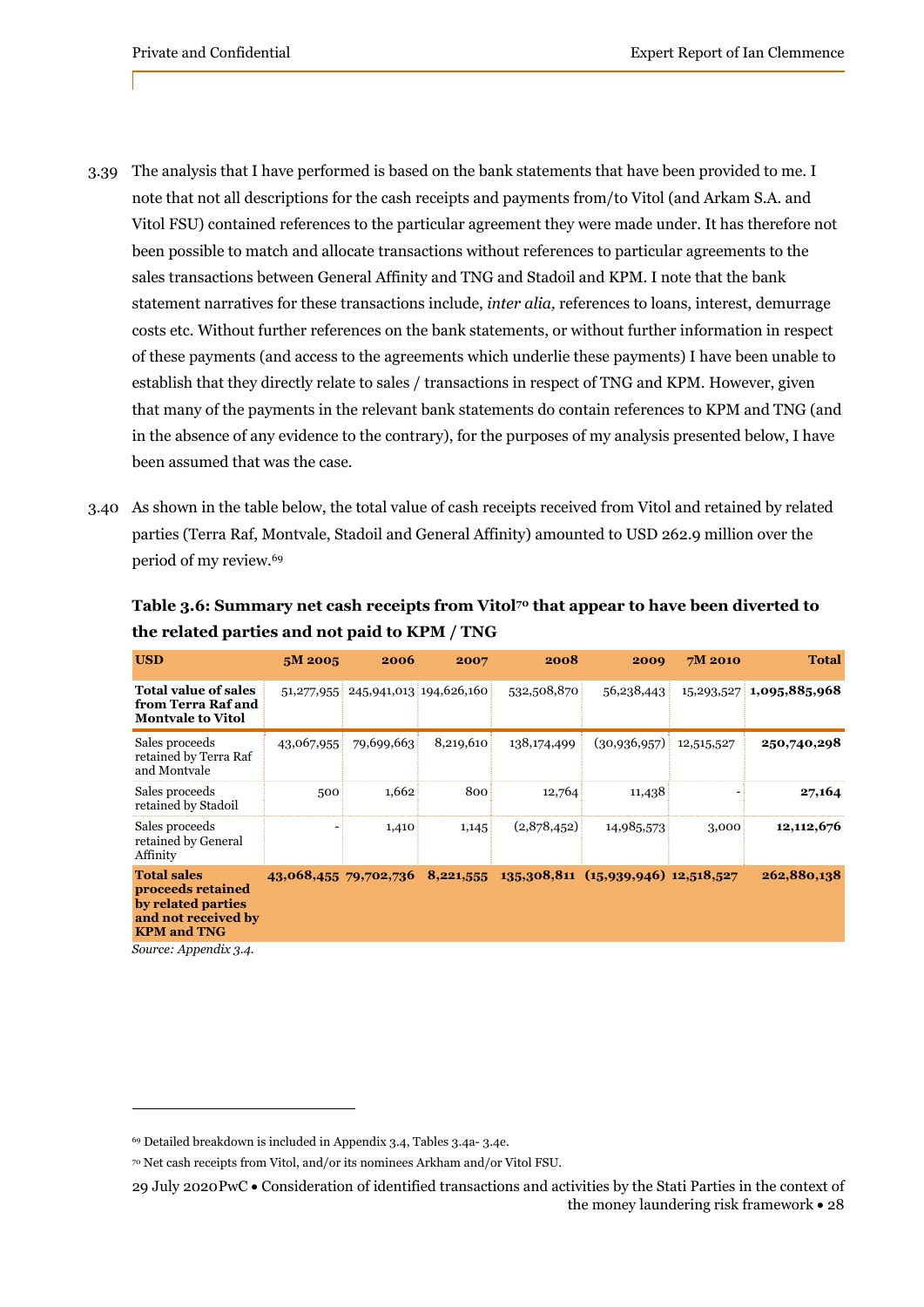3.41 In the absence of any explanation as to the commercial rationale for this intercompany structure, and given the scale of the total sales to Vitol that appear to have been retained by the related parties, rather than passing back to KPM and TNG, this structure raises additional concerns of money laundering by the Stati Parties under this 'red flag'.

### *Purchases*

3.42 Figure 3.4 below illustrates the flow of cash that I have been able to identify in relation to the purchase of plant and equipment for the LPG Plant from a third party called Tractebel Gas Engineering GmbH ("**TGE**").



### Figure 3.4: Overview of key cash flows for the purchase of TGE Equipment<sup>71</sup> by TNG

*Source: Rietumu Bank statements for Perkwood Investment Ltd, Azalia LLC, Terra Raf Trans Traiding Ltd and Hayden Intervest Ltd. Exhibits PwC-034, PwC-035, PwC-026,PwC-023.*

 $71$  LPG equipment acquired from a German third party manufacturer and supplier, TGE

<sup>29</sup> July 2020 PwC Consideration of identified transactions and activities by the Stati Parties in the context of the money laundering risk framework • 29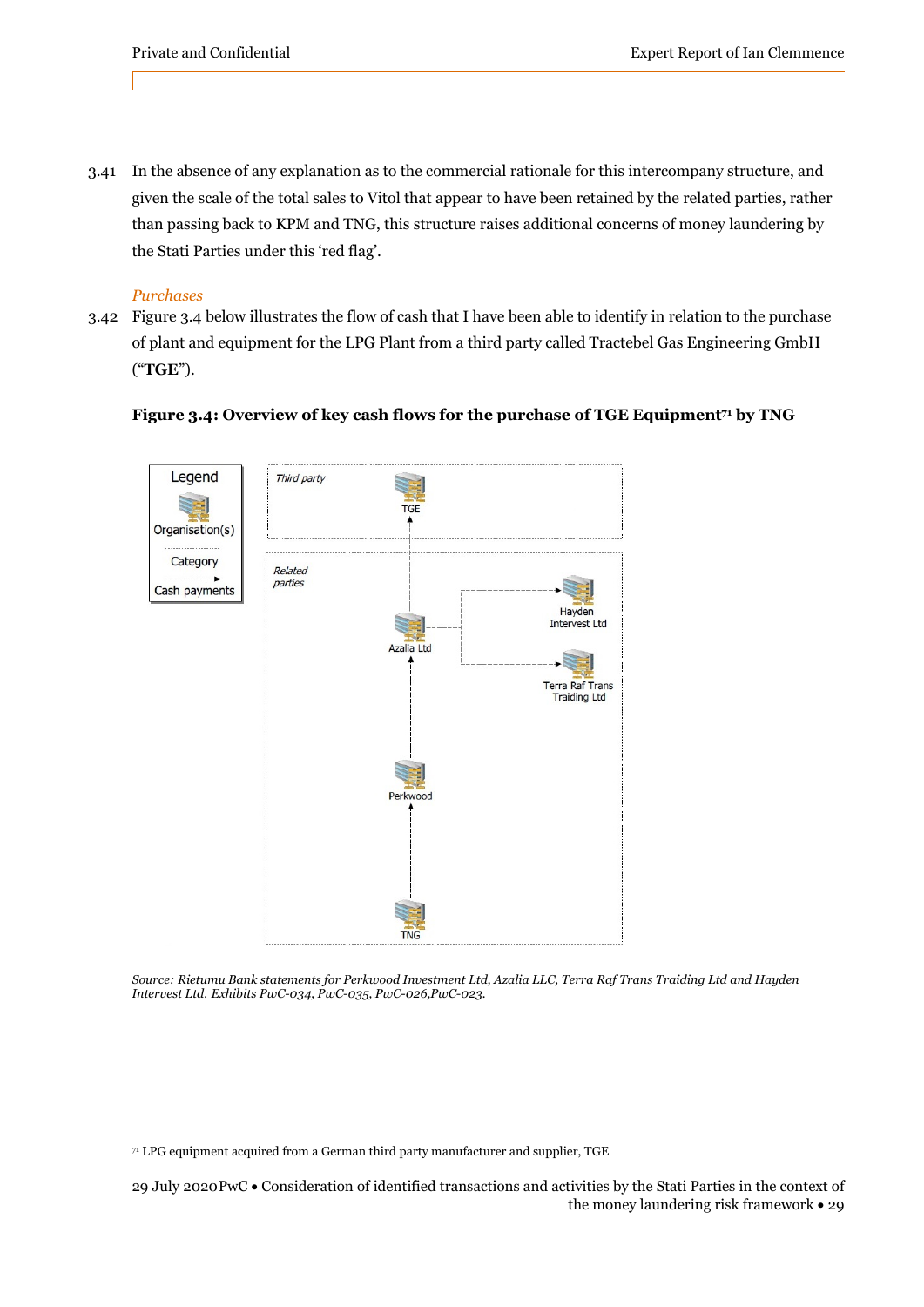- 3.43 As can be seen from the figure above, rather than purchasing plant and equipment for the LPG Plant directly from the third party supplier, TGE, TNG instead entered into a sale and purchase agreement with Perkwood Investment Ltd ("**Perkwood**") and made payments to Perkwood (a related party), who then made payments to Azalia LLC ("**Azalia**" or "**Azalija**") (another related party), who then in turn made payments to the third-party, TGE.
- 3.44 Of this amount, I understand that approximately USD 115.0 million<sup>72</sup> relates to costs charged by Perkwood to TNG for the LPG plant and equipment that was purchased from TGE. I have also been able to establish that Azalia then paid USD 34.2 million of this amount to TGE73. It therefore appears that TNG was charged USD 115.0 million for plant and equipment purchased (via Perkwood and Azalia) from TGE for USD 34.2 million. In other words, the amounts charged by Perkwood to TNG were USD 80.8 million (136%) higher than the amounts charged by the third party supplier, TGE, providing the plant and equipment.

<sup>72</sup> Sales and Purchase Agreement No. 01/01\_TNG\_PRK between TNG and Perkwood dated 17 February 2006 with amendments and appendices, Exhibit PwC-049. I understand that the relevant costs in this agreement for the plant and equipment to be purchased from TGE are those in Appendix 2 (which have a value of USD 93.1 million) and the first three items in Appendix 14 (which have a total value of USD 21.9 million). See Exhibits PwC-050 and PwC-051 for details. I understand that these items were paid for by TNG as part of its total payments to Perkwood that I have identified, and which are discussed in this report. 73 I have identified direct cash payments made by Azalia to TGE total USD 17.7 million, which equates to approximately half (50.6%) of the total expected USD 35 million cost of the plant from TGE. My further review of Azalia's bank statement shows that on 3 May 2006 a payment of USD 16.6 million was made using the reference "Cash cover". I understand that this USD 16.6 million was paid to TGE through a documentary letter of credit issued by Rietumu Bank to a German bank with TGE being its beneficiary. The total cash payments made by Azalia to TGE including the ''Cash Cover'' therefore amount total USD 34.2 million. I have not been able to trace the remaining USD 0.7 million difference to the USD 35 million noted above. Details of the specific payments identified are set out in Appendix 3.5 of this report.

<sup>29</sup> July 2020 PwC Consideration of identified transactions and activities by the Stati Parties in the context of the money laundering risk framework  $\bullet$  30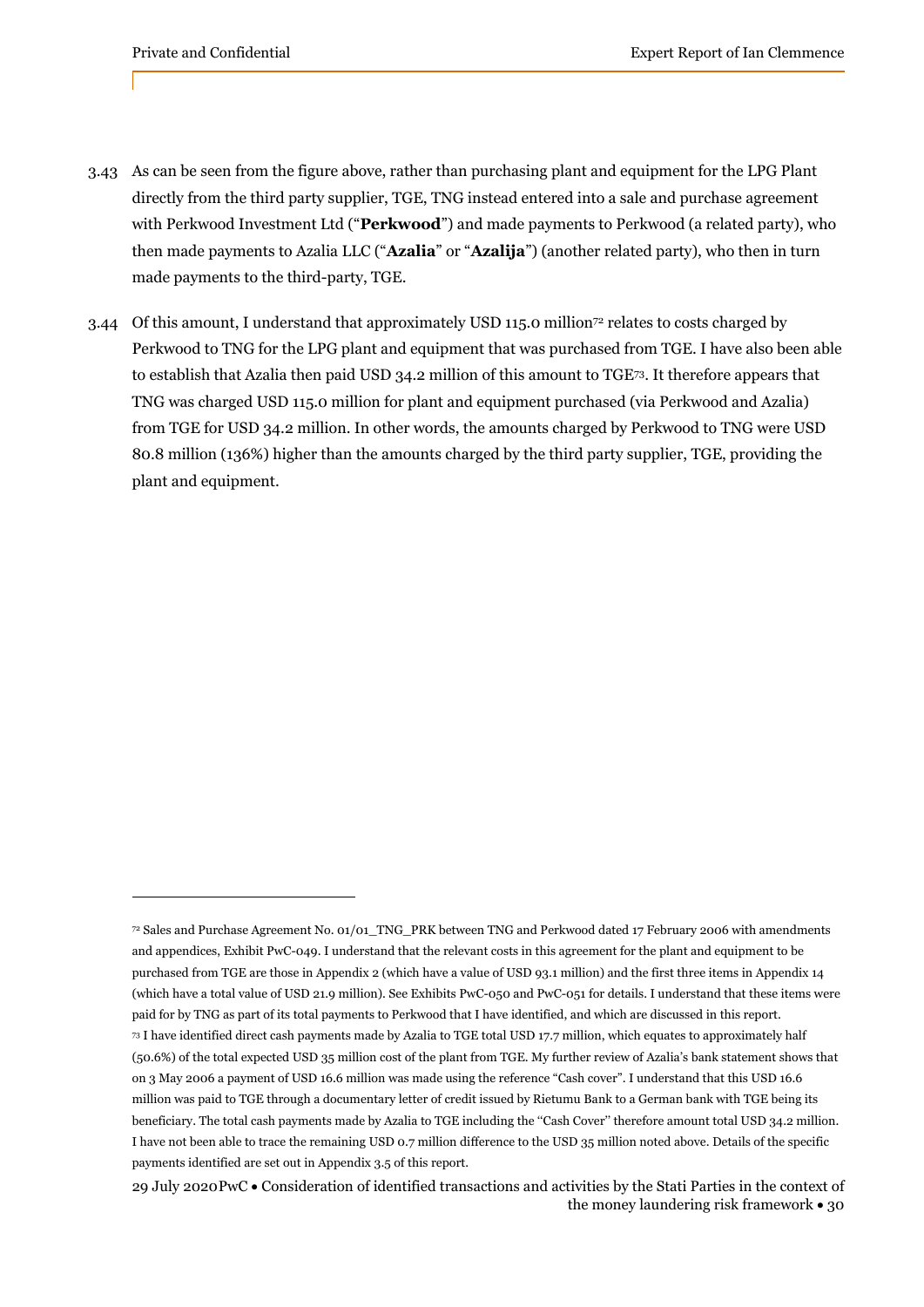- 3.45 I understand from HSF that in a number of their defences / pleadings, the Stati Parties have alleged that an element (c. USD 44 million) of the amounts paid by TNG to Perkwood was for a 'management fee'. However, I have not identified any references to 'management fee' payments (or equivalent) in the transaction narratives included in the bank and accounting ledger data that I have reviewed. In addition, I understand that Perkwood was in fact a dormant company,74 with no employees, at the time of the payments made to it by TNG, further bringing into question the justification for any such 'management fee' (or other mark-up charged on the underlying equipment purchased from TGE). Finally, as can be seen from Figure 3.4 above, Perkwood itself did not retain the monies received from TNG, but instead transferred them on to Azalia, who then, in-turn, paid a significant proportion of them on to related parties. I have not seen any information to justify the commercial rationale of the role that Hayden and Terra Raf performed to justify the respective gross cash outflows to them of USD 94.2 million and USD 53.6 million respectively that are illustrated in Figure 3.4 above.
- 3.46 I have also undertaken a review of the TNG accounting records provided to me to establish how TNG accounted for the costs of the plant and equipment purchased for the LPG Plant. From this review, I note that TNG received loans from Tristan to finance the LPG Plant construction. In turn, TNG paid to Perkwood, cash and cash advances for the LPG Plant. As a result, TNG recorded a loan payable balance to Tristan in its accounts and, in respect of the cash advances, a prepayment / loan receivable balance with Perkwood<sup>75</sup> was also established.

<sup>74</sup> Defendant's Points of Claim in the English High Court, paragraph 2 (2), Exhibit PwC-016. This is also referred to in the KPMG / Stati Party correspondence that has been provided to me, in a letter dated 15 February 2016, Exhibit PwC-052.

<sup>75</sup> Tristan's Annual Report, Combined and Standalone Financial Statements of Tristan, KPM and TNG for the year ended 31 December 2009, pages F-53 and F-174, Notes 34 (c) and 31 (c) respectively: "Events subsequent to the reporting date" disclose that "*[i]n the view of the expected sale of the Companies, owners of the Companies decided to stop construction of the LPG plant and agreed with Perkwood Investments Ltd. to cancel the delivery of the necessary equipment and to return the advance paid in the amount of USD 36,800,212*." Further on page F-164, Note 27(c): "*due to financial difficulties experienced by the Company the repayment of the interest was extended until demanded without any penalties. Subsequent to the balance sheet date the interest was repaid by means of offset of…advances paid to Perkwood Investments Ltd.*". Exhibit PwC-007.

<sup>29</sup> July 2020 PwC Consideration of identified transactions and activities by the Stati Parties in the context of the money laundering risk framework  $\cdot$  31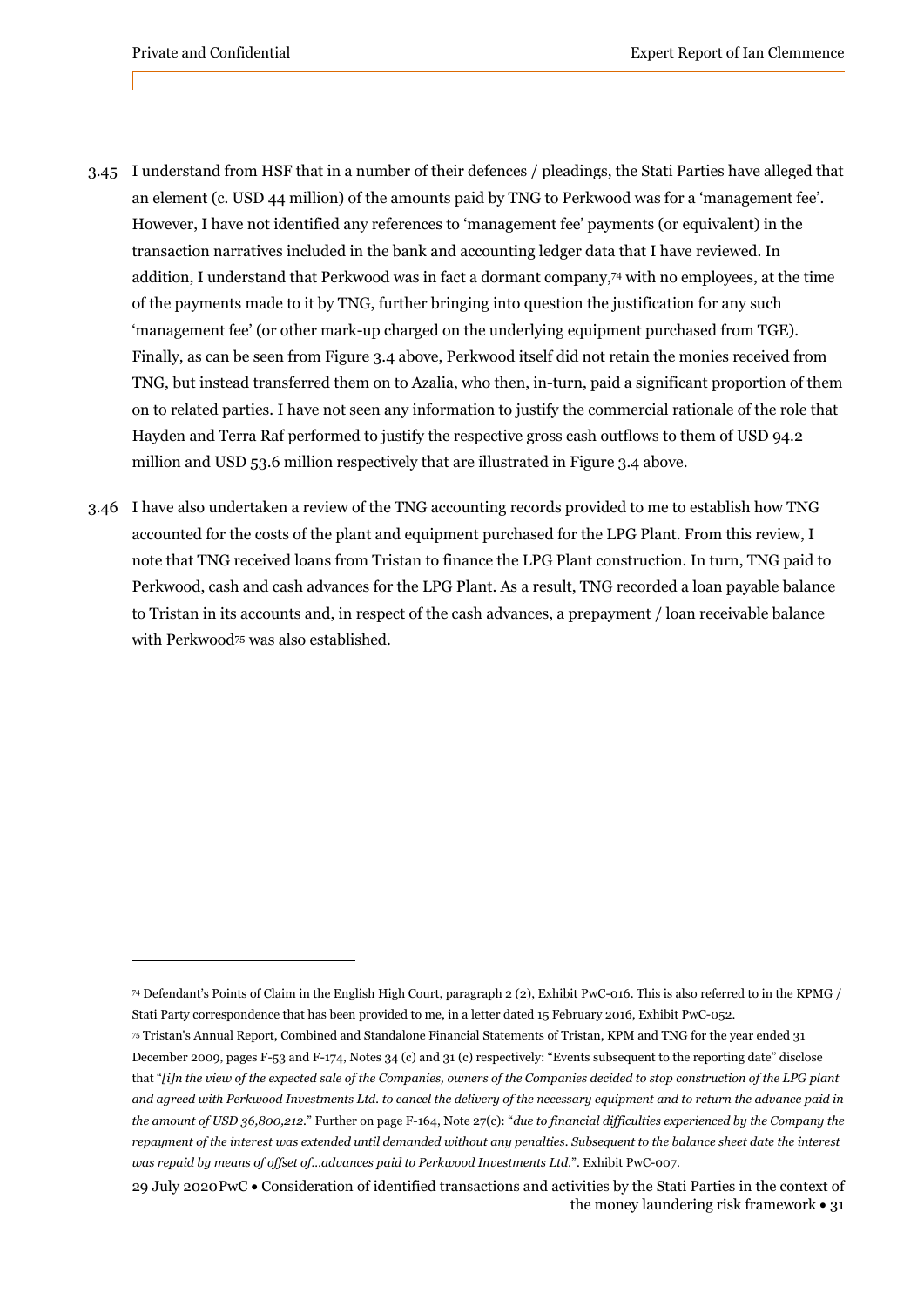- 3.47 I understand that Perkwood was required to repay the principal amount of the loan to TNG.76 However, I note from the underlying accounting records provided to me, that Perkwood did not repay this loan to TNG by way of a cash transfer. Instead TNG credited (i.e. reduced) the loan receivable from Perkwood and debited (i.e. reduced) the loan payable to Tristan. This process appears to have been used to "repay" the loan interest and loan principal payable to Tristan, without any transfer of cash (the value of this offset was USD 36.8 million). 77
- 3.48 Given I have been unable to establish the role(s) that Perkwood, Azalia, Hayden and Terra Raf played in procuring plant and equipment from TGE, I have been unable to establish a commercial rationale for the related party structure that was put in place for the purposes of TNG's purchases of plant and equipment ultimately from TGE. In the absence of such explanation, the structure illustrated above raises further concern of money laundering by the Stati Parties under this 'red flag'. In the case of Perkwood, a dormant company with no employees, it is unclear how such value diversion could be justified. The business structure established by the Stati Parties would therefore appear both complex (with, as shown in the various figures above, wider groups of related parties also becoming part of the wider cash cycle) and, certainly in the case of Perkwood, without commercial logic.

# *Identity: "Has a client taken steps to hide their identity, or is the beneficial owner difficult to identify?"*

3.49 As worded, this 'red flag' talks to the risks that may arise when seeking to identify a client. For the purposes of this report I have used the risk of "identity" to consider whether there are examples where the Stati Parties appear to have sought to conceal the identity of specific transactions and / or entities.

<sup>76</sup> Letter to Mr Lungu from E.Calancea, the General Director of TNG, for offset of cash paid to Perkwood and loans payable to Tristan Oil Ltd. Sales and Purchase Agreement No. 01/01\_TNG\_PRK between TNG and Perkwood dated 17 February 2006 with amendments and appendices, Exhibit PwC-049.

<sup>77</sup> Tristan's Annual Report, Combined and Standalone audited Financial Statements of Tristan, KPM and TNG for the year ended 31 December 2009, page F-174, Note 31 (c). Exhibit PwC-007.

<sup>29</sup> July 2020 PwC Consideration of identified transactions and activities by the Stati Parties in the context of the money laundering risk framework  $\bullet$  32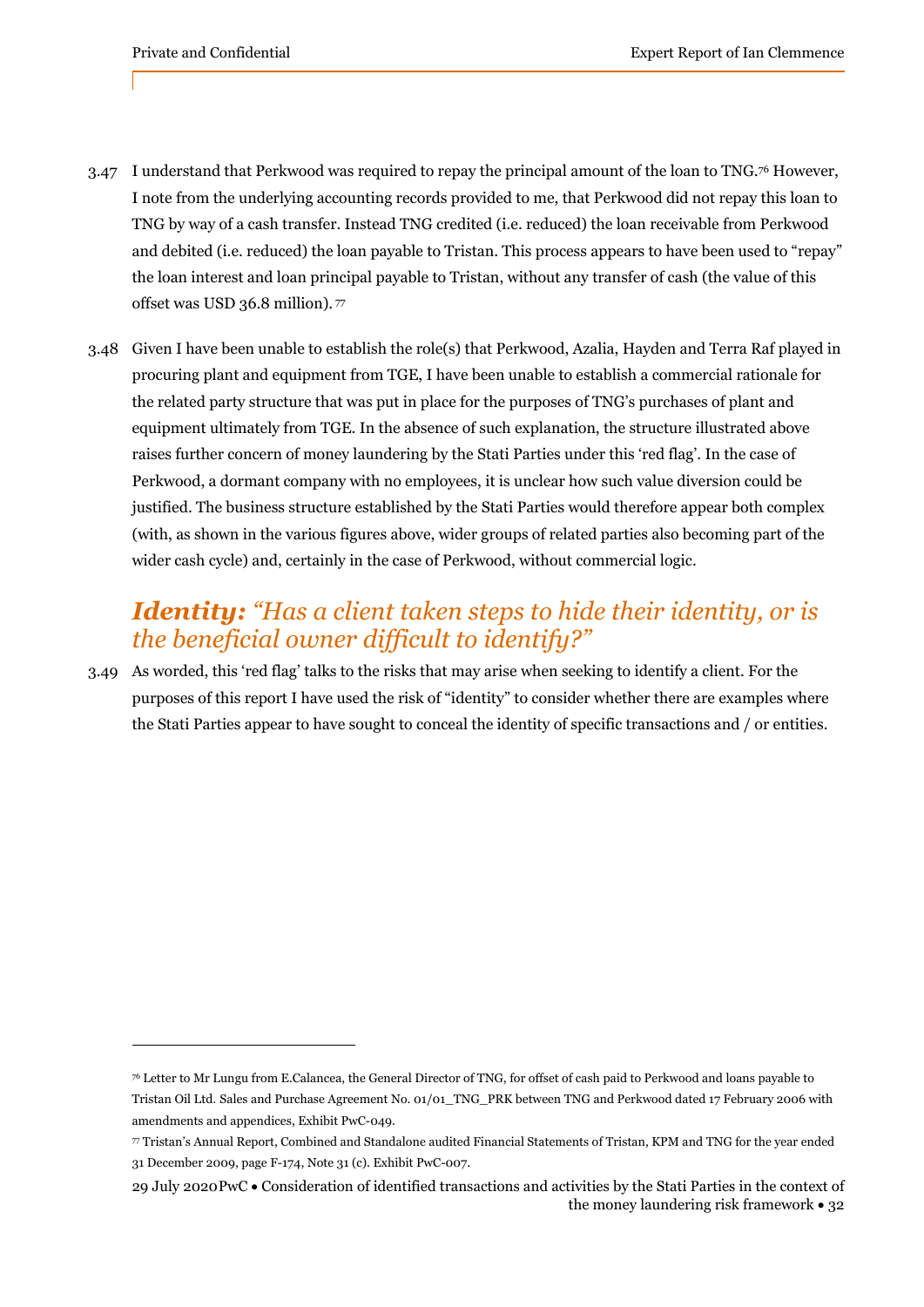- 3.50 As explained at the start of this report, I have been provided with copies of certain 2016 to 2019 correspondence between the Stati Parties and KPMG, the auditors of TNG and KPM. A copy of this correspondence is included at Exhibit PwC-052 to this report. I note from this correspondence that KPMG allege that Mr A Stati failed to identify Perkwood as a related party in representations to KPMG, during the time of KPMG's audit of KPM and TNG. Further, my own review of TNG's financial statements and the underlying transactions with Perkwood that I have discussed above also confirms that these transactions were not disclosed as related party transactions in TNG's 2007 to 2009 financial statements. I do not know why Mr A Stati did not identify Perkwood as a related party and, further, why Perkwood was not disclosed as a related party in TNG's audited financial statements. However, this raises concerns under this "identity" red flag, particularly if the failure to identify Perkwood as a related party was deliberate by Mr A Stati.
- 3.51 Further, as detailed above, the intercompany / related party structure put in place around TNG and KPM is also a relatively complex one, with the entities generally interacting directly with third parties not being KPM or TNG, but other related parties. During my review I have also identified a number of payments which appear to circulate around various of these related parties before being returned to the original sender. For example, on 20 February 2007, a USD 9.0 million payment was circulated between Terra Raf, Ascom, Ascom Sudd Operating Company Limited, Casco Petroleum Overseas and Pulmer Management (all of whom I am instructed are related parties) before seemingly returned back, on the same day, to Terra Raf.78 During the period 20 February 2007 to 2 May 2007, I have identified payments totalling USD 126.8 million which appear to have followed the same flow through the chain of related parties set out in my example above.79 I have been unable to establish the commercial rationale for these chains of transfers between related parties and, in the absence of such a rationale, transaction structures such as these raise further concerns under both this money laundering red flag and also with regards to other areas discussed in this report, such as the complexity of transactional structures.
- 3.52 My review of KPM's and TNG's accounting records has also identified a number of instances whereby cash payments made by KPM / TNG were recorded as being payments to Ascom S.A. ("**Ascom**") but where the actual beneficiaries of these cash payments were not in fact Ascom, but another related party, namely Terra Raf. Details of these transactions are set out in the two tables below.

| Year      | Debit per 1C                                 | Credit per 1C                   | Actual recipient per the bank statement                          | <b>USD</b> |
|-----------|----------------------------------------------|---------------------------------|------------------------------------------------------------------|------------|
| 2007-2008 | Long-term and short-term<br>interest payable | Cash at bank - paid<br>to Ascom | Terra Raf:<br>i 2007: USD 2,001,066;<br>ii 2008: USD 14,710,616. | 16,711,682 |

### **Table 3.7: KPM unusual transactions review**

<sup>78</sup> Appendix 3.6.

<sup>79</sup> Appendix 3.6.

<sup>29</sup> July 2020 PwC Consideration of identified transactions and activities by the Stati Parties in the context of the money laundering risk framework  $\cdot$  33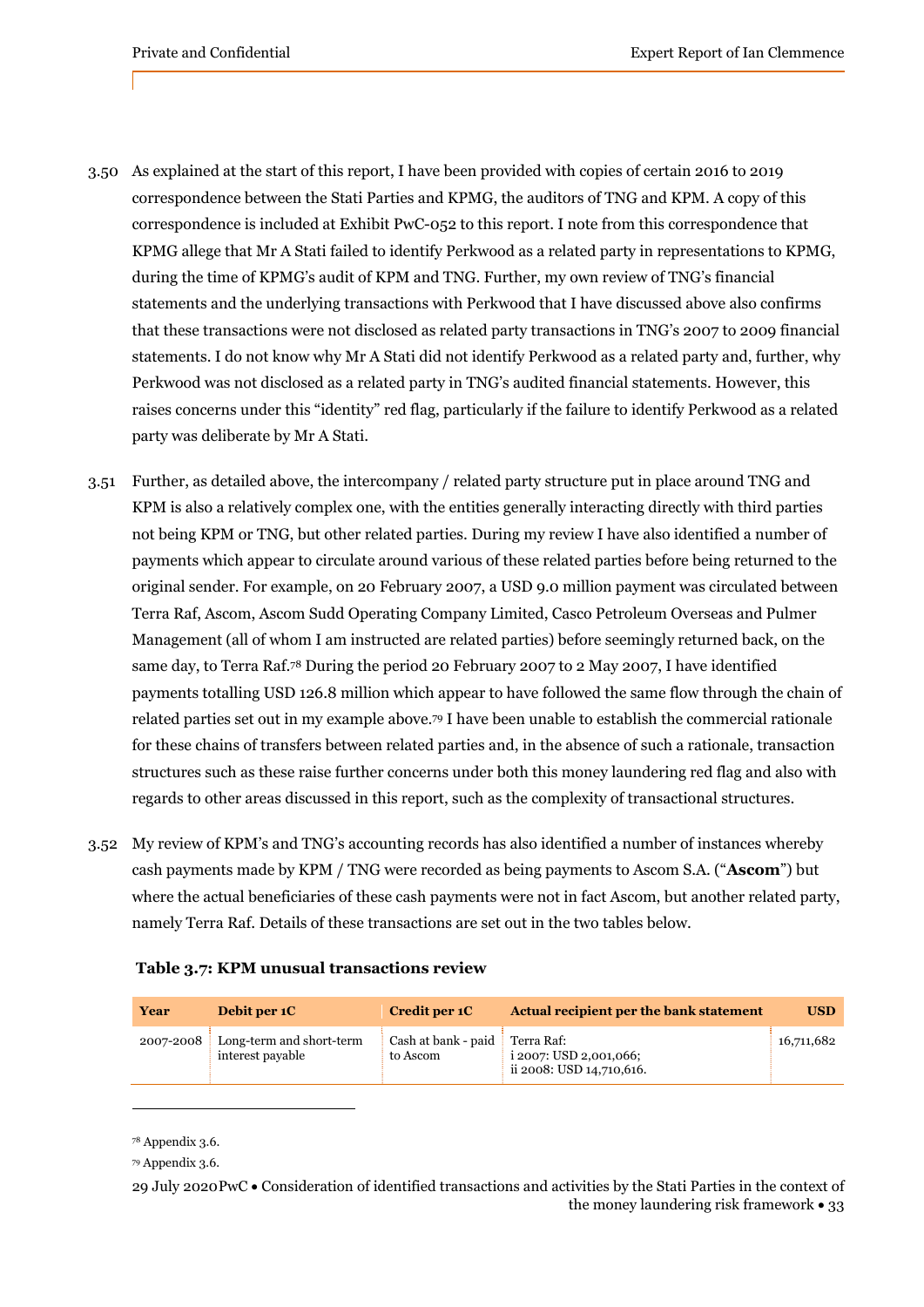*Source: Extract from KPM's 1C Ledgers with journal entries and transactions between KPM and Ascom S.A. and KPM's Bank statements for account #KZ559261401107068001. Exhibits PwC-054 and PwC-053.*

| <b>Transaction Year</b> |      | Debit per 1C                            | Credit per 1C                  | <b>Actual recipient per</b><br>the bank statement | <b>USD</b> |
|-------------------------|------|-----------------------------------------|--------------------------------|---------------------------------------------------|------------|
|                         | 2007 | Short-term interest<br>payable to Ascom | Cash at bank- paid to<br>Ascom | Terra Raf                                         | 8,190,069  |
| $\overline{2}$          | 2008 | Loans payable to<br>Ascom               | Cash at bank- paid to<br>Ascom | Terra Raf                                         | 53,848,054 |
| 3                       | 2008 | Short-term interest<br>payable to Ascom | Cash at bank- paid to<br>Ascom | Terra Raf                                         | 2,726,192  |

**Table 3.8: TNG unusual transactions review**

*Source: Extract from TNG's 1C Ledgers with journal entries and transactions between TNG and Ascom S.A. and TNG's bank statements for accounts #KZ289261401110550011, #KZ719261401110550013, Exhibits PwC-055, PwC-030 and PwC-008.* 

3.53 I have not been able to establish why these payments were recorded in the underlying books and records of KPM and TNG as being paid to one entity but were then in fact paid to other entities. Again, this would be a further concern under this 'red flag'.

# *Geographical Area: "Is the collateral provided, such as property, located in a high-risk country, or are the client or parties to the transaction native to or resident in a high-risk country?"*

- 3.54 Although as phrased this 'red flag' refers to a specific transaction, the principle of this 'red flag' is that if businesses have operations or transactions with countries with high money laundering / corruption risks, then this may also raise 'red flags'. I set out details below of a number of trading relationships with higher risk countries that I have identified during my review of the data provided to me.
- 3.55 Firstly, through my analysis of Hayden's bank statements (and subsequently the bank statements of Lenwell Solutions INC ("**Lenwell**") and Komet Group SA ("**Komet**"), both of whom I understand are related parties), <sup>80</sup> I have identified three transactions of USD 20 million each (i.e. total of USD 60 million) made in August 2008 by Komet to a company called Zozik Co.<sup>81</sup> It is my understanding that Zozik Co. has affiliations with the Patriotic Union of Kurdistan ("**PUK**"), a political party operating in the disputed territory of Kurdistan (i.e. a high risk jurisdiction, see below).82 I note that these payments in Komet's bank statements immediately succeeded payments for identical amounts from Lenwell, which in turn received its funds from Hayden, as discussed above.

<sup>80</sup> I am instructed that this entity is a related party.

<sup>81</sup> See Appendix 3.7

<sup>82</sup> Exhibit PwC-056 and Exhibit PwC-057, paragraph 146.

<sup>29</sup> July 2020 PwC Consideration of identified transactions and activities by the Stati Parties in the context of the money laundering risk framework  $\bullet$  34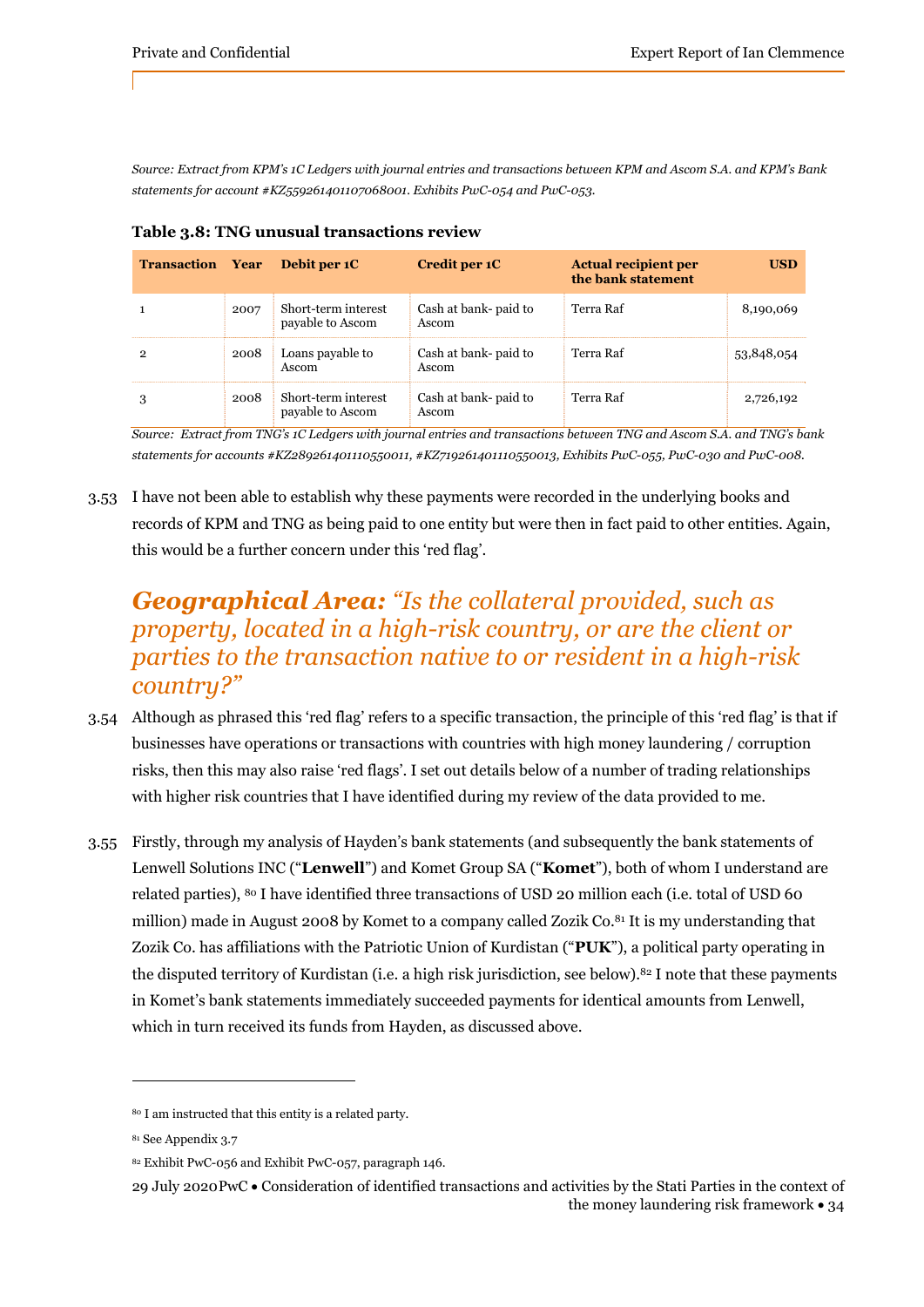- 3.56 In addition to the USD 60 million payments made to Zozik Co. by Komet, I note that Pellat International LTD ("**Pellat**") (who I understand is also a related party) made a payment of USD 7.8 million to Zozik Co. on 2 July 2008 following a transfer of funds from Hayden.<sup>83</sup>
- 3.57 I have undertaken a Sanctions List Search of OFAC84 and the PUK does not appear to be a sanctioned organisation. However, I note that the region of Kurdistan is a disputed political territory with the relevant part that Komet appeared to be dealing with being located in Iraq. I note that Iraq has a Corruption Perceptions Index of 20 per Transparency International's 2019 study<sup>85</sup> and would accordingly be considered high risk for money laundering purposes.
- 3.58 In addition to the above payments in July (from Pellat) and August 2008, Komet made payments totalling USD 5 million to Gast Geophysical (who I am instructed is a related party) and USD 15.5 million to Casco Petroleum Middle East (who I am instructed is also a related party) between 1 July 2010 and 6 July 2010.86 I note these payments were made immediately after corresponding payments into Komet's account from Lenwell, which in turn received payments from Hayden.87 The description of the payments to Gast Geophysical referenced "*seismic services*" while the payments to Casco Petroleum Middle East referenced "*Barda Rash exploration well*". This would appear to refer to Bardarash, which is located within the Kurdistan region of Iraq. As stated above, these payments would also appear to represent payments made into a high-risk jurisdiction with international sanctions considerations potentially coming into play as a result of its geographical location.
- 3.59 Accordingly, a number of the transactions that I have identified from my review are with high risk territories and hence would raise concerns under this 'red flag'.

# *Political Status: "Is the client engaged in unusual private business given that they hold a prominent public title or function? Or do they have ties to an individual of this nature?"*

- 3.60 For the purposes of my analysis under this 'red flag', I have sought to identify any payments from within the data provided to me to individuals and / or organisations which have a relevant political status.
- 3.61 My analysis of Hayden's bank statements revealed payments to individuals who I understand may be classed as Politically Exposed Persons ("**PEPs**"). Details of these individuals and the relevant payments to them are set out below.

<sup>83</sup> Refer to Appendix 3.7.

<sup>84</sup> The Office of Foreign Assets Control website (https://sanctionssearch.ofac.treas.gov).

<sup>85</sup> Transparency International website (https://www.transparency.org/country/IRQ), Exhibit PwC-015.

<sup>86</sup> Refer to Appendix 3.7.

<sup>87</sup> Refer to Appendix 3.7.

<sup>29</sup> July 2020 PwC Consideration of identified transactions and activities by the Stati Parties in the context of the money laundering risk framework  $\cdot$  35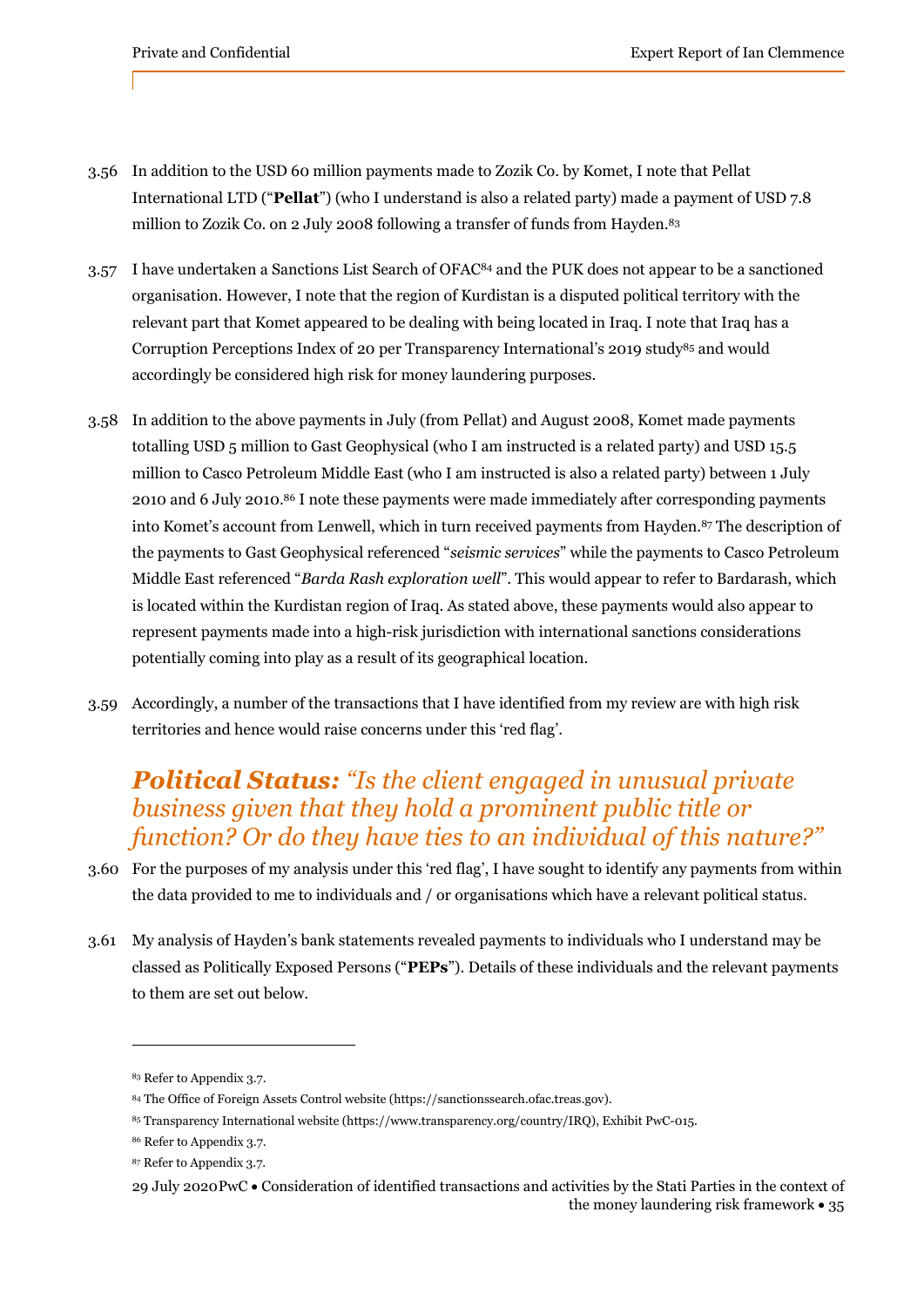#### *Victor Prodan*<sup>88</sup>

3.62 I note that Hayden paid USD 8,565 for accommodation expenses made on behalf of an individual named "*Victor Prodan*". I note that an additional USD 62,693 was paid to Victor Prodan from July 2007 to June 2009 for what appears to be credit card payments. I note that a further USD 13,000 was also paid to an individual named a "*Tatiana Prodan*" for "*sponsorship*". I understand that an individual named Victor Prodan was "*the mayor of Ungheni*", town in Romania between 2012 and 2016. During his time as mayor, Victor Prodan was charged and investigated for "*complicity in abuse of office and money laundering*."89

#### *Sarbaz H Hawrami*<sup>90</sup>

3.63 During the course of my review, I also identified a total of USD 1.503 million paid to an individual named "HAWRAMI SARBAZ N.HAWRAMI" from September 2010 to February 2013.91 The payment descriptions for these transactions include "*bonuses and salary payment*" and "*representatives fees"*. Based on a negative news search undertaken, it would appear that Sarbaz H Hawrami ("**Mr Hawrami**") was associated with the local government of Kurdistan in Iraq (i.e. potentially considered a Politically Exposed Person)92.

#### *Iurie Leanca*<sup>93</sup>

- 3.64 I note that a number of entities (i.e. not just Hayden) made various payments to someone with the name of Iurie Leanca ("**Mr Leanca**"). I understand that Mr Leanca was the Prime Minister of Moldova from 2013 to 2015.94 Mr Leanca received payments totalling USD 181,724 between 2003 and 2013 from Terra Raf, Hayden, Bert Management Consulting Group ("**Bert Management**") and Ascom Group Limited.95
- 3.65 I set out here details of the largest individual payments made to Mr Leanca:96
	- a. USD 24,043 payment from Ascom Group Limited on 26 February 2004 to "*Mondia FZ LLC*" with the description being "*Annual rent year 2004; for premises; on behalf of Iurie Leanca*";

91 However, the bulk of the payments came in three tranches of two payments of USD 250,000 each made in December 2011,

<sup>88</sup> Further details of the specific payments noted here are set out in Appendix 3.7 of this report.

<sup>89</sup> Exhibit PwC-058.

<sup>90</sup> Further details of the specific payments noted here are set out in Appendix 3.7 of this report.

December 2012 and February 2013.

<sup>92</sup> Exhibit PwC-059, paragraphs 76 and 78.

<sup>93</sup> Further details of the specific payments noted here are set out in Appendix 3.7 of this report.

<sup>94</sup> Exhibit PwC-041.

<sup>95</sup> Appendix 3.7.

<sup>96</sup> Appendix 3.7.

<sup>29</sup> July 2020 PwC Consideration of identified transactions and activities by the Stati Parties in the context of the money laundering risk framework  $\cdot$  36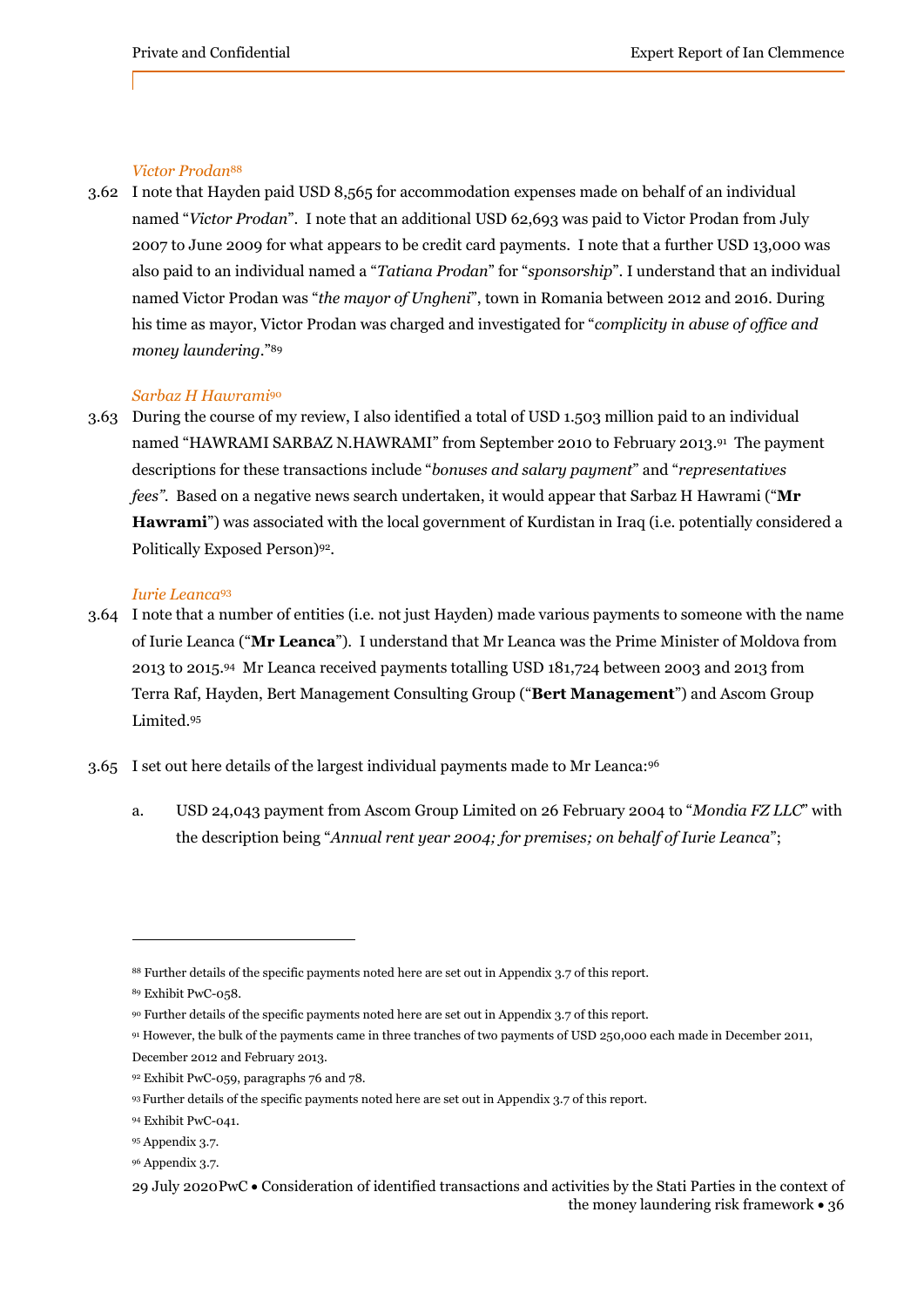- b. USD 21,000 payment from Terra Raf on 8 July 2005 to "*Umm Al-Jawary Oil Services Co. Ltd*" with the description containing "*ON BEHALF OF MR. LEANCA IURIE (ASCOM GROUP SA) FOR DATA ROOM*"; and
- c. USD 31,568 payment from Bert Management to an account of Mr Leanca's name with "*payment for transport*" being in the description.
- 3.66 In addition to the above payments, I also identified a total of USD 383,164 being paid from Hayden to "*Aida Leanca*" between 27 December 2010 and 13 May 2014. It is my understanding that Aida Leanca is the wife of Iurie Leanca.97 I note the descriptions for these payments included such terms as "*payment as per request*", "*financial aid*" and "*consulting services*".98
- 3.67 Hayden also made a further payment of USD 50,000 on 25 April 2013 to "*Marius Leanca*" and another payment on 21 August 2012 of USD 3,947 to Cambridge Arts & Sciences Ltd with "*Tristan Leanca; deposit and registration fee*" contained in the description.99 I understand that Marius and Tristan Leanca are the sons of Iurie Leanca.100

### *Matombe Masanga Adelard*<sup>101</sup>

3.68 On 30 January 2008, Hayden made a payment of USD 20,000 to Matombe Masanga Adelard ("**Mr Adelard**") with "*Pmt. as request; reprezentatives* [sic]" being in the description.102 I understand Mr Adelard to be a government official of Democratic Republic of the Congo.103

### *Olowa Lungudi*<sup>104</sup>

3.69 On 6 August 2008 Hayden made a payment of USD 100,000 to Olowa Lungudi ("**Mr Lungudi**") with "*Pmt. as per Contract No 1; for consulting and marketing fee*" in the description.105 I understand that Mr Lungudi is a politician in Democratic Republic of Congo.106

103 Publication of Georgia State University, Andrew Young School of Policy Studies, "Dean's E-News"- "International Studies Program Hosts French Course in Fiscal Decentralization and Local Governance". Exhibit PwC-060.

<sup>97</sup> Exhibit PwC-041.

<sup>98</sup> Rietumu Bank statements of Hayden, Exhibit PwC-023.

<sup>99</sup> Rietumu Bank statements of Hayden, Exhibit PwC-023.

<sup>100</sup> Exhibit PwC-041 and Appendix 3.7, reference details for payments made from Terra Raf and Ascom Group Limited on behalf of Mr Leanca dated 2 and 4 September 2003.

<sup>101</sup> Further details of the specific payments noted here are set out in Appendix 3.7 of this report.

<sup>102</sup> Appendix 3.7.

<sup>104</sup> Further details of the specific payments noted here are set out in Appendix 3.7 of this report.

<sup>105</sup> Appendix 3.7.

<sup>106 &</sup>quot;Le Journal Officiel de la République Démocratique du Congo" published by the Office of the President of the Democratic Republic of the Congo, no. 24, dated 15 December 2012, page 252 and the list of Senators elected on 19 January 2007, published by the Independent National Electoral Commission. Exhibits PwC-061 and PwC-062.

<sup>29</sup> July 2020 PwC Consideration of identified transactions and activities by the Stati Parties in the context of the money laundering risk framework  $\bullet$  37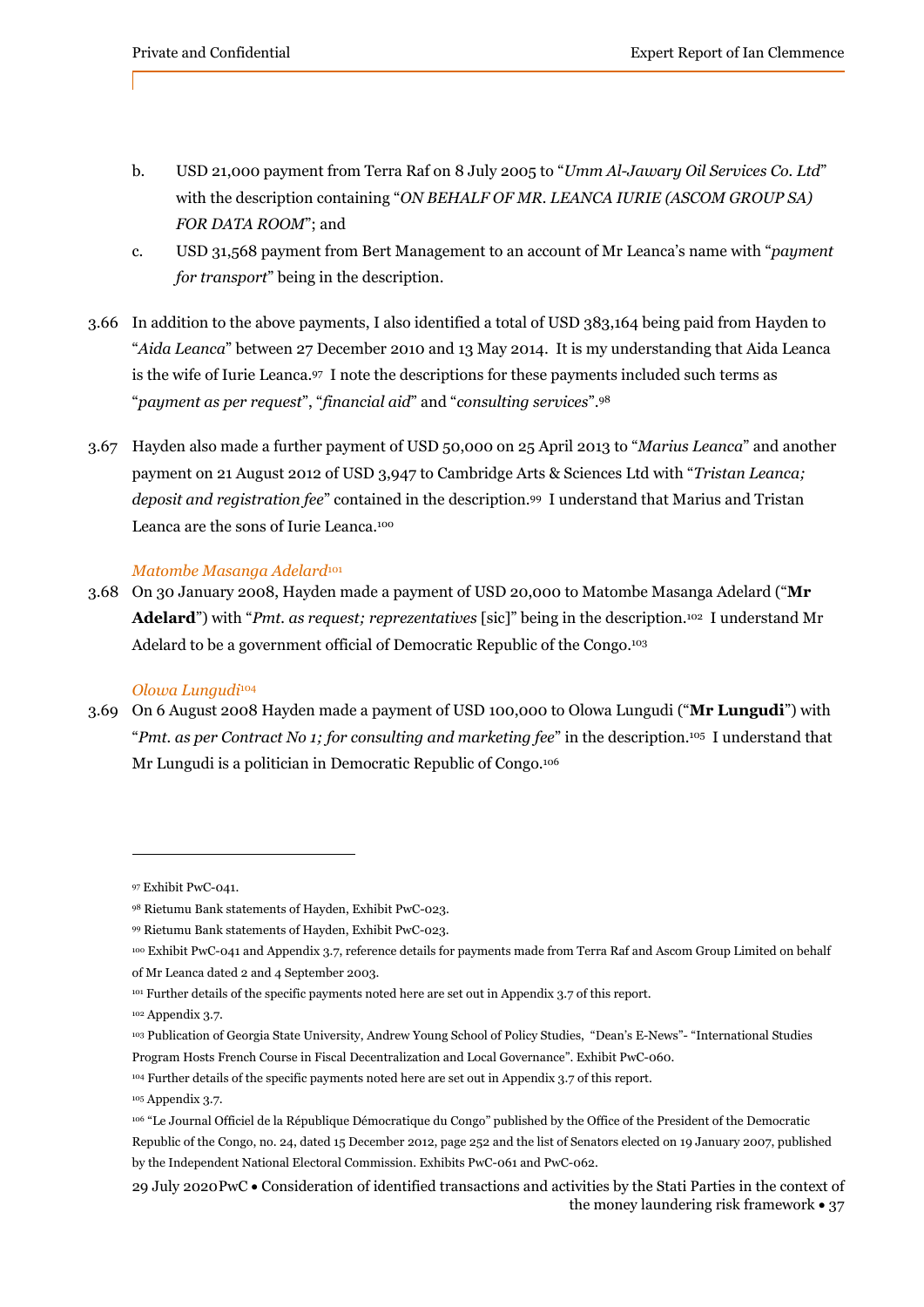#### *Costello Garang Ring Lual 107*

3.70 Between December 2011 and January 2014, Hayden made five payments totalling USD 600,000 to Costello Garang Ring Lual.108 I understand that this individual was a politician in South Sudan during this period.109

#### *Miss Yekaterina Lyazzatova*

- 3.71 I have also identified a total of USD 1.254 million of payments which include the names "*MISS YEKATERINA LYAZATOVA*" and "*MISS YEKATERINA LYAZZATOVA*" in the payment descriptions. These payments were made from the Getter and Hayden bank accounts over the period 7 February 2007 to 16 June 2008.110 The payment descriptions for these transactions also include descriptions such as "*Pmt for scholarship*", "*Pmt for education fee*" and "*Pmt as per request; for scholarship*". Based on an additional search, it appears that Miss Yekaterina Lyazzatova is a daughter of Lyazzat Kiinov, the former Vice- Minister of Energy and Mineral Resources in Kazakhstan in 2003 - 2010 and Vice-Minister of Oil and Gas in 2010-2011 (i.e. potentially considered as a Politically Exposed Person).111 Not only are these payments also relevant to this specific red flag, but the size and frequency of these transactions, as well as their apparent nature (i.e. relating to education fees / scholarship), would also raise concerns under the "Transactions" red flag that I have discussed above.
- 3.72 The examples set out above highlight a number of transactions with potentially Politically Exposed Persons and also provide further examples of transactions with individuals located in higher risk geographies. Whilst the scope of my work has not included any further investigation into these specific transactions, I note that they are transactions which result in an increased risk of money laundering under this 'red flag'.

<sup>&</sup>lt;sup>107</sup> Further details of the specific payments noted here are set out in Appendix 3.7 of this report.

<sup>108</sup> Appendix 3.7.

<sup>109</sup> Publication on the news website The Standardmedia.co.ke, "Uncertainty over Lamu port as S. Sudan begins railway project" dated 12 October 2010 and publication on the website of the New Sudan Foundation, "About us" section. Exhibits PwC-063 and PwC-064.

<sup>110</sup> Further details of the specific payments noted here are set out in Appendix 3.7 of this report.

<sup>&</sup>lt;sup>111</sup> Exhibit PwC-046.

<sup>29</sup> July 2020 PwC Consideration of identified transactions and activities by the Stati Parties in the context of the money laundering risk framework  $\cdot$  38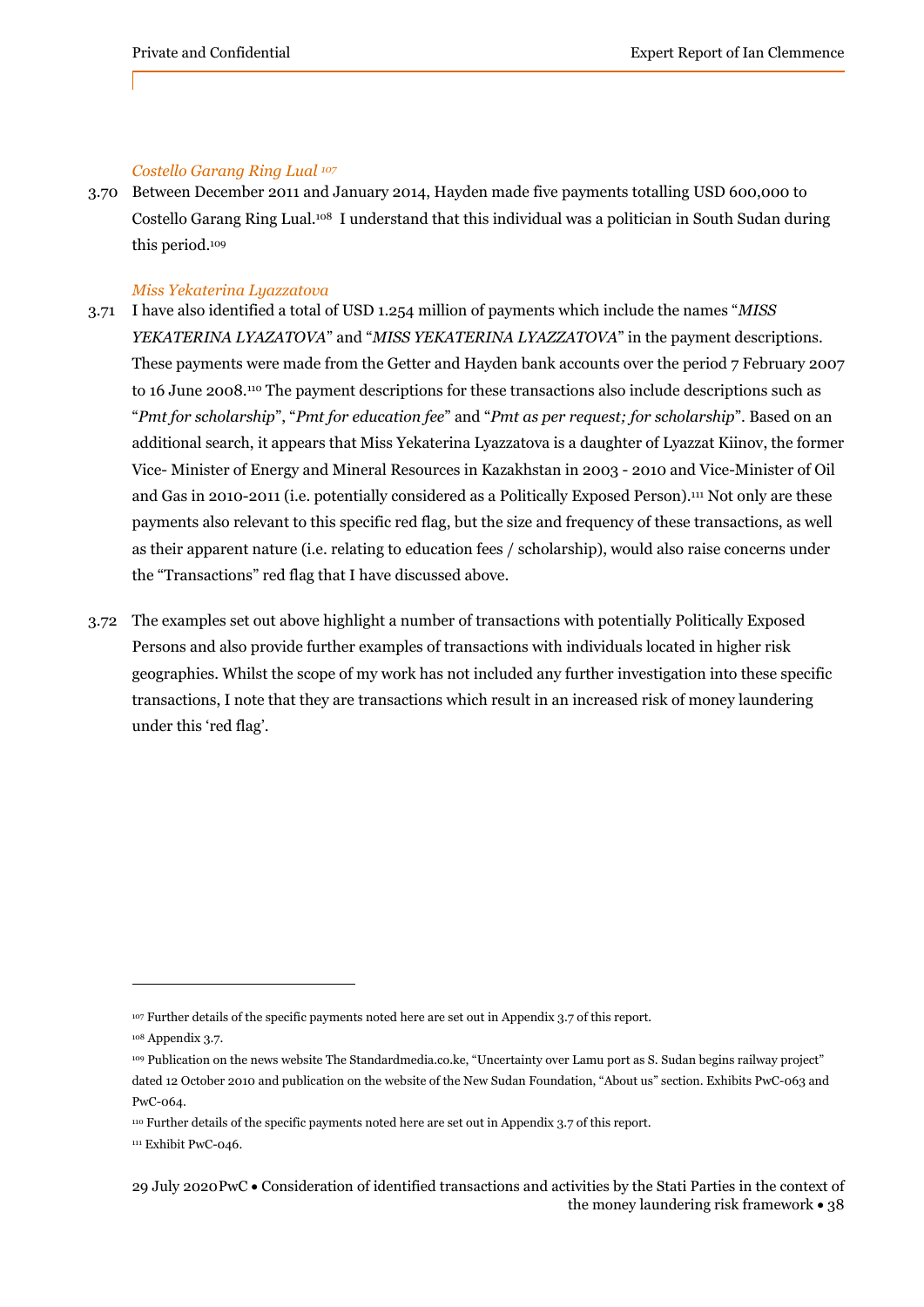#### **Conclusion**

- 3.73 As detailed above, my analysis has identified a number of transactions by the Stati Parties which display characteristics that are relevant to the risk set out under the red flags of money laundering detailed in this report. In particular, I have identified an effective 'ring' of related parties (some of which the Stati Parties failed to identify as related parties to professional advisors such as their auditors, KPMG) established by the Stati Parties around TNG and KPM. Under this structure, it appears that significant third-party funds from finances raised and oil and gas sales were diverted from KPM and TNG, through related parties and on to other related parties. Further, it appears that this related party structure was also used to inflate costs of equipment and plant purchased from third parties, by related parties, and then sold on to TNG.
- 3.74 My analysis has also identified the use of the related party structure that was established by the Stati Parties to result in the transfer of funds to a range of other territories and to pay for significant apparent personal expenditure and costs of members of the Stati family. Within the accounting ledgers of TNG and KPM themselves, I have been able to identify a range of unusual accounting transactions, including inconsistencies between recorded and actual payees of monies. Each of the above examples display characteristics which fall under the red flags of money laundering that I have identified in this report.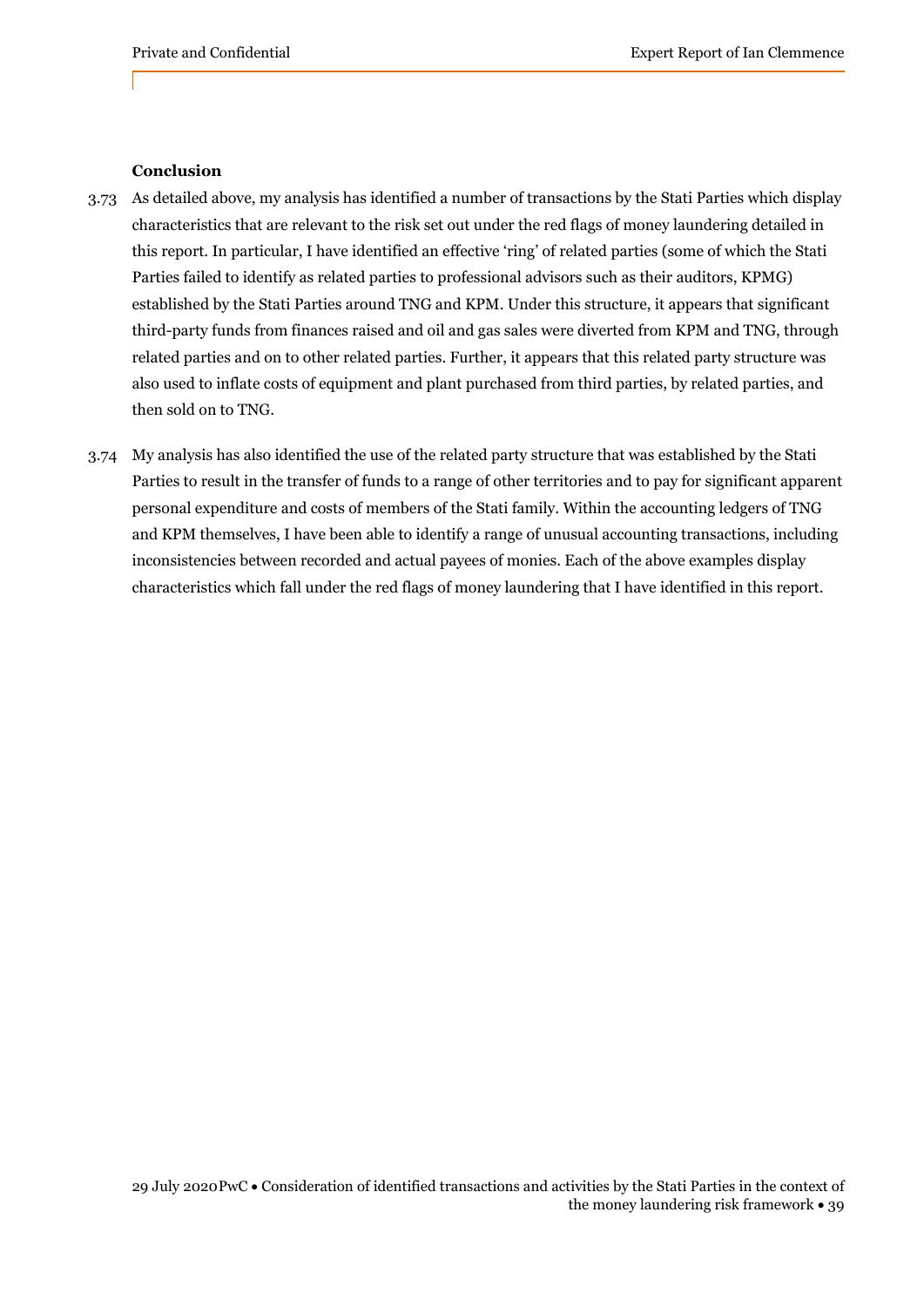# *4. Expert's Declaration*

- 4.1 I understand that my overriding duty is to assist the court in matters within my expertise, and that this duty overrides any obligation to those instructing me or their clients. I confirm that I have complied with that duty and will continue to do so.
- 4.2 Except as disclosed in this report I have no conflict of interest of any kind.
- 4.3 I have included in my report those matters, of which I have knowledge or of which I have been made aware, that might adversely affect the validity of my opinion.
- 4.4 I have indicated the sources of all information I have used.
- 4.5 I have not without forming an independent view included or excluded anything which has been suggested to me by others (including my instructing lawyers).
- 4.6 I will notify those instructing me immediately and confirm in writing if for any reason my existing report requires correction or qualification.
- 4.7 I understand that:
	- a. my report, subject to any corrections before swearing as to its correctness, will form the evidence to be given under oath or affirmation; and
	- b. I may be cross-examined on my report.
- 4.8 I confirm that I have not entered into any arrangement where the amount or payment of my fees is in any way dependent on the outcome of the case.
- 4.9 I confirm that I have made clear which facts and matters referred to in this report are within my own knowledge and which are not. Those that are within my own knowledge I confirm to be true. The opinions I have expressed represent my true and complete professional opinions on the matters to which they refer.

Signature…………………………………………………………… Date 29 July 2020